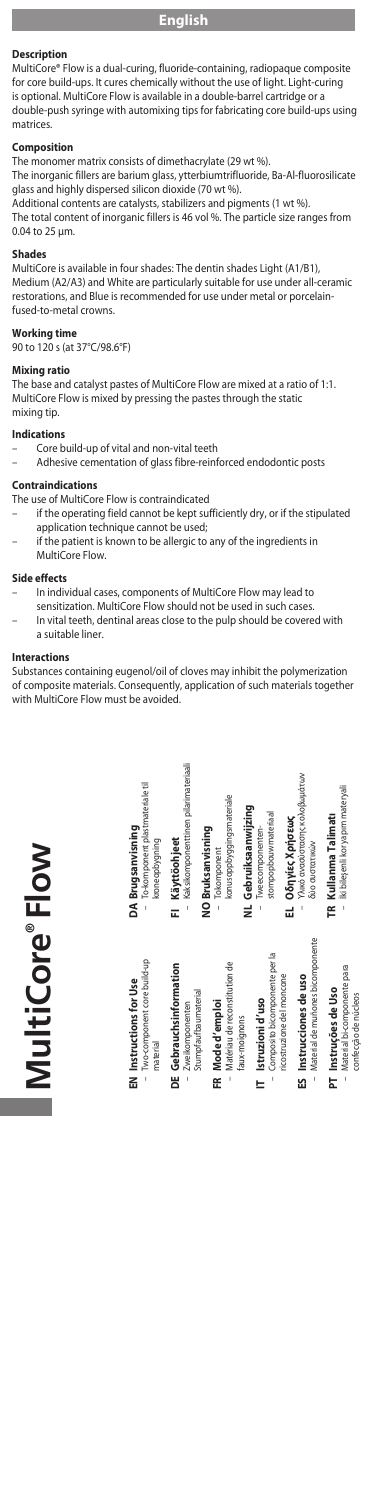### **I. Fabrication of a reconstructive build-up**

Apply a dentin bonding agent to the clean dentin surfaces. Ivoclar Vivadent recommends using either Adhese® Universal, Syntac® or ExciTE® F as the bonding agent when MultiCore Flow is used in the light-cure mode. If no light is used, the application of a dual-curing adhesive, e.g. ExciTE F DSC, is recommended.

These Instructions describe the procedure with Adhese Universal. Please refer to the instructions of the respective bonding agents for further information.

## **1. Isolation**

A dry operating field must be ensured. Ideally, a rubber dam should be used (e.g. OptraDam® Plus).

# **2. Pulp protection / Base**

In very deep cavities, areas close to the pulp should be selectively coated with a calcium hydroxide liner (e.g. ApexCal®) and subsequently covered with pressure-resistant cement (glass ionomer cement, e.g. Vivaglass<sup>®</sup> Liner).

## **3. Conditioning with phosphoric acid gel (optional)**

Apply phosphoric acid gel (e.g. Total Etch) to the prepared enamel and then flow the etchant onto the prepared dentin. The etchant should be left to react on the enamel for 15–30 s and on the dentin for 10–15 s. Then rinse thoroughly with a vigorous stream of water for at least 5 s and dry with compressed air until the etched enamel surfaces appear chalky .,<br><sup>.</sup>hite

# **4. Application of the adhesive**

- Starting with the enamel, thoroughly coat the tooth surfaces to be with Adhese Universal.
- The adhesive must be scrubbed into the tooth surface for at least 20 s. This time must not be shortened. Applying the adhesive on the tooth surface without scrubbing is inadequate. surface without scrubbing is inadequate
- Disperse Adhese Universal with oil- and moisture-free compressed air
- until a glossy, immobile film layer results. Light-cure Adhese Universal for 10 s using a light intensity of  $≥500$  mW/cm<sup>2</sup>.
- Contamination by blood or saliva must be avoided after the application of the bonding agent.







# **5. Insertion of the cartridge**

- **(If you are using an automix syringe, please proceed to point c)** a) Press the black release lever located below the plunger on the back of the dispenser and pull plunger back as far as possible (Fig. 1). b) Lift the cartridge lock and insert the cartridge with the "V" shape on the
- cartridge base turned downwards. Lower the cartridge lock (Fig. 2).
- c) Remove the sealing cap by turning it 1/4 turn counter clockwise. d) It is **very important** to clear or bleed the cartridge or syringe **prior** to applying the mixing tip. Gently press the dispenser lever until both components (base and catalyst) begin to flow out evenly onto a mixing pad.
- e) For each application, place a new mixing tip on the cartridge/syringe. Push the tip completely down until the notch of the mixing tip is aligned with the notch on the housing of the cartridge/syringe. Secure the mixing tip in place by gripping the coloured base, not the mixing tip, and by turning it 1/4 turn clockwise (Fig. 3). As MultiCore Flow will cure in the used mixing tip, it may serve as a seal for the contents of the cartridge/syringe until needed once again (replace with a new tip just before the next use).
- f) If necessary apply an intra-oral tip to the mixing tip (Fig. 4). Larger amounts of material can be extruded if the intra-oral tip is shortened by approx. 1 mm.

# **6. Application of MultiCore Flow**

- Place matrix band around the prepared tooth.
- Apply MultiCore Flow directly to the cavity with the intra-oral tip in place.
- If no light is used, wait for 4–5 minutes until the chemical curing process is complete before removing the matrix. If the material is light-cured, it may be ground immediately after completing the curing cycle.
- Optionally, MultiCore Flow may be cured from the occlusal for approx. 10 s (approx. 1,100 mW/cm², e.g. Bluephase Style) ensuring a minimal distance between the light emission window and the build-up. Remove the matrix band. If necessary, cure incompletely polymerized areas for another 10 s.<br>Use rotary instrument
- ents to complete the crown preparation.

## **II. Adhesive cementation of endodontic posts made of fibre-reinforced composite and core build-ups**

## **1. Pretreatment of the root canal and the coronal dentin**

- A dry operating field must be ensured. Ideally, a rubber dam should be used, e.g. OptraDam Plus.
	- Prior to cementing endodontic posts, clean the root canal thoroughly to remove any residue of root canal sealers (Residue of eugenol-based sealers may inhibit the polymerization of the luting composite).
	- Condition the root canal, the coronal dentin and the enamel surfaces according to the instructions of the manufacturer of the dentin
	- bonding agent used (eg or ExciTE F DSC). After applying the dentin bonding agent, make sure to remove all excess material from the root canal using paper points.
	-
	- Do not light-cure the bonding agent. Place matrix band around the tooth.

# **2. Adhesive cementation**

- Clean and condition post surface according to the manufacturer's instructions.
- Coat the endodontic post, which has been prepared according to the instructions of the post manufacturer, with the mixed MultiCore Flow. Additionally, MultiCore Flow may be applied to the root canal by means of the Intra Canal Tips. It is not recommended to use a lentulo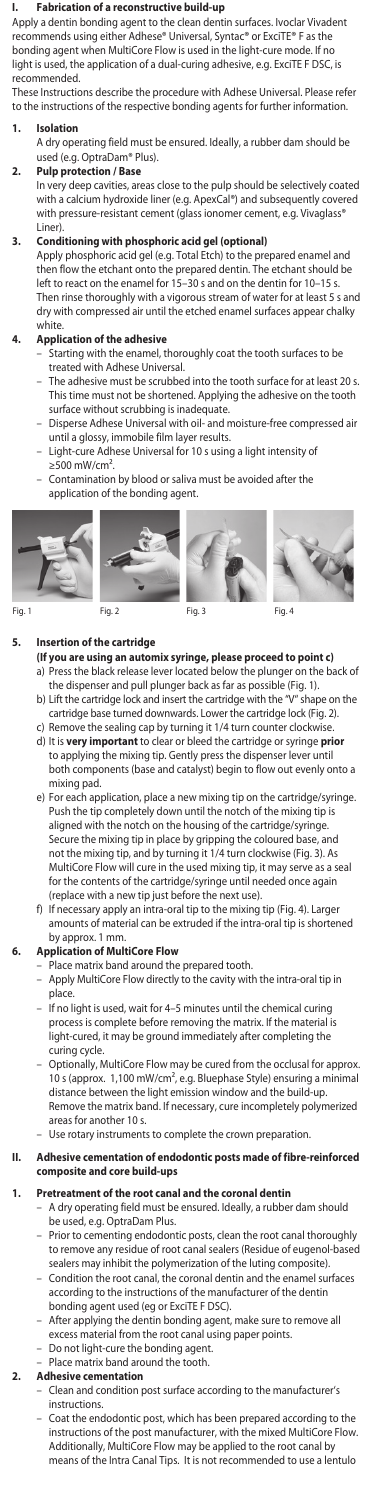spiral for loading MultiCore Flow into the root canal, as this will lead to the intermixing of bonding agent excess and MultiCore Flow. As a<br>result, the working time of MultiCore Flow will be reduced, so that it<br>may be impossible to push the post into the desired position within the root canal.

- Excess cement will be displaced when the post is inserted.
- Distribute excess cement across the occlusal preparation surface for total coverage.
- Subsequently, light-cure MultiCore Flow for 20 s (at a light intensity of approx. 1,100 mW/cm², e.g. Bluephase Style). In the process, hold the post in position with the curing light. If non-translucent, opaque endodontic posts are cemented, wait for the self-curing mechanism to take effect.

## **3. Core build-up**

– Apply and cure MultiCore Flow as described above (see "I. Fabrication of a reconstructive build-up").

# **Additional notes**

MultiCore Flow should be at room temperature when processed. At lower temperatures (e.g. immediately after removal from the refrigerator) it may be difficult to extrude the material.

# **Warnings**

- Unpolymerized MultiCore Flow should not come in contact with skin, mucous membrane, or eyes. Unpolymerized MultiCore Flow may have a slight irritating effect and may lead to a sensitization against methacrylates.
- Commercial medical gloves do not provide protection against the sensitizing effect of methacrylates.

## **Storag**

- Storage temperature: 2–8 °C/36–46 °F
- Storage stability can only be guaranteed if the material is stored at this temperature.
- Leave the used mixing tip on the MultiCore Flow cartridge/syringe. It serves as a seal.
- Close syringes and cartridges immediately after use.
- Shelf life: see date of expiration on label.

## **Keep out of the reach of children!**

# **For use in dentistry only!**

This material has been developed solely for use in dentistry. Processing should be carried out<br>strictly according to the Instructions for Use. Liability cannot be accepted for damages resulting<br>from failure to observe the sible for testing the materials for their suitability and use for any purpose not explicitly stated in the Instructions. Descriptions and data constitute no warranty of attributes and are not binding.





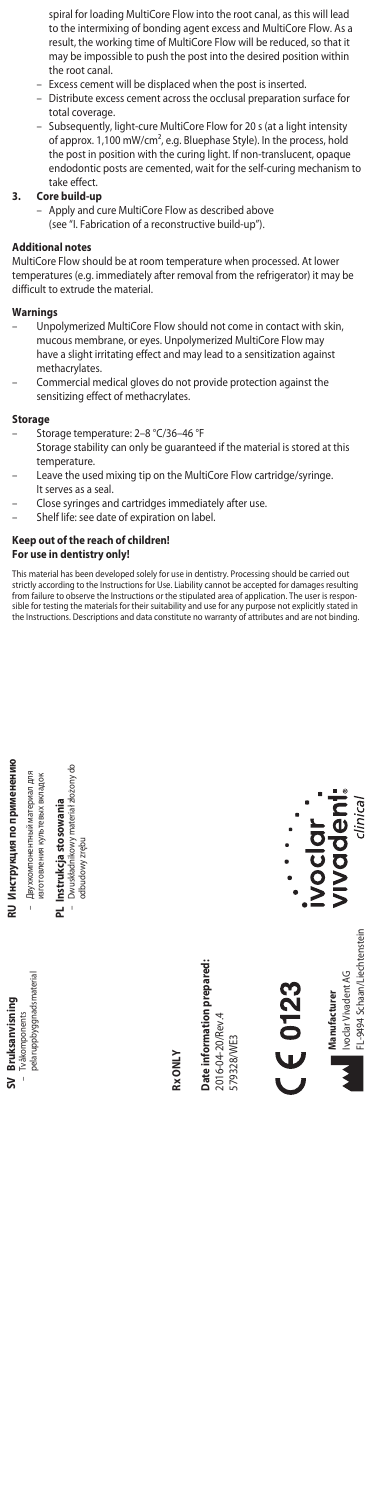## **Beschreibung**

MultiCore® Flow ist ein dualhärtendes, fluoridhaltiges, röntgenopakes Composite für Stumpfaufbauten. Es härtet rein chemisch aus, die Lichthärtung ist optional. MultiCore Flow gibt es in einer Doppelkammer-Kartusche oder Doppelschubspritze mit Automischkanülen für den Stumpfaufbau unter Verwendung von Matrizen.

**Zusammensetzung** Die Monomermatrix besteht aus Dimethacrylaten (29 Gew.%).

Die anorganischen Füllstoffe bestehen aus Bariumglas, Ytterbiumtrifluorid, Ba-Al-Fluorosilikatglas und hochdispersem Siliciumdioxid (70 Gew.%). Zusätzlich enthalten sind Initiatoren, Stabilisatoren und Pigmente (1 Gew.%). Der Gesamtgehalt an anorganischen Füllstoffen beträgt 46 Vol.%. Die Partikelgrösse liegt zwischen 0.04 und 25 μm.

**Farben** MultiCore Flow ist in den Dentinfarben Light (A1/B1), Medium (A2/A3) und White als Basis für vollkeramische Restaurationen, und Blue als Basis für Metallbzw. Verblendkronen mit Metallbasis erhältlich.

**Verarbeitungszeit** 90 bis 120 s (bei 37 °C)

## **Mischverhältnis**

Die Base- und Katalysatorpasten von MultiCore Flow werden im Verhältnis 1:1 gemischt. Das Mischen erfolgt durch Auspressen der Pasten durch die statische Mischkanüle.

## **Indikation**

- Stumpfaufbau von vitalen und devitalen Zähnen
- Adhäsive Befestigung von glasfaserverstärkten Wurzelstiften

## **Kontraindikation**

- Die Anwendung von MultiCore Flow ist kontraindiziert,
- wenn eine ausreichende Trockenlegung oder die vorgeschriebene
- Anwendungstechnik nicht möglich ist.
- bei erwiesener Allergie gegen Bestandteile von MultiCore Flow.

## **Nebenwirkungen**

- Bestandteile von MultiCore Flow können in seltenen Fällen zu ein Sensibilisierung führen. In diesen Fällen ist auf die weitere Verwendung zu verzichten.
- Bei vitalen Zähnen sind pulpanahe Areale ggf. mit einem geeigneten Pulpa-/Dentinschutz zu versorgen.

# Wechselwirkung

Eugenol-/nelkenölhaltige Werkstoffe inhibieren die Aushärtung von Composites. Auf die Verwendung solcher Materialien zusammen mit MultiCore Flow ist zu verzichten.

## **I. Erstellen einer rekonstruktiven Aufbaufüllung**

Saubere Dentinflächen werden mit einem Dentinhaftmittel versehen. Ivoclar Vivadent empfiehlt die Haftvermittler Adhese® Universal, Syntac® oder ExciTE® F bei der Anwendung von MultiCore Flow mit Lichthärtung. Wird auf die Lichthärtung von MultiCore Flow verzichtet, werden dualhärtende Adhäsive, z.B. ExciTE F DSC, empfohlen. Nachfolgend ist die Anwendung von Adhese Universal beschrieben. Für weitere Informationen, siehe Gebrauchsinformation des jeweiligen Haftvermittlers.

# **1. Trockenlegung**

Ein trockenes Arbeitsfeld ist zu gewährleisten, idealerweise mittels Kofferdam (z.B. OptraDam® Plus).

## **2. Pulpenschutz / Unterfüllung**

Bei sehr tiefen, pulpanahen Kavitäten diesen Bereich punktförmig mit einem Calciumhydroxidpräparat (z.B. ApexCal®) abdecken un anschliessend mit einem druckstabilen Zement überschichten (z.B. Glasionomerzemente wie Vivaglass® Liner).

**3. Konditionierung mit Phosphorsäuregel (optional)** Phosphorsäuregel (z.B. Total Etch) zuerst auf präparierten Schmelz, dann auf Dentin auftragen. Die Säure soll 15–30 Sekunden auf Schmelz und 10–15 Sekunden auf Dentin einwirken. Dann das Gel gründlich für mindestens 5 Sekunden mit kräftigem Wasserstrahl abspülen und mit Druckluft trocknen bis die geätzten Schmelzareale kreidig weiss erscheinen.

# **4. Applikation des Adhäsiv**

- Am Schmelz beginnend die zu behandelnden Zahnoberflächen
- vollständig mit Adhese Universal benetzen. Das Adhäsiv für mindestens 20 Sekunden auf der zu behandelnden Zahnoberfläche einreiben. Diese Zeit darf nicht verkürzt werden. Das blosse Verteilen des Adhäsivs auf der Zahnoberfläche ist nicht ausreichend.
- Adhese Universal mit öl- und wasserfreier Druckluft so lange
- verblasen, bis ein glänzender, unbeweglicher Film entstanden ist. Adhese Universal für 10 Sekunden bei einer Intensität von ≥500 mW/cm² lichthärten.
- 
- Eine Kontamination mit Speichel oder Blut ist nach dem Auftragen des Adhäsivs zu vermeiden.





### **5. Einsetzen der Kartusche**

- **(Bei Verwendung der Automixspritze bitte mit Punkt c fortfahren)** a) Den schwarzen Entriegelungshebel auf der Rückseite des Dispensers nach oben drücken, in Position halten und Kolben bis zum Anschlag zurückziehen (Abb. 1).
- b) Fixierklappe öffnen, Kartusche einsetzen. Die Einkerbung an der Kartuschenbasis muss dabei nach unten zeigen. Fixierklappe wieder schliessen (Abb. 2).
- c) Verschlusskappe durch 1/4 Drehung entgegen dem Uhrzeigersinn entfernen.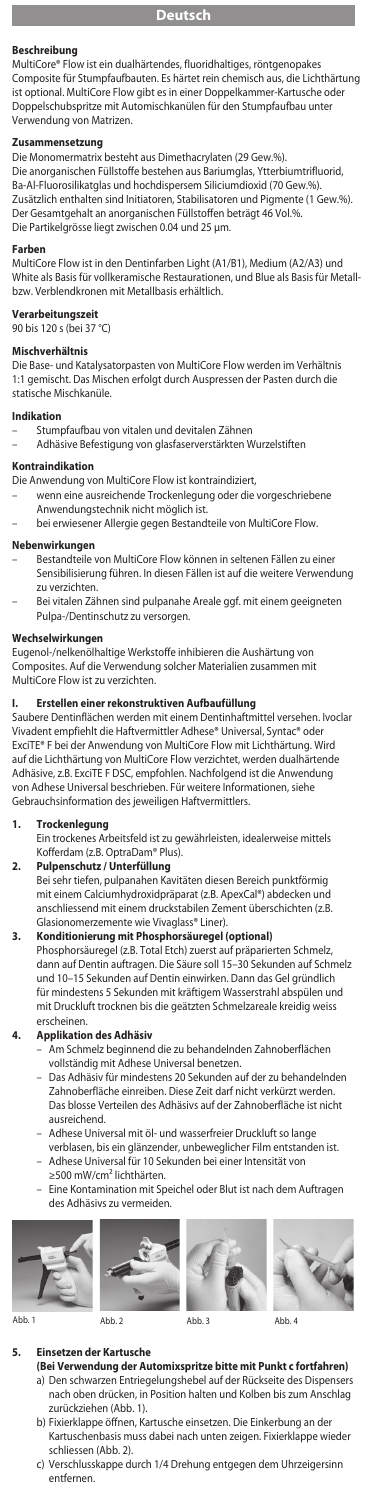- d) **Achtung:** Zur Funktionskontrolle sollte immer etwas Material a einen Mischblock ausgepresst werden, **bevor** die Mischkanüle aufgesetzt wird! Dabei solange Material auspressen, bis gleichmässig Base und Katalysator austreten.
- e) Vor jeder Anwendung eine neue Mischkanüle auf die Kartusche / Spritze aufsetzen. Dabei die Mischkanüle ganz nach unten schieben bis die Einkerbungen auf der Mischkanüle und der Kartusche / Spritze aufeinander treffen. Die farbige Basis der Mischkanüle (nicht die Mischkanüle!) fassen und die Kanüle mit 1/4 Drehung im Uhrzeigersinn fixieren (Abb. 3). Da das Compositematerial in der angebrachten Mischkanüle aushärtet, kann diese bis zur nächsten Anwendung (Austausch durch eine neue Kanüle) als Verschluss für den Kartuschen-/ Spritzeninhalt dienen.
- f) Wenn gewünscht den Intraoral Tip auf die Mischkanüle aufsetzen (Abb. 4). Um eine grössere Menge auszubringen, kann der Intraoral Tip um ca. 1 mm gekürzt werden.
- **6. Applikation von MultiCore Flow**
- Matrixband um den präparierten Zahn platzieren.
- MultiCore Flow direkt aus dem Intraoral Tip in die Kavität einbringen. Bei reiner Selbsthärtung 4–5 Min. warten, bis das Material ausgehärtet ist; bei Lichthärtung kann das Material unmittelbar im Anschluss beschliffen werden.
- Optional MultiCore Flow mit einer minimalen Entfernung des Lichtaustrittsfensters für 10 s von okklusal (ca. 1'100 mW/cm², z.B. Bluephase Style) polymerisieren. Das Matrizenband entfernen und ggf. noch nicht komplett ausgehärtete Areale für 10 s polymerisieren. – Mit rotierenden Instrumenten die definitive Stumpfpräparation
- vornehmen.

## **II. Adhäsive Befestigung von Wurzelstiften aus faserverstärktem Composite und Stumpfaufbau**

- **1. Vorbehandlung des Wurzelkanals und des koronalen Dentins**
	- Ein trockenes Arbeitsfeld ist zu gewährleisten, im Idealfall mit Kofferdam, z.B. OptraDam Plus, arbeiten. – Für die Befestigung von Wurzelstiften den Wurzelkanal sorgfältig von Resten des Wurzelfüllmaterials säubern. (Reste von eugenolhaltigem Sealer können die Polymerisation des Befestigungscomposites inhibieren).
	- Konditionierung des Kanals, des koronalen Dentins sowie der Schmelzareale gemäss Herstellerangaben des verwendeten Dentinadhäsivs, z.B. ExciTE F DSC.
	- Nach der Applikation des Adhäsivs unbedingt die Überschüsse aus dem Kanal mit Papierspitzen entfernen. – Das Adhäsiv nicht lichthärten.
	-
	- Matrixband um den Zahn platzieren.
	-
- **2. Adhäsive Befestigung** Stiftoberfläche gemäss Herstellerangaben reinigen und konditionieren.
	- Der gemäss Herstellerangaben vorbereitete Wurzelstift wird mit dem angemischten MultiCore Flow benetzt. Zusätzlich kann MultiCore Flow unter Verwendung des Intra Canal Tips direkt in den Wurzelkanal appliziert werden. Das Einbringen von MultiCore Flow mit einem Lentulo ist nicht zu empfehlen, da ein Vermischen von überschüssigem Adhäsiv und MultiCore Flow zu einer Verkürzung der Verarbeitungszeit von MultiCore Flow führen kann. Als Resultat dieser verkürzten Verarbeitungszeit kann der Stift evtl. nicht mehr in seiner Sollposition befestigt werden.
	- Einsetzen des Wurzelstiftes unter Erzielung von Zementüberschüssen. Gezielte Verteilung der Überschüsse auf der okklusalen Stumpfoberfläche.
	- Danach MultiCore Flow für 20 Sekunden lichthärten (ca. 1'100 mW/cm², z.B. Bluephase Style). Dabei den Stift mit der Polymerisationslampe in Position halten. Bei lichtundurchlässigen,

# opaken Wurzelstiften ist die Selbsthärtung abzuwarten. **3. Stumpfaufbau**

– MultiCore Flow wie zuvor beschrieben applizieren und aushärten. (siehe "I. Erstellen einer rekonstruktiven Aufbaufüllung")

**Besondere Hinweise** MultiCore Flow sollte zur Verarbeitung Raumtemperatur aufweisen.

Kühlschranktemperatur kann das Auspressen erschweren.

## **Warnhinweise**

- Kontakt von unausgehärtetem MultiCore Flow mit Haut/Schleimhaut und Augen vermeiden. MultiCore Flow kann in unausgehärtetem Zustand leicht reizend wirken und in seltenen Fällen zu eine Sensibilisierung auf Methacrylate führen.
- Handelsübliche medizinische Handschuhe bieten keinen Schutz gegen den sensibilisierenden Effekt von Methacrylaten.

## **Lager- und Aufbewahrungshinweise**

- MultiCore Flow bei 2–8 °C lagern. Nur bei Einhaltung dieser
- Lagertemperatur kann die Lagerstabilität gewährleistet werden.
- Spritzen oder Kartusche nach Gebrauch sofort verschliessen.
- Zum Verschluss der MultiCore Flow Kartusche/Spritze nach Gebrauch die benutzte Mischkanüle aufgesteckt lassen.
	- Haltbarkeit: siehe Ablaufdatum auf dem Etikett.

# **Für Kinder unzugänglich aufbewahren!**

# **Nur für zahnärztlichen Gebrauch!**

Das Produkt wurde für den Einsatz im Dentalbereich entwickelt und muss gemäss Gebrauchsin-<br>formation verarbeitet werden. Für Schäden, die sich aus anderweitiger Verwendung oder nicht<br>ist der Verwender verpflichtet, das Mat

# **Français**

## **Description**

MultiCore® Flow est un composite dual contenant du fluor, radiopaque pour les reconstitutions corono-radiculaires. La chémopolymérisation s'effectue sans utiliser de lampe à photopolymériser. La photopolymérisation est facultative.

MultiCore Flow est disponible en double cartouche ou en double seringue avec embouts automélangeants pour la reconstitution de faux-moignons à l'aide de matrices.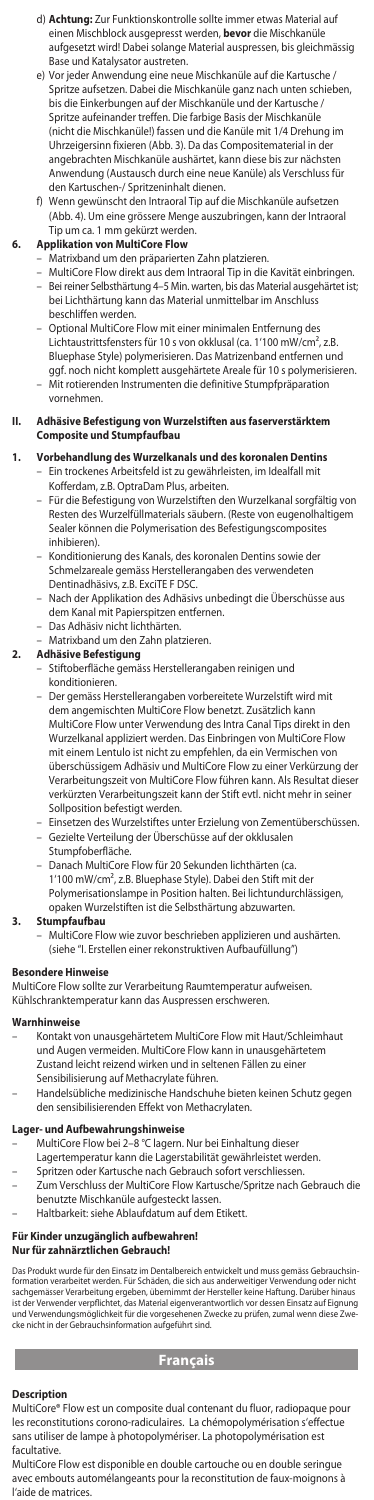## **Composition**

La matrice monomère contient des diméthacrylates (29% en poids). Les charges minérales sont du verre de baryum, du trifluorure d'ytterbium,

des verres de Ba-Al-fluorosilicate et du dioxyde de silice hautement dispersé (70% en poids).

Sont également contenus des catalyseurs, des stabilisateurs et des pigments (1% en poids).

La teneur totale en charges minérales est de 46% en volume. La taille des particules varie de 0.04 et 25 µm.

## **Teintes**

MultiCore Flow est disponible en quatre teintes : les teintes dentine Light (A1/ B1), Medium (A2/A3) et Blanc conviennent particulièrement pour l'utilisation sous les restaurations tout-céramique et la teinte Bleu est recommandée pour l'utilisation sous les couronnes métalliques ou céramo-métalliques.

# **Temps de travail**

de 90 à 120 s (à 37°C)

**Ratio de mélange**<br>Le rapport de mélange Base et Catalyseur MultiCore Flow est de 1:1.

Mélanger MultiCore Flow en pressant les pâtes hors de la canule de mélange.

## **Indications**

– Reconstitution de faux-moignons sur dents vivantes ou dévitalisées. – Collage des tenons endodontiques en composite renforcé aux fibres de verres.

### **Contre-indications**

MultiCore Flow n'est pas indiqué :

- si le champ opératoire ne peut être gardé suffisamment sec, ou si la technique d'application stipulée ne peut être observée
- en cas d'allergie connue à l'un des composants de MultiCore Flow.

### **Effets secondaires**

- Dans de rares cas, les composants de MultiCore Flow peuvent causer des sensibilités. Dans ces cas, ne pas utiliser MultiCore Flow
- Sur dents vivantes, les zones dentinaires proches de la pulpe doivent être protégées avec un liner adapté.

## **Interactions**

Les substances à base d'eugénol/essence de girofle inhibent la polymérisation des composites. Il est donc recommandé de ne pas utiliser ces produits en combinaison avec MultiCore Flow.

# **I. Réalisation d'un faux-moignon**

re sur des surfaces propres. Les matériaux Ivoclar Vivadent étant coordonnés, il est recommandé d'utiliser Adhese® Universal, Syntac® ou ExciTE® F comme adhésif, lorsque MultiCore Flow est utilisé en photopolymérisation. En mode autopolymérisation, l'application d'un adhésif dual, par ex. ExciTE® F DSC est recommandée. Les instructions suivantes décrivent la procédure avec Adhese Universal. Pour plus d'informations, merci de vous référer aux modes d'emploi des agents adhésifs respectifs.

## **1. Isolation**

- Assurer un champ opératoire isolé de l'humidité. L'utilisation d'une digue, par ex. OptraDam® Plus, est recommandée.
- **2. Protection pulpaire / fond de cavité** Dans les cavités très profondes, les zones proches de la pulpe doivent être recouvertes, de manière ciblée, d'un fond de cavité à l'hydroxyde
	- de calcium (ex. ApexCal®), puis recouverts ensuite d'un ciment non compressif (ciment verre ionomère, ex. Vivaglass® Liner).
- **3. Conditionnement à l'acide phosphorique (optionnel)** Appliquer un gel à l'acide phosphorique (ex. Total Etch) sur l'émail<br>préparé puis répartir le gel de mordançage sur la dentine préparée.<br>Laisser agir 15 à 30 s sur l'émail et 10 à 15 s sur la dentine. Rincer ensuite soigneusement à l'aide d'un spray d'eau puissant pendant au moins 5 secondes et sécher à l'air comprimé jusqu'à ce que la surface d'émail mordancé prenne une apparence blanc crayeux

# **4. Application de l'adhésif**

- En commençant par l'émail, recouvrir soigneusement les surfaces dentaires à traiter avec Adhese Universal.
- Brosser l'adhésif sur la surface dentaire pendant au moins 20 s. Ce laps de temps ne doit pas être écourté. L'application sans brossage de l'adhésif sur la surface dentaire n'est pas appropriée.
- Étaler Adhese Universal avec de l'air comprimé sec et non gras jusqu'à obtention d'un film brillant et figé.
- Photopolymériser Adhese Universal pendant 10 s avec une intensité lumineuse ≥500 mW/cm²
- La contamination par le sang ou la salive doit être évitée après l'application du bonding.



Fig 1 Fig 2 Fig 3 Fig 4





## **5. Insertion de la cartouche (Si vous utilisez une seringue automélangeante, passez directement au point c)**

- a) Relever le levier noir de déverrouillage situé en-dessous du piston à l'arrière du pistolet et tirer le piston jusqu'à la butée (Fig 1).
- b) Ouvrir le clapet de fixation et insérer la cartouche. L'encoche en située sur la base de la cartouche doit être orientée vers le bas. Refermer le clapet de fixation (Fig 2).
- c) Retirer le bouchon de la cartouche en le tournant d'1/4 de tour dans le sens contraire des aiguilles d'une montre.
- d) Il est **très important** de contrôler la fonction en expulsant une petite quantité de matériau sur le bloc de mélange **avant** de mettre en place l'embout de mélange. Pour ce faire, presser lentement sur le pistolet pour extruder un peu de base et de catalyseur sur un bloc de mélange.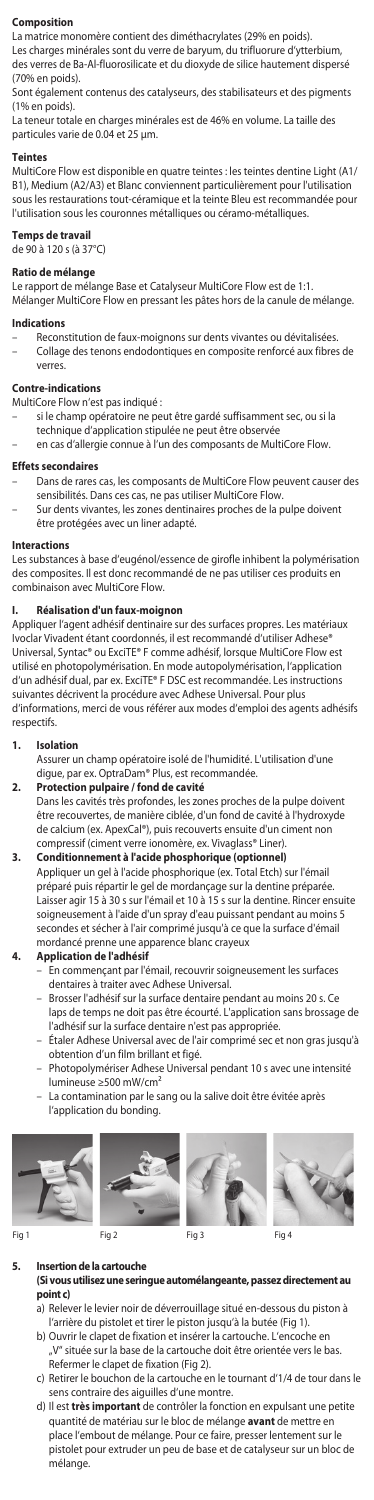- e) Pour chaque application, placer un nouvel embout de mélange s la cartouche/seringue. Pour ce faire, le pousser complètement vers le bas jusqu'à ce que les encoches de l'embout de mélange et de la cartouche se rencontrent. Saisir la base colorée de l'embout de mélange (et non l'embout de mélange lui-même) et le fixer en le faisant pivoter d'1/4 de tour dans le sens des aiguilles d'une montre (Fig 3). Puisque MultiCore Flow va polymériser dans l'embout de mélange, ce dernier peut servir de bouchon à la cartouche/seringue jusqu'à la prochaine utilisation (remplacer l'embout de mélange juste avant l'utilisation suivante).
- f) Si nécessaire, placer un embout intraoral sur l'embout de mélange (Fig 4). De plus grandes quantités de matériau peuvent être obtenues si l'embout intraoral est raccourci d'env. 1 mm.

# **6. Application de MultiCore Flow**

- Placer la matrice autour de la dent préparée.
- Appliquer MultiCore Flow directement dans la cavité à l'aide d'un embout intraoral.
- Si l'on n'utilise pas de lampe à photopolymériser, attendre 4-5 minutes, jusqu'à ce que le processus chimique de polymérisation soit terminé. Si le matériau est photopolymérisé, il peut être taillé immédiatement après la fin du cycle de photopolymérisation.
- Facultatif : MultiCore Flow peut être polymérisé pendant environ 10 s (intensité lumineuse d'environ 1100 mW/cm², ex. Bluephase Style) en veillant à ce que l'embout lumineux soit placé le plus près possible du faux-moignon. Retirer la matrice. Si la polymérisation est incomplète, polymériser à nouveau les zones concernées pendant 10 s. Utiliser des instruments rotatifs pour terminer la préparation d
- couronne.

# **II. Collage de tenons radiculaires en composite renforcé aux fibres de verre et reconstitution de faux-moignons.**

# **1. Prétraitement du canal radiculaire et de la dentine coronaire**

- Bien isoler le champ opératoire. Pour cela, il est recommandé d'utiliser une digue, par ex. OptraDam Plus.
	- Avant de coller les tenons endodontiques, nettoyer soigneuse le canal afin d'éliminer les résidus de matériaux d'isolation. Si ces derniers sont à base d'eugénol, ils peuvent inhiber la polymérisation du composite de collage.
	- Mordancer le canal, la dentine coronaire et les zones d'émail selon les instructions du fabricant du système adhésif utilisé (par ex. ExciTE® F DSC).
	- Après avoir appliqué l'adhésif, retirer les excès de matériau du canal à l'aide de cônes de papier.
	- Ne pas photopolymériser l'adhésif.
- Mettre en place la matrice autour de la dent.

# **2. Collage adhésif**

- Nettoyer et conditionner le tenon selon le mode d'emploi du fabricant.
- Recouvrir de MultiCore Flow mélangé le tenon radiculaire préparé selon les instructions du fabricant de tenon. MultiCore Flow peut être appliqué sur le canal radiculaire à l'aide d'embouts intra-canalaires. Il est déconseillé d'utiliser un lentulo pour faire pénétrer MultiCore Flow dans le canal radiculaire afin de ne pas mélanger les excès d'agent de liaison avec MultiCore Flow. Cela risquerait de réduire le temps de travail de MultiCore Flow et ainsi rendre impossible la mise en place du tenon dans le canal dans la position idéale. – Éliminer les excès de colle une fois le tenon en place.
- Répartir les excès de colle le long de la surface occlusale de préparation, de manière à la recouvrir totalement.
- Ensuite, photopolymériser MultiCore Flow pendant 20 s (avec une lampe à photopolymériser d'une intensité lumineuse d'environ 1100 mW/cm², ex. Bluephase Style). Ce faisant, maintenir le tenon en position à l'aide de la lampe à photopolymériser. Pour coller des tenons endodontiques opaques non translucides, respecter le temps nécessaire à l'autopolymérisation.

# **3. Faux-moignon**

– Appliquer et polymériser MultiCore Flow comme décrit ci-dessus (voir "I. Réalisation d'un faux-moignon").

# **Remarque**

MultiCore Flow doit être utilisé à température ambiante. À des températures plus basses (par exemple immédiatement après la sortie du réfrigérateur) il peut être difficile d'extruder le matériau.

# **Consignes de sécurité**

- Eviter le contact de MultiCore Flow non polymérisé avec la peau, les muqueuses et les yeux. Le matériau non polymérisé peut causer une légère irritation et provoquer une sensibilisation aux méthacrylates.
- Les gants médicaux disponibles dans le commerce ne procurent pas une protection suffisante contre les effets sensibilisateurs des méthacrylates.

# **Stockage**

- Température de stockage : 2–8°C. La stabilité durant le stockage ne peut être garantie que si le matériau est stocké à cette température – Laisser l'embout de mélange utilisé sur la cartouche/seringue de
- MultiCore Flow. Il sert de bouchon.
- Refermer les seringues et les cartouches immédiatement après
- utilisation.
- Durée de conservation : voir date de péremption sur l'étiquette.

# **Tenir loin de la portée des enfants !**

# **Exclusivement réservé à l'usage dentaire !**

Ce matériau a été développé en vue d'une utilisation dans le domaine dentaire et doit être mis<br>en œuvre selon le mode d'emploi. Les dommages résultant du non-respect de ces prescriptions<br>ou d'une utilisation à d'autres fin

# **Italiano**

## **Descrizion**

MultiCore Flow è un composito ad indurimento duale, contenente fluoro, radiopaco per la ricostruzione di monconi. Indurisce chimicamente senza l'uso della luce. La fotopolimerizzazione è opzionale.

MultiCore Flow è disponibile in cartuccia a due camere o in doppia siringa con puntale automiscelante, per la ricostruzione di monconi con l'uso di matrici.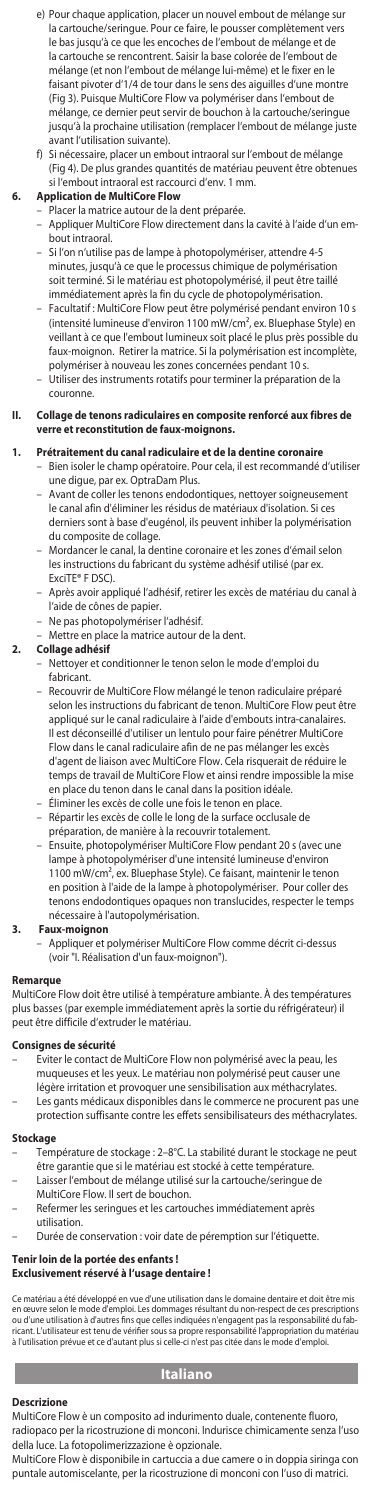### **Composizione**

La matrice monomerica é composta di dimetacrilati (29% in peso). I riempitivi inorganici sono formati da particelle di vetro di bario, tri-fluoruro d'itterbio, vetrosilicato di bario, alluminio e fluoro, biossido di silicio altamente disperso (70% in peso). Sono inoltre contenuti catalizzatori, stabilizzatori e pigmenti (1% in peso). Il contenuto totale dei riempitivi inorganici è pari al 46% in volume. La dimensione delle particelle é compresa tra 0,04 e 25 µm.

## **Colori**

MultiCore Flow è disponibile nei colori dentinali Light (A1/B1), Medium (A2/ A3) e White come base per restauri in ceramica integrale e Blu come base per corone in metallo e metalloceramica.

# **Tempi di lavorazione**

da 90 a 120 sec. (a 37°C)

**Dosaggio** La pasta base ed il catalizzatore di MultiCore Flow è miscelata in rapporto di 1:1. MultiCore Flow si miscela pressando la pasta attraverso gli appositi puntali di miscelazione.

# **Indicazioni**

- Ricostruzione del moncone di denti vitali e devitalizzati.
	- Cementazione adesiva di perni radicolari in fibra di vetro

# **Controindicazioni**

- L'utilizzo di MultiCore Flow è controindicato:
- qualora non si possa ottenere un campo operatorio sufficientemente asciutto o non possa essere eseguita la tecnica d'applicazione prescritta; – in caso di accertata allergia del paziente ad uno qualsiasi dei componenti del prodotto.

## **Effetti collaterali**

- In casi sporadici, i componenti di MultiCore Flow possono indurre un fenomeno di sensibilizzazione nei soggetti predisposti. In tal caso, sospenderne l'utilizzo.
	- Nei denti vitali ricoprire le zone limitrofe alla polpa con adeguato sottofondo pulpo-dentinale.

## **Interazioni**

Le sostanze a base di eugenolo o di olio di garofano possono inibire la polimerizzazione dei compositi. Evitare l'uso di tali sostanze in concomitanza con MultiCore Flow.

## **I. Realizzazione della ricostruzione**

Trattare le superfici dentinali deterse con adesivo dentinale. Qualora si ricorra alla fotopolimerizzazione di MultiCore Flow, Ivoclar Vivadent consiglia l'impiego di adesivi fotopolimerizzabili quali Adhese® Universal, Syntac® c<br>ExciTE® F. In caso contrario, si consiglia l'imniego di adesivi ad induriment E. In caso contrario, si consiglia l'impiego di adesivi ad indurimento duale, quali ExciTE F DSC (Dualcure Single Component).

Qui di seguito è descritta l'applicazione di Adhese Universal. Per altre informazioni sui singoli adesivi consultare le relative istruzioni d'uso.

## **1. Isolamento**

Assicurare un campo operatorio asciutto: l'ideale è l'utilizzo della diga di gomma (p.es. OptraDam® Plus).<br>**Protezione** multi

# **2. Protezione pulpare/sottofondo**

In caso di cavità molto profonde, vicine alla polpa, ricoprire queste aree in modo puntiforme con un idrossido di calcio (p.es. ApexCal®) e quindi sovrastratificare con un cemento stabile alla pressione (p.es. cementi vetroionomeri come Vivaglass® Liner).

**3. Condizionamento con gel all'acido fosforico (optional)** Applicare l'acido fosforico (p.es. Total Etch) prima sullo smalto preparato e poi sulla dentina). L'acido dovrebbe agire per 15-30 sullo smalto e 10-15 secondi sulla dentina. Quindi sciacquare accuratamente il gel per almeno 5 secondi con forte getto d'acqua ed asciugare con aria finché le aree di smalto mordenzate hanno un aspetto bianco gessoso.

- **4. Applicazione dell'adesivo** Partendo dallo smalto, umettare completamente le superfici del dente da trattare con Adhese Universal.
	- Frizionare l'adesivo per almeno 20 secondi sulla superficie del dente da trattare. Questo tempo non deve essere abbreviato. La sola distribuzione dell'adesivo sulla superficie dentale non è sufficiente.
	- Distribuire Adhese Universal con getto d'aria priva di olio ed acqua finchè si è formato un sottile film immobile e lucido. – Fotopolimerizzare Adhese Universal per 10 secondi ad un'intensità
	- luminosa di ≥500 mW/cm2 . – Dopo l'applicazione dell'adesivo evitare qualsiasi contaminazione con
	- saliva o sangue









**5. Inserimento della cartuccia (nel caso si utilizzi la siringa automiscelante, invece, passare** 

- **direttamente al punto C)** a) Spingere verso l'alto la leva di sblocco nera sulla parte posteriore delv
- dispenser e, tenendola sollevata sfilare il pistone fino al suo completo arresto (Fig. 1). b) Sollevare il coperchio di sicurezza del dispenser e inserire la cartuccia
	- con l'intaccatura a V rivolta verso il basso. Richiudere il coperchio (Fig. 2).
	- c) Togliere il cappuccio di chiusura ruotandolo di 1/4 in senso antiorario.
	- d) **IMPORTANTE: prima** di inserire il puntale di miscelazione si raccomanda di estrudere sempre un po' di materiale sul blocchetto d'impasto. A tal fine, esercitare una leggera pressione sulla leva finché pasta base e catalizzatore non fuoriescono dalla cartuccia contemporaneamente e in egual misura.
	- e) Prima di ogni utilizzo, inserire un nuovo puntale di miscelazione sulla cartuccia/siringa. Inserire il puntale di miscelazione con l'intaccatura perfettamente allineata all'intaccatura della cartuccia. Tenendo fermo il collo colorato del puntale di miscelazione (non il puntale!), girarlo di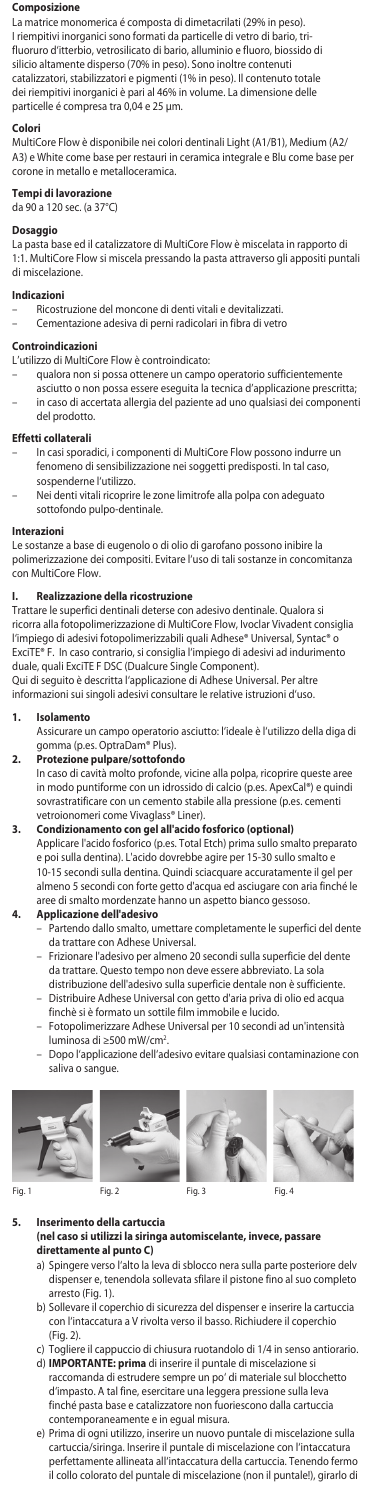1/4 in senso orario. (Fig. 3). Poiché il materiale composito indurisce nel puntale applicato, il puntale ha la funzione di tappo per la cartuccia/

siringa fino al prossimo utilizzo (sostituzione del puntale). f) Se necessario applicare sul puntale di miscelazione le punte intraorali (Fig. 4). E' possibile estrudere una quantità maggiore di materiale se la punta intraorale viene accorciata di ca. 1mm. **6. Applicazione di MultiCore Flow**

- Posizionare la matrice attorno al dente preparato.
- Applicare MultiCore Flow direttamente in cavità con la punta intraorale posizionata.
- In caso di autoindurimento attendere 4–5 minuti fino a completa presa del materiale. In caso di fotopolimerizzazione, il materiale può essere fresato immediatamente dopo la polimerizzazione.
- Come opzione, polimerizzare MultiCore Flow ad una minima distanza dalla fessura di emissione luminosa per 10s dal lato occlusale (ca. 1.100 mW/cm2 , p.es. con Bluephase Style). Rimuovere la matrice e polimerizzare eventuali aree non ancora completamente polimerizzate per 10 secondi.
- Al termine della presa di MultiCore Flow passare alla preparazione del moncone usando strumenti rotanti.

## **II. Cementazione adesiva di perni radicolari in composito rafforzato con fibra di vetro e ricostruzione del moncone**

- **1. Pretrattamento del canale radicolare e della dentina coronale** – Assicurare un completo isolamento del campo operatorio.
	- Consigliato l'uso della diga di gomma, p.es. OptraDam Plus. – Per la cementazione di perni radicolari, rimuovere accuratamente i residui di materiale da otturazione canalare dal canale. (I residui di Sealer contenente eugenolo possono inibire la polimerizzazione del cemento.
	- Condizionamento del canale, della dentina coronale e delle zone di smalto secondo le istruzioni d'uso dell'adesivo dentinale utilizzato,
	- per es. ExciTE F DSC. Una volta applicato l'adesivo dentinale, rimuovere le eccedenze all'interno del canale con punte di carta
	- Non fotopolimerizzare l'adesivo
	- Posizionare una matrice intorno al dente

# **2. Cementazione adesiva**

- Detergere e pretrattare il perno secondo le indicazioni del produttore – Umettare il perno radicolare pretrattato secondo le indicazioni del produttore con MultiCore Flow miscelato. È inoltre possibile applica MutliCore Flow direttamente nel canale radicolare utilizzando la cannula Intra Canal Tip. L'applicazione di MultiCore Flow con un lentulo è sconsigliata, in quanto una miscelazione di adesivo in eccesso con MultiCore Flow può portare ad un'abbreviazione del tempo di lavorazione di MultiCore Flow. Il risultato di questo tempo di lavorazione ridotto può quindi risultare in un'impossibilità di fissare il perno in posizione corretta.
- Inserimento del perno radicolare ottenendo delle eccedenze di cemento.
- Distribuzione mirata delle eccedenze sulla superficie occlusale del moncone.
- Quindi fotopolimerizzazione di MutliCore Flow per 20 secondi (ca. 1'100 mW/cm2 , p.es. Bluephase Style), mantenendo in posizione il perno con la lampada fotopolimerizzante. In caso di perni opachi, nei quali non passa la luce, è necessario attendere l'autoindurimento.

## **3.** Ricostruzione del moncor

– applicare e polimerizzare MultiCore Flow come descritto in precedenza (cfr. "I. Realizzazione della ricostruzione").

## **Note particolari**

MultiCore Flow deve essere utilizzato a temperatura ambiente. A temperature più basse (p.es. subito dopo il prelievo dal frigorifero) l'estrusione del materiale può risultare difficoltosa.

## **Precauzioni**

- Evitare il contatto di MultiCore Flow non polimerizzato con cute, mucose ed occhi. Il prodotto non polimerizzato può avere un leggero effetto irritante e in rari casi può indurre a sensibilizzazione verso i metacrilati.
	- I normali guanti protettivi non forniscono riparo dagli effetti sensibilizzanti d

# **Conservazione**

- Conservare MultiCore Flow a temperatura tra 2 e 8°C.
	- La stabilità del prodotto può essere garantita solo rispettando queste temperature.
- Chiudere le siringhe o la cartuccia immediatamente dopo l'uso.
- Per la chiusura della cartuccia/siringa Multi Core Flow lasciare fino a nuovo utilizzo il puntale di miscelazione.
- Stabilità: fa fede la data di scadenza stampata sull'etichetta.

# **Tenere lontano dalla portata dei bambini!**

# **Solo per uso odontoiatrico!**

Il prodotto é stato realizzato per l'impiego nel campo dentale e deve essere utilizzato secondo<br>le istruzioni d'uso. Il produttore non si assume alcuna responsabilità per danni derivanti da<br>diverso o inadeguato utilizzo. L

# **Español**

**Descripción** MultiCore® Flow es un composite de polimerización dual, radiopaco que contiene fluoruro, para la reconstrucción de muñones. Polimeriza químicamente sin necesidad de luz. La fotopolimerización es opcional. MultiCore Flow está disponible en un cartucho de cámara doble o en una jeringa doble con cánulas de automezclado para la confección de muñones utilizando matrices.

# **Composición**

La matriz de monómero consiste en dimetacrilatos (29% en peso). Los rellenos inorgánicos son vidrio de bario, trifluoruro de iterbio, vidrio de fluorsilicato Ba-Al y dióxido de silicio altamente disperso (70% en peso). Componentes adicionales son catalizadores, estabilizadores y pigmentos (1% en peso).

El contenido total de rellenos inorgánicos es de 46% en Vol. El rango de tamaño de particulas es de 0,04 y 25 µm.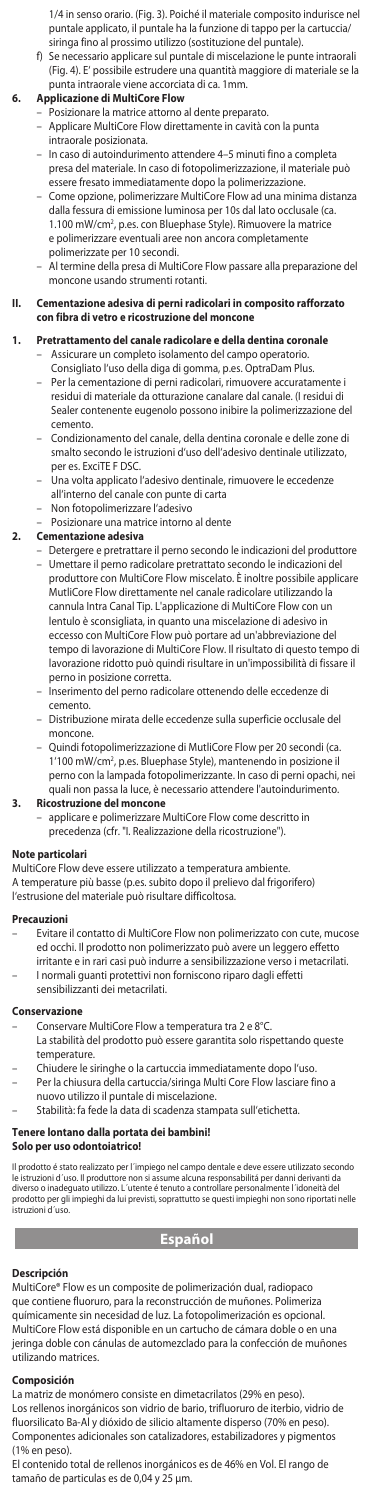### **Colores**

MultiCore está disponible en cuatro colores: Los colores dentina Light (A1/B1), Medium (A2/A3) y White, especialmente apropiado para su uso como base para las restauraciones cerámicas, y el Blue, que está recomendado para su uso como base para coronas de metal o de metal-cerámica.

# **Tiempo de trabajo**

90 a 120 seg. (a 37ºC)

# **Proporción de mezcla**

Las pastas bases y catalizadoras de MultiCore Flow se mezclan en una proporción de 1:1. MultiCore Flow se mezcla, presionando las pastas a través de la cánula de mezcla estática.

# **Indicaciones**

– Elaboración de muñones de dientes vitales y no vitales.

– Fijación adhesiva de postes radiculares reforzados por fibra de vidrio **Contraindicacio** 

La aplicación de MultiCore Flow está contraindicada:

- si el campo de operaciones no se puede mantener suficientemente seco o no se puede utilizar la técnica de aplicación descrita.
- si el paciente es alérgico a cualquiera de los componentes de MultiCore Flow.

# **Efectos secundarios**

- En casos excepcionales, los componentes de MultiCore Flow pueden provocar reacciones de sensibilización. En dichos casos deberá prescindirse de su uso.
- En dientes vitales, las áreas dentinales próximas a la pulpa se deberían cubrir con una apropiada obturación de base.

# **Interacciones**

Los materiales que contengan eugenol o bien esencia de clavo inhiben la polimerización de los composites. No utilizar tales materiales junto con MultiCore Flow.

# **I. Reconstrucción de muñones**

Aplicar el agente adhesivo dentinario sobre las superficies de dentina. Ivoclar Vivadent recomienda el uso de los agentes adhesivos Adhese®Universal, Syntac® o ExciTE® F en caso de aplicarse MultiCore Flow por fotopolimerización. En caso de renunciarse a una fotopolimerización de MultiCore se recomiendan adhesivos de polimerización dual como, p. ej., ExciTE F DSC. Estas instrucciones describen el proceso con Adhese Universal. Por favor, consulte las instrucciones de los respectivos adhesivos para más información.

## **1. Aislamiento**

Se debe de asegurar un campo de operaciones seco. Debería usarse un dique de goma (e.j. OptraDam® Plus).

# **2. Protección de la pulpa/Base**

En las cavidades muy profundas, las áreas cercanas a la pulpa deberán de ser recubiertas selectivamente con una base de hidróxido de calcio (e.j. ApexCal®) y cubiertas después con un cemento resistente a la presión (cemento de vidrio ionómero, e.j. Vivaglass® Liner).

**3. Acondicionamiento con gel de ácido fosfórico (opcional)** Aplicar el gel de ácido fosfórico (e.j. Total Etch) en el esmalte previamente preparado y después aplicar el agente grabador sobre la dentina previamente preparada durante 10-15 seg. Después, enjuagar minuciosamente con un chorro intenso de agua durante al menos 5 seg. y secar con el aire comprimido hasta que las superficies del esmalte

# grabado se queden blanquecinas. **4. Aplicación del adhesive**

- Empezando con el esmalte, recubrir minuciosamente las superficies del diente a ser tratadas con Adhese Universal.
- El adhesivo debe frotarse en la superficie de unión durante al menos 20 seg. El tiempo no debe ser menor. Aplicar el adhesivo en la superficie del diente sin frotarlo es inadeucado.
- Dispersar el Adhese Universal con aire comprimido libre de aceite y humedad hasta que se cree una copa fina brillante e inmóvil .
- Polimerizar el Adhese Universal durante 10 seg. utilizando una intensidad de luz de ≥500 mW/cm².
- Se debe evitar la contaminación por sangre o saliva después de la aplicación del adhesivo.









Fig. 1 Fig. 2 Fig. 3 Fig. 4

**5. Inserción del cartucho**

(Si está utilizando una jeringa de automezcla, por favor, contin**i**<br>en el punto c) **en el punto c)**

- a) Presionar la palanca liberadora negra situada debajo del émbolo en la parte posterior del dispensador y volver a empujar el émbolo hasta el tope (1)
- b) Levantar el cierre del cartucho e insertar el cartucho con la forma 'V' en la base del cartucho girado boca abajo. Bajar el cierre del cartucho (fig. 2).
- c) Retirar la caperuza de cierre realizando un cuarto de vuelta en se tido contrario a las agujas del reloj.
- d) **Atención:** ¡Es muy importante que para asegurar el buen funcionamiento deba extraerse siempre un poco de material en un block de mezcla **antes** de colocar la cánula de mezcla! Exprimir para ello el material hasta que ambos componentes (base y catalizador) salgan uniformemente.
- e) Para cada aplicación, coloque una nueva cánula de mezcla en el cartucho/jeringa. Empuje la punta completamente hacia abajo hasta que la muesca de la cánula de mezcla esté alineada con la muesca de la carcasa del cartucho/jeringa. Asegurese que la cánula de mezcla está en posición sujetando la base coloreada, y no la cánula de mezcla, y girándola 1/4 de vuelta en el sentido de las agujas de reloj (Fig 3). Como Multicore Flow fraguará en la cánula de mezcla utilizada, esta puede servir de tapón para el contenido del cartucho/jeringa hasta volver a utilizarlo (reemplazar por una nueva cánula justo antes de utilizarlo de nuevo).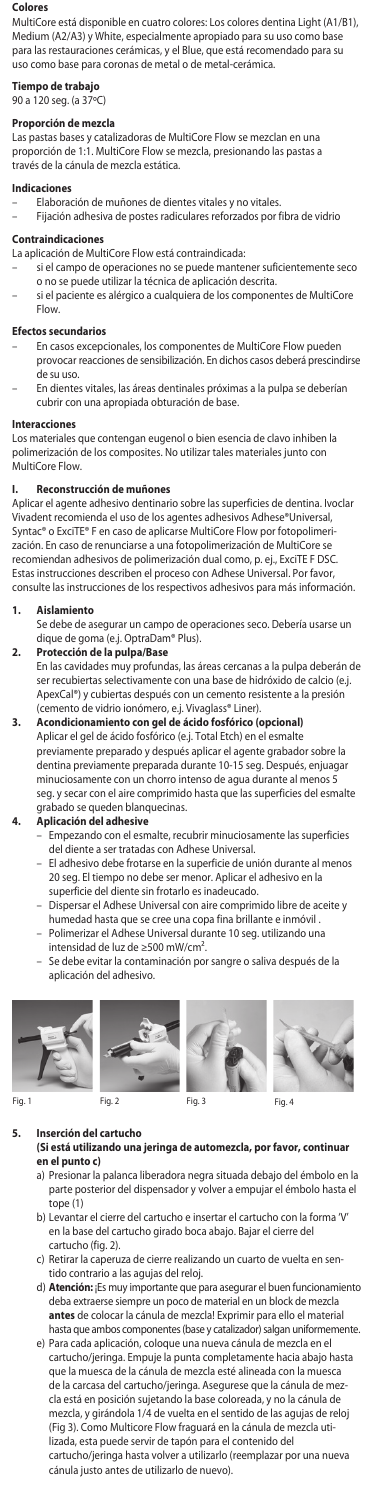f) Si fuera necesario, colocar a la cánula de mezcla una punta intraoral (fig. 4). Se pueden extraer cantidades mayores si la cánula intraoral se

# corta aproximadamente 1 mm. **6. Aplicación del MultiCore Flow**

- Colocar la banda matriz alrededor del diente preparado.
- Con la punta intraoral se aplica MultiCore Flow directamente en la cavidad.
	- Si no se utiliza lámpara de polimerización, hay que esperar 4–5 minutos hasta que el proceso de polimerización química se haya completado. En el caso de que el material se fotopolimerice, se puede retocar el muñón inmediatamente después de que el ciclo de
- polimerización haya concluido. Opcionalmente, MultiCore Flow puede ser polimerizado desde la parte oclusal aproximadamente durante 10 seg. (approx. 1,100 mW/ cm², e.g. Bluephase Style) asegurando una mínima distancia entre la misión de la luz y la reconstrucción. Retirar la matriz. Si es necesario, polimerice las áreas no polimerizadas durante otros 10 seg.
- Utilizar instrumentos rotatorios para completar la preparación del muñón.

## **II. Cementación adhesiva de postes endodónticos de composite reforzado con fibra y reconstrucción de muñones**

- **1. Tratamiento previo del conducto radicular y la dentina coronaria** – Deberá asegurarse un campo operatorio seco. Idealmente seria utilizar dique de goma, ej OptraDam Plus.
	- Antes de cementar los postes endodónticos, limpiar minuciosam los conductos radiculares para eliminar cualquier residuo de los selladores de los conductos radiculares (Los residuos de selladores con base de eugenol pueden impedir la polimerización del composite cementado.
	- Acondicionamiento del conducto, de la dentina coronaria y de las áreas de esmalte siguiendo las instrucciones del fabricante del agente
	- adhesivo dentinario empleado, p. ej. ExciTE F DSC. Tras la aplicación del adhesivo es absolutamente necesario eliminar el exceso de material del conducto, utilizándose para ello unas puntas
	- de papel. – No fotopolimerizar el agente adhesivo
	- Colocar la banda matriz alrededor del diente.

## **2. Cementación adhesiva**

- Limpiar y acondicionar la superficie del poste siguiendo la instrucciones del fabricante
- Cubrir el poste endodóntico, que ha sido preparado según las instrucciones del fabricante del poste, con la mezcla de MultiCore Flow. Adicionalmente, MultiCore Flow puede ser aplicado en el conducto radicular mediante las cánulas de mezcla. No está recomendado el uso de un léntulo en espiral para introducir el MultiCore Flow dentro del conducto radicular, porque esto provocaría una mala mezcla del excedente del agente adhesivo y Multicore Flow. Como resultado, el tiempo de trabajo del MultiCore Flow se reducirá, por lo que será imposible empujar el poste a la posición necesaria dentro del conducto radicular.
- El exceso de cemento se desplazará cuando se inserte el poste. – Distribuir el exceso de cemento a lo largo de la preparación oclusal
- para un total recubrimiento. – Posteriormente, polimerice el MultiCore Flow durante 20 seg. (con una intensidad de luz de aprox. 1,100 mW/cm², e.j. Bluephase Style). Durante el proceso, mantener el poste en la posición con la lámpara de polimerización. Si usa postes opacos esperar a que haga efecto la autopolimerización.

## **3. Confección de muñones**

– Aplicar MultiCore Flow según lo descrito anteriormente y fotopolimerizar (ver "I. Reconstrucción de muñones").

## **Notas adicionales**

MultiCore HB deben estar a temperatura ambiente cuando se utilicen. A temperaturas inferiores (p. ej. inmediatamente después de retirarlo del frigorífico) la extracción del material puede ser difícil.

## **Avisos**

- Evitar el contacto del material MultiCore Flow sin polimerizar con la piel, mucosas y ojos. MultiCore Flow sin polimerizar puede causar una ligera irritación y provocar una sensibilización hacia los metacrilatos.
- Los guantes médicos comercialmente disponibles no proporcionan una suficiente protección contra los efectos de sensibilización de los metacrilatos.

## **Almacenamiento**

- 
- Temperatura de almacenamiento: 2–8ºC. La estabilidad de almacenamiento sólo se puede garantizar si el material se conserva a dichas temperaturas.
- Dejar la cánula de mezcla utilizada en el cartucho/jeringa. Esto servirá de tapón.
- Cerrar las jeringas y cartuchos inmediatamente después de su uso. Fecha de caducidad: ver etiqueta
- 

# **Manténgase fuera del alcance de los niños.**

**Sólo para uso odontológico.**

Este material ha sido fabricado para su uso dental y debe manipularse según las instrucciones<br>de uso. El fabricante no se hace responsable de los daños ocasionados por otros usos o una<br>manipulación indebida. Además, el usu

# **Português**

**Descrição**  MultiCore® Flow é um compósito radiopaco de polimerização dual, contendo flúor, para núcleos de preenchimento. Este material cura quimicamente, sem o emprego da luz. A fotoativação é opcional.

O MultiCore Flow está disponível em um cartucho de duas câmaras ou numa seringa de dois êmbolos com cânulas de auto-mistura para a confecção de núcleos com matrizes.

**Composição** A matriz de monômero consiste de dimetacrilato (29 % em peso). As partículas inorgânicas são vidro de bário, trifluoreto de itérbio, vidro de fluorsilicato de bário e alumínio, e dióxido de silício altamente disperso (70 % em peso).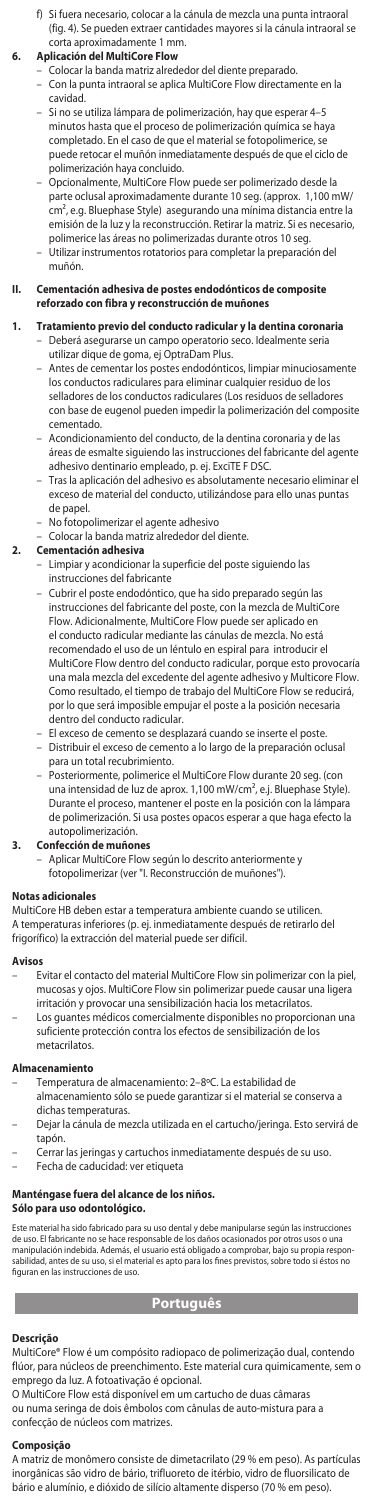Os catalisadores, estabilizadores e pigmentos (1 % em peso) são constituintes adicionais. O conteúdo total de partículas inorgânicas é de 46 % em volume. O tamanho das partículas varia de 0,04 e 25 µm.

**Cores** MultiCore está disponível em quatro cores: Os tons de dentina Light (A1 / B1), Medium (A2 / A3) e White são particularmente adequados para utilização sob restaurações totalmente cerâmicas, e o Blue é recomendado para uso sob metais ou coroas metalo-cerâmcas.

# **Tempo de trabalho**

90 a 120 segundos (37ºC)

**Proporção de mistura**

As pastas base e catalisadora de MultiCore Flow são misturadas na proporção de 1:1. O MultiCore Flow deve ser misturado pela extrusão das pastas, através da ponta de mistura estática.

### **Indicações**

- 
- Confecção de núcleos para dentes vitalizados e desvitalizados. Fixação adesiva de pinos intra-radiculares reforçados com fibras de vidro

# **Contraindicações**

- O uso do MultiCore Flow está contraindicado:
- quando o campo operatório não puder ser mantido seco ou a estipulada técnica de aplicação não puder ser empregada.
- quando existir comprovada alergia a qualquer um dos ingredientes de MultiCore Flow.

### **Efeitos colaterais**

- Em casos raros, determinados componentes do MultiCore Flow podem provocar uma reação de sensibilização. Nestes casos, o MultiCore não deve ser utilizado.
- Em dentes vitais, as áreas próximas da polpa devem ser recobertas com um forramento adequado.

## **Interações**

As substâncias à base de eugenol/óleo de cravo-da-índia inibem a polimerização de compósitos. Estes materiais não devem ser utilizados juntamente com MultiCore Flow.

## **I. Confecção de um núcleo de preenchimento**

Aplicar um agente adesivo de dentina para limpar as superfícies da dentina. A Ivoclar Vivadent recomenda os agentes adesivos Adhese® Universal, Syntac® ou ExciTE® F quando o MultiCore Flow é usado com fotopolimerização. Caso a luz (fotoativação) não seja utilizada, é recomendada a aplicação de um adesivo dual, por exemplo, ExciTE F DSC. Estas Instruções descrevem os procedimentos para o Adhese Universal. Por favor, consultar as instruções dos respectivos agentes de adesão, para obter informações mais detalhadas.

## **1. Isolamento**

Deve ser assegurado um campo operatório seco. Idealmente, deve ser utilizado um dique de borracha (por exemplo, OptraDam® Plus).

- **2. Capeamento pulpar / Base** Em cavidades muito profundas, as áreas próximas da polpa devem ser recobertas seletivamente com um cimento de hidróxido de cálcio (por exemplo, ApexCal®) e em seguida, aplicar um cimento resistente à pressão (cimento de ionômero de vidro, por exemplo, Vivaglass® Liner).
- **3. Condicionamento com gel de ácido fosfórico (opcional)** Aplique o gel de ácido fosfórico (por exemplo, Total Etch) no esmalte preparado e, em seguida, o aplicar sobre a dentina preparada. O gel deve reagir sobre o esmalte por 15-30 s e na dentina por 10-15 s. Em seguida, lavar cuidadosamente com um vigoroso jato de água por pelo menos 5 s e secar com ar comprimido até que as superfícies de esmalte condicionadas apresentarem um aspecto branco fosco.

# **4. Aplicação do adesivo**

- Começando com o esmalte, recobrir completamente as superfícies do dente a ser tratado com Adhese Universal.
- O adesivo deve ser friccionado na superfície do dente durante pelo menos 20 s. Este tempo, não deve ser encurtado. A aplicação do adesivo sobre a superfície do dente sem friccionar é inadequada.
- 
- Dispersar Adhese Universal com ar comprimido livre de óleo e umidade até resultar em uma camada fina, brilhante e imóvel. – Fotopolimerizar o Adhese Universal por 10 s utilizando uma
- 
- intensidade de luz de ≥500 mW/cm². Depois da aplicação do agente adesivo, devem ser
- evitadas as contaminações promovidas por sangue ou saliva.









# **5. Inserção do cartucho**

- **Se você estiver usando uma seringa de automix, proceder a partir**
- **do ponto c)** a) Pressionar a alavanca preta de liberação, situada na parte traseira do dispensador, e puxar completamente o êmbolo para trás (Fig. 1). b) Erguer a trava do cartucho e inserir o cartucho, com o formato em "V", da base do cartucho, virado para baixo. Abaixar a trava do
- cartucho (Fig. 2). c) Remover a tampa de fecho girando 1/4 de volta no sentido anti-horário.
- d) É **muito importante** sempre extrair um pouco de material num bloco de mistura, **antes** de ser colocada a ponta de mistura! Extrair o material até que base e catalisador possam ser expulsos de um modo uniforme.
- e) Inserir a ponta de mistura com preciso movimento, de tal modo que o entalhe em forma de "V", situado na base colorida, permaneça<br>alinhado com o entalhe em forma de "V", situado no alojamento do cartucho. Para prender a base colorida, e não a ponta de mistura, girar a base da ponta de mistura 1/4 de volta para a direita (no sentido horário) (Fig. 3).
- Se necessário, posicionar uma ponta intra-oral na ponta de mistura (Fig. 4). A ponta de aplicação intra-oral, quando é encurtada em 1 mm aprox., possibilita a extrusão de grandes quantidades de material.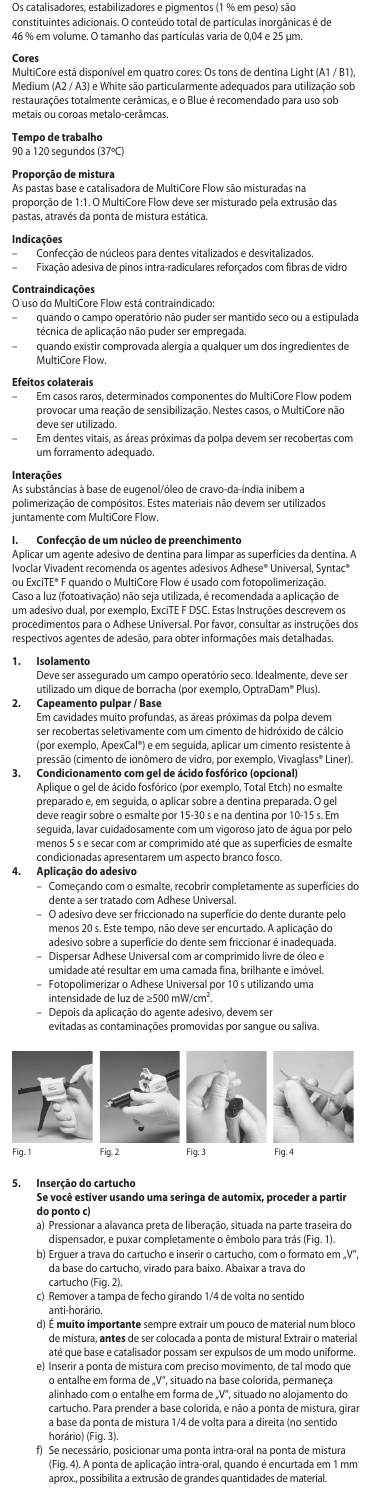## **6. Aplicação do MultiCore Flow**

- Colocar a matriz em volta do dente preparado. – Posicionar a ponta intra-oral e aplicar MultiCore Flow diretamente na cavidade.
- Se a luz não for utilizada, esperar 4 a 5 minutos, para que o processo químico de cura possa ser completado. Se o material é fotopolimerizado, ele poderá ser desgastado imediatamente depois do término do ciclo de cura.
- Opcionalmente, MultiCore Flow pode ser fotopolimerizado a partir da oclusal durante aproximadamente 10 s (aprox. 1.100 mW / cm², por exemplo, Bluephase Style) garantindo uma distância mínima e a janela de emissão de luz e o preenchimento. Remover a banda de matriz. Se necessário, fotopolimerizar as áreas incompletamente polimerizadas durante mais 10 s.

## – Usar instrumentos rotatórios para completar o preparo da coroa.

# **II. Cimentação adesiva de pinos endodônticos feitos de compósitos reforçados com fibras e núcleos de preenchimento**

## **1. Pré-tratamento do canal radicular e da dentina coronária**

- Idealmente um campo de trabalho seco deve ser assegurado, usando um dique de borracha, p.ex., o OptraDam Plus.
	- Antes de cimentar os pinos endodônticos, limpar completamente o canal radicular para remover qualquer resíduo de cimento endodôntico (Resíduos de cimentos a base de eugenol podem inibir a polimerização do compósito de cimentação).
	- Condicionamento do canal, da dentina coronária e das áreas de esmalte seguindo as indicações do fabricante do adesivo dentinário usado, por exemplo, ExciTE F DSC.
	- Depois da aplicação do adesivo é importante remover os excessos do canal, com a ajuda de pontas de papel.
- Não fotopolimerizar o agente de adesão.
- Colocar a fita matriz em volta do dente.

# **2. Cimentação adesiva**

- Limpar e condicionar a superfície do pino intra-radicular, de acordo com as instruções do fabricante.
	- Recobrir o pino endodôntico, que foi preparado de acordo com as instruções do fabricante do pino, com o MultiCore Flow misturado. Adicionalmente, o MultiCore Flow pode ser aplicado no canal radicular por meio das Intra Canal Tips. Não é recomendado usar um lentulo para preencher o canal radicular com MultiCore Flow, pois isso pode levar à mistura do excesso de agente de ligação com o MultiCore Flow. Como resultado, o tempo de trabalho do MultiCore Flow será reduzido, de modo que pode ser impossível empurrar o pino na posição desejada dentro do canal radicular.
	- O excesso de cimento será deslocado quando o pino for inserido. – Distribuir o excesso de cimento em toda a superfície de preparo oclusal para a cobertura total.
	- Posteriormente, fotopolimerizar o MultiCore Flow durante 20 s (com uma densidade de energia de cerca de 1.100 mW / cm², com por exemplo, bluephase Style.). Durante o processo, manter o pino na posição com a luz de polimerização. Se forem cimentados pinos endodônticos, não translúcidos e opacos, aguarde o mecanismo de autopolimentrização entrar em vigor.

**3. Construção do núcleo** – Aplicar MultiCore Flow, como descrito acima e fotopolimerizar (veja "I. Confecção de um núcleo de preenchimento").

## **Notas adicionais**

O MultiCore Flow devem estar à temperatura ambiente para processamento. Em temperaturas mais baixas (p.ex. logo após a retirada do interior do refrigerador), fica muito difícil a extrusão do material.

### **Advertências**

- Evitar o contato do MultiCore Flow não polimerizado com olhos, pele e mucosas. O MultiCore Flow não polimerizado pode causar uma ligeira irritação, que pode resultar em sensibilização aos metacrilatos. – Luvas médicas comerciais não promovem proteção contra o efeito de
- sensibilização dos metacrilatos.

## **Armazenagem**

- Temperatura de armazenagem: 2–8 ºC
- A estabilidade do material, durante o armazenamento, somente pode ser garantida quando o material for armazenado nesta temperatura.
	- Deixar a ponta de mistura usada colocada no cartucho ou na seringa. Ela serve como selamento.
- Após o uso, fechar imediatamente cartuchos e seringas.
- Vida útil: ver prazo de validade na etiqueta.

## **Manter fora do alcance de crianças!**

## **Para uso somente em odontologia.**

O material foi desenvolvido exclusivamente para uso em odontologia. Processamento deve<br>ser realizado estritamente de acordo as Instruções de Uso. O fabricante não é responsável<br>pelos danos causados por outros usos ou por m por testar o material para a sua adequação e uso para qualquer propósito não explicitamente indicado nas Instruções de Uso. As descrições e dados não constituem nenhuma garantia de atributos e não são vinculativos.

# **Svenska**

## **Beskrivning**

MultiCore® Flow är ett dualhärdande fluoridhaltigt radiopakt kompositmaterial för pelaruppbyggnad. Härdning sker kemiskt utan ljushärdning, men

ljushärdning kan även användas. MultiCore Flow finns i en dubbelcylindrig patron och i en dubbelspruta med en automix blandningsspets, speciellt för uppbyggnader när matrisband används.

### **Innehåll**

Monomermatrixen består av dimetakrylater (29 vikt%). De oorganiska fillermaterialen är bariumglas, ytterbiumtrifluorid, Ba-Al-fluorosilikatglas och amorf kiseldioxid (70 vikt%). Dessutom ingår katalysatorer, stabilisatorer och pigment (1 vikt%). Det totala innehållet av oorganisk filler är 46 vol%. Partikelstorleken varierar från 0,04 och 25 µm.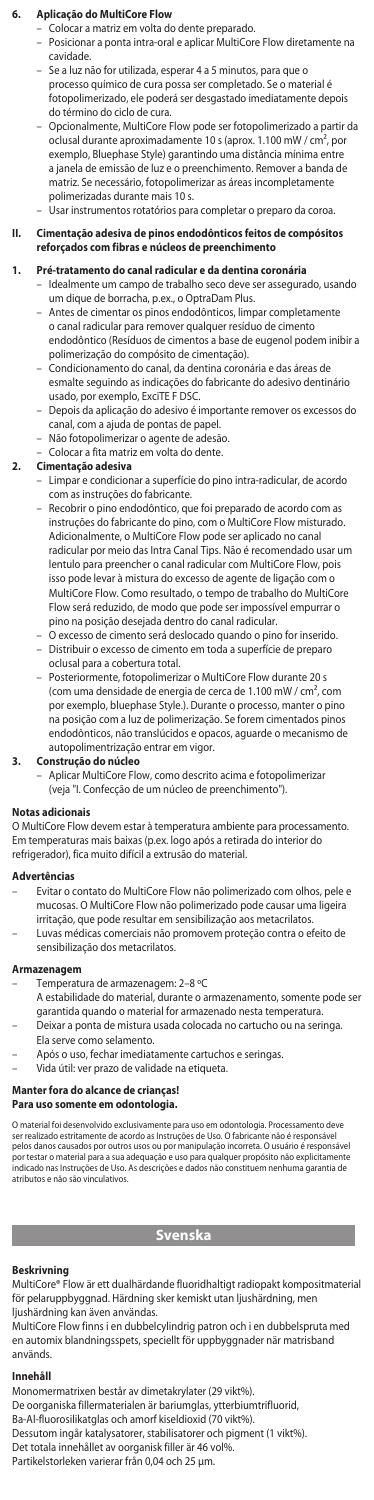## **Färger**

MultiCore Flow finns i fyra färger. Ljus dentinfärg (A1/B1), Medium (A2/A3) och Vit rekommenderas för användning under helkeramiska restaurationer. Blå rekommenderas under metall eller metallbaserade fasadförsedda kronor.

## **Arbetstid**

## 90 till 120 s (vid 37°C)

# **Blandningsförhållande**

Bas- och katalysatorpasta av MultiCore Flow blandas i förhållande 1:1. MultiCore Flow blandas automatiskt i spetsen när materialet pressas ut.

## dikatio

- Pelaruppbyggnad av vitala och nonvitala tänder
- Adhesiv cementering av glasfiberförstärkta rotkanalsstift

## **Kontraindikationer**

- Att använda MultiCore Flow vid följande indikationer är kontraindicerande – om arbetsfältet inte kan hållas torrt, eller när rekommenderad
- arbetsteknik inte kan användas.
- om patienten har känd allergi mot någon av ingredienserna i MultiCore Flow.

## **Sidoeffekter**

- 
- I sällsynta fall kan komponenterna i MultiCore Flow leda till överkänslighet. I dessa fall skall inte MultiCore Flow användas mer. – Ett pulpaskydd bör användas vid pulpanära dentinområden, på vital tänder.

### **Interaktioner**

Material som innehåller eugenol/nejlikolja kan förhindra polymerisation av kompositmaterial. Slutsats: Användande av sådana material tillsammans med MultiCore Flow måste undvikas

**I. Framställning av rekonstruktiv pelaruppbyggnad** Applicera dentinadhesivet på de rena dentinytorna. Ivoclar Vivadent rekommenderar att man antingen använder Adhese® Universal, Syntac® eller ExciTE® F som adhesiv när MultiCore Flow ljushärdas. Om inte ljushärdningsteknik används, rekommenderas applicering av en dualhärdande adhesiv, t ex. ExciTE F DSC. Instruktionen nedan beskriver arbetsgången med Adhese Universal. När det gäller övriga adhesiver hänvisar vi till respektive bruksanvisning.

# **1. Isolering**

Säkerställ ett torrt arbetsfält. Använd helst en kofferdam (t. ex. OptraDam® Plus).

# **2. Skydd av pulpan / Bas**

- I mycket djupa kaviteter ska pulpanära områden selektivt skyddas m en kalciumhydroxid-liner (t.ex. ApexCal®) och därefter täckas med ett tryckresistent cement (t.ex. glasjonomer-cement, som Vivaglass® Liner).
- **3. Konditionering med fosforsyra-gel (valfritt)** Applicera fosforsyra-gel (t.ex. Total Etch) på den preparerade emaljen och låt etsningen flyta ut på det preparerade dentinet. Etsmedlet ska ha tid att reagera på emaljen under 15-30 s och på dentinet 10-15 s. Skölj därefter noggrant med en kraftig vattenstråle under minst 5 s. och torka med hjälp av tryckluft tills den etsade emaljytan är kritvit.

## **4. Applicering av adhesiv**

- Börja med emaljen och täck noga tandytorna som ska behandlas med Adhese Universal.
- Adhesiven måste agiteras in i tandytan under minst 20 sekunder. Den angivna tiden får inte förkortas. Att bara applicera adhesiven utan att agitera in den är inte tillräckligt.
- Fördela Adhese Universal genom att blästra med olje- och
- fuktfri luft tills ett blankt och orörligt filmskikt uppkommer.
- Ljushärda Adhese Universal i 10 s med en ljusintensitet på
- 
- ≥ 500 mW/cm<sup>2</sup>.<br>– Kontaminering av blod och saliv måste undvikas efter det att<br>bondingen är applicerad.









# **5. Insättning av patronen**

**(Om du använder en automix-spruta, fortsätt till punkt c)**

- a) Pressa den svarta låsregeln under kolven på baksidan av applikatorn uppåt. Dra kolven så långt bak som möjligt. (Fig 1). b) Lyft locket och sätt in sprutan med "V" formen på sprutans bas vänd
- nedåt. Fäll ned locket. (Fig 2).
- c) Avlägsna föseglingskorken genom att vrida den 1/4 varv motsols.<br>d) Det är **mycket viktigt** att se till att sprutans båda kanaler är fria från<br>stopp **innan** blandningsspetsen sätts på plats. Tryck därför ut en liten mängd material på ett blandningsblock, så att bägge komponenterna (bas och katalysator) flyter ut ur sprutan.
- e) Sätt fast en ny blandningsspets på patronen/sprutan före varje användning. Skjut in blandningsspetsen ordentligt tills urtagen på blandningsspetsen och patronen/sprutan möts. Ta tag i den färgade basen på blandningsspetsen (inte själva spetsen!) och sätt fast blandningsspetsen genom att vrida den ett kvarts varv medurs (fig. 3). Eftersom kompositmaterialet i en använd blandningsspets härdar, kan blandningsspetsen användas som lock för patronens/sprutans innehåll fram till nästa användning då **blandningsspetsen byts ut till en ny oanvänd.**<br>f) Vid behov kan en intraoral spets sättas på blan
	- Vid behov kan en intraoral spets sättas på blandningsspetsen (Fig 4). En större mängd material kan extruderas om den intraorala spetsen kortas av med ca. 1 mm.

# **6. Applicering av MultiCore Flow**

- Placera matrisbandet runt den preparerade tanden.
- Applicera MultiCore Flow direkt på preparationen med den intraorala spetsen.
- Om inget ljus används, vänta i 4–5 min. tills den kemiska härdningen är klar. När ljushärdning används kan preparation påbörjas direkt efter avslutad ljushärdning.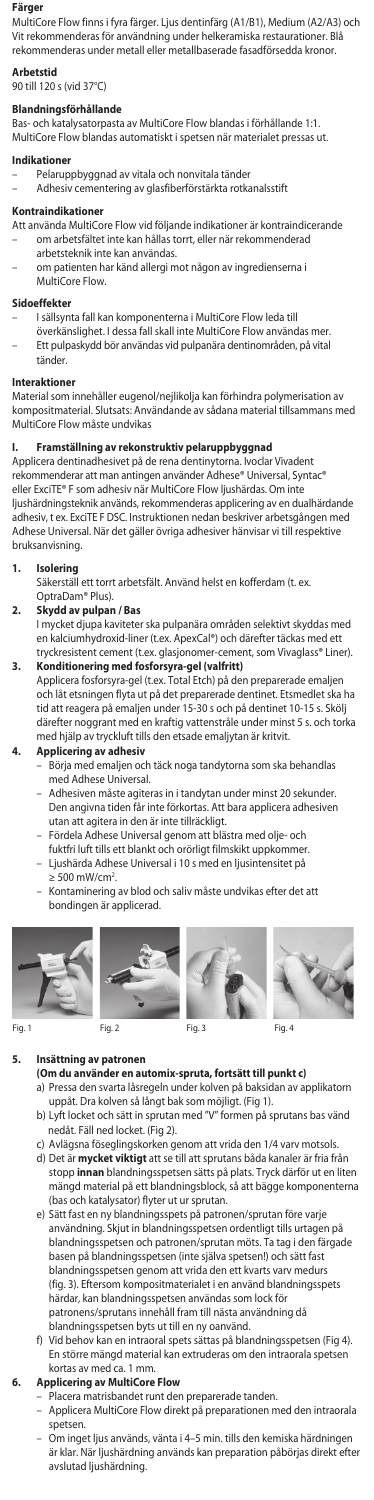– Alternativt kan, MultiCore Flow ljushärdas ocklusalt i ungefär 10 s (ca 1 100 mW/cm², t.ex. Bluephase Style). Säkerställ då ett minimalt avstånd mellan ljusledaren och materialet. Avlägsna matrisbandet. Vid behov, härda otillräckligt härdade områden i ytterligare 10 s. – Använd roterande instrument för att färdigställa preparationen.

## **II. Adhesiv cementering av rotkanalsstift framställda av fiberförstärkt komposit och pelaruppbyggnadsmaterial**

# **1. Förbehandling av rotkanalen och koronalt dentin**

- Säkerställ att operationsfältet är torrt. Använd helst kofferdam, t.ex. OptraDam Plus.
- Innan cementering av rotkanalsstiftet, rengör rotkanalen noggrant för att avlägsna eventuella rester av rotkanals-sealers (rester av eugenol-baserade sealers kan hämma polymerisationen av kompositcementet).
- Konditionera rotkanalen, det koronala dentinet och emaljytorna enligt tillverkarens instruktioner för den adhesiv som används (t ex. ExciTE F DSC).
- När adhesiven applicerats, avlägsna noggrant allt överskottsmaterial från rotkanlen med hjälp av papperspoints.
- Ljushärda inte adhesiven
- Sätt fast ett matrisband runt tanden

# **2. Adhesiv cementering**

- Rengör och konditionera stiftets yta enligt tillverkarens anvisningar – Täck rotkanalsstiftet, som behandlats enligt tillverkarens instruktioner, med blandad MultiCore Flow. MultiCore Flow kan appliceras direkt i rotkanalen med hjälp av Intra Canal Tips. Vi rekommenderar inte användandet av lentulonål när MultiCore Flow förs ner i rotkanalen, eftersom det kan leda till att överskottet av adhesivet och MultiCore Flow blandas. Det kan medföra att arbetstiden med MultiCore Flow reduceras, så att det blir omöjligt att sätta fast stiftet i önskad position i rotkanalen.
- Överskottscement kommer att trängas undan när stiftet sätts på plats. – Fördela överskottscementet över den ocklusala preparationsytan för
- fullständig täckning Ljushärda därefter MultiCore Flow under 20 s (med en ljusintensitet på ca. 1 100 mW/cm², t.ex. Bluephase Style). Håll kvar stiftet i rätt position med ljushärdningslampan under processen. Om ett icke-translucent, opakt rotkanalsstift cementeras, vänta tills cementet självhärdar.

# **3. Pelaruppbyggnad**

– Applicera och härda MultiCore Flow enligt ovanstående beskrivning (se "I. Framställning av rekonstruktiv pelaruppbyggnad").

## **Övrig information**

MultiCore Flow skall vara rumstempererat innan användning. Vid lägre temperaturer (t.ex. direkt uttaget från kylskåp) kan det vara svårt att trycka ut materialet.

## **Varningar**

- Undvik kontakt med ohärdat MultiCore Flow material på hud, slemhinna och ögon. Ohärdad MultiCore Flow kan förorsaka lätt irritation och leda till sensitivitet mot metakrylater.
	- Användning av kommersiella medicinska handskar ger inte
	- tillräckligt skydd mot sensibilisering mot metakrylater.

# **Förvaring**

- Förvaringstemperatur: 2–8°C.
- Förvaringsstabiliteten kan endast garanteras om
- materialet förvaras vid denna temperatur.
- Förslut sprutor och patroner direkt efter användning
	- Låt den använda blandningsspetsen sitta kvar som lock på
- 
- MultiCore Flow patronerna/sprutorna. Utgångsdatum: se etikett på förpackningen

# **Förvaras oåtkomligt för barn!**

## **Endast för dentalt bruk!**

Detta material har utvecklats enbart för dentalt bruk. Bearbetningen skall noga följa de givna<br>instruktionerna i bruksanvisningen. Tillverkaren påtager sig inget ansvar för skador som upp-<br>kommer genom underlåtande att föl het och användning till annat ändamål än vad som finns uttryckt i instruktionerna. Beskrivningar och uppgifter utgör ingen garanti för egenskaper och är inte bindande.

# **Dansk**

## **Beskrivelse**

Multicore® Flow er et dualhærdende, radiopakt plast til opbygning af kroner. MultiCore Flow indeholder fluorid. MultiCore Flow hærder kemisk uden anvendelse af lys. Lyshærdning er valgfrit. MultiCore Flow fås i et dobbeltkammer-magasin eller en dobbeltsprøjte med automix-kanyler.

### **Indhold**

Monomeren indeholder dimethacrylat (29 vægt%). De uorganiske fillere er bariumglas, ytterbiumtrifluorid, Ba-Al-fluorsilikatglas og amorf siliciumdioxid (70 vægt%).

Indeholder desuden katalysatorer, stabilisatorer og pigmenter (1 vægt%). Det samlede indhold af uorganisk filler udgør 46 vol%. Partikelstørrelsen ligger mellem 0,04 og 25 µm.

## **Farver**

MultiCore fås i fire farver: Dentinfarverne Light (A1/B1), Medium (A2/A3) og White, som er særligt velegnet til helkeramiske restaureringer, og Blue, som anbefales til brug under kroner af metal eller en kombination af metal og porcelæn.

## **Arbejdstid**

90 til 120 sek. (ved 37°C)

**Blandingsforhold** Multicore Flows base- og katalysatorpasta blandes i forholdet 1:1. MultiCore Flow blandes ved at presse pastaen gennem den statiske blandekanyle.

# **Indikationer**

– Kroneopbygning på vitale og avitale tænder. – Adhæsiv cementering af glasfiberforstærkede pulpale stifter.

# **Kontraindikationer**

Anvendelse af MultiCore Flow er kontraindiceret: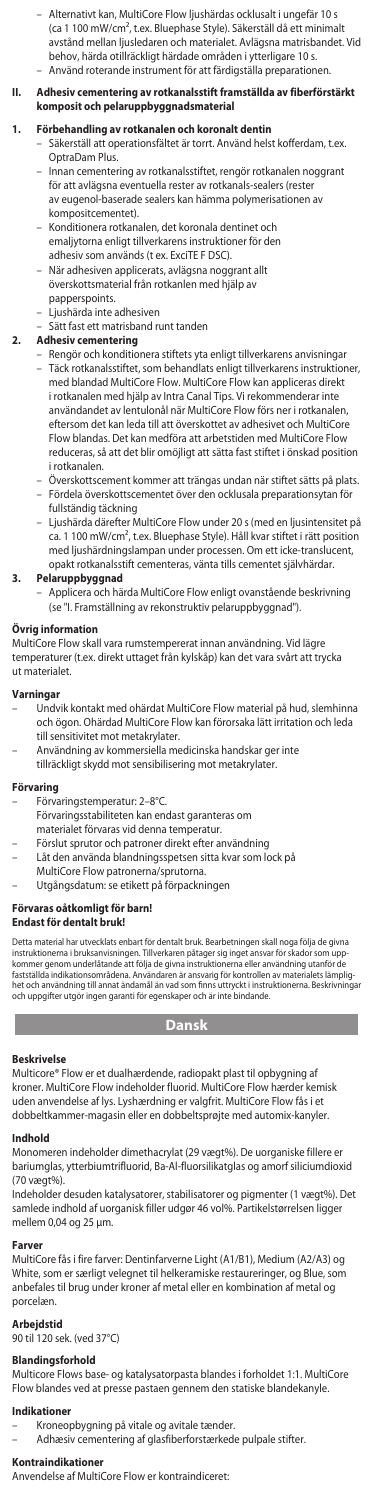- Når tilstrækkelig tørlægning eller den anviste anvendelsesteknik ikke e mulig.
	- Ved kendt allergi mod et eller flere af indholdsstofferne i MultiCore Flow.

# **Bivirknir**

- **kninger**<br>Indholdsstofferne i MultiCore Flow kan i sjældne tilfælde medføre en sensibilisering. I sådanne tilfælde bør produktet ikke anvendes til samme patient igen.
	- Ved vitale tænder skal pulpanære områder i givet fald dækkes med en egnet pulpa-dentin-beskyttelse.

# **Vekselvirkninger**

Eugenol-/nellikeolieholdige materialer inhiberer afbindingen af kompositter. Sådanne materialer må derfor ikke anvendes i forbindelse med MultiCore Flow.

**I. Genopbygning af tandkrone** Rengjorte dentinoverflader påføres et dentinadhæsiv. Ivoclar Vivadent anbefaler adhæsiverne Adhese® Universal, Syntac® eller ExciTE® F i forbindelse med anvendelsen af MultiCore Flow med lyshærdning. Hvis der ikke anvendes lyshærdning af MultiCore Flow, anbefales anvendelsen af dualhærdende adhæsiver, fx ExciTE F DSC.

I denne brugsanvisning er brugen af Adhese Universal beskrevet. For yderligere information henvises til de respektive adhæsivers brugsanvisning.

**1. Tørlægning** Det skal sikres, at arbejdsfeltet er tørt. Det anbefales at anvende kofferdam (fx OptraDam® Plus).

- **2. Beskyttelse af pulpa / bunddækning**
- I meget dybe kaviteter skal pulpanære områder dækkes selektivt med et calciumhydroxidpræparat (fx ApexCal®) og herefter dækkes med trykstabil cement (fx glasionomercement, såsom Vivaglass® Liner). **3. Behandling med phosphorsyregel (valgfri)**

Påfør phosphorsyregel (fx Total Etch) på den klargjorte emalje, og lad dernæst ætsgelen flyde ud over den klargjorte dentin. Syren skal have lov til at virke på emaljen i 15-30 sek. og på dentinen i 10-15 sek. Skyl derefter grundigt med en kraftig vandstråle i mindst 5 sek., og tør med trykluft, indtil den ætsede emaljeoverflade har et kalkagtigt, hvidt ,<br>idseende.

## **4. Applicering af adhæsivet**

- Idet der startes med emaljen, dækkes hele den tandoverflade, der skal behandles med Adhese Universal.
- Adhæsivet skal skrubbes ind i tandoverfladen i mindst 20 sek. Dette tidsrum må ikke afkortes. Applicering af adhæsivet på tandfladen uden at skrubbe er utilstrækkeligt.
- Fordel Adhese Universal med olie- og fugtfri luftspray, indtil der opnås
- en blank, fast belægning. Lyshærd Adhese Universal i 10 sek. ved en lysintensitet på ≥500 mW/cm². – Undgå kontamination med spyt eller blod efter applikation af











# **5. Isætning af magasin**

- **(Hvis du benytter en automix-sprøjte, skal du gå videre til punkt c)**
- a) Den sorte låsepal på bagsiden af dispenseren trykkes opad, holdes i den position og stemplet trækkes tilbage til anslag. (Fig.1) b) Fikseringsklappen åbnes, magasinet indsættes. Indkærvningen på
	- magasinets basis skal vende nedad. Fikseringsklappen lukkes igen.  $(Fia. 2)$ c) Magasinets hætte fjernes ved at dreje den 1/4 omgang mod uret.
	- d) **Bemærk:** Kontroller altid, at der er frit flow af materiale fra begge magasinets kamre inden blandespidsen sættes på! Pres lidt m ud på en blandeblok til base og katalysator løber ensartet ud.
	- e) Sæt en ny blandespids på magasinet umiddelbart før brug. Skub spidsen helt ned, indtil blandespidsens rille er på linje med rillen på magasinet/automix sprøjten. Fastgør blandespidsen ved at gribe fat i den farvede krave og ikke selve blandespidsen og ved at dreje den 1/4 omgang med uret (Fig. 3). Da MultiCore vil hærde i den anvendte blandespids, kan den fyldte blandespids tjene som lukning af magasinet/sprøjten, indtil der er brug for det igen (udskift med en ny spids lige før næste anvendelse).
	- f) Om ønsket monteres den intraorale spids på blandespidsen (Fig. 4). En større mængde kan presses ud efter afkortning af den intraorale spids med ca. 1 mm.

## **6. Applicering af MultiCore Flow**

- Montér et egnet matricebånd omkring den præparerede tand.
- 
- MultiCore Flow appliceres direkte fra den intraorale spids. Ved ren kemisk hærdning ventes 4-5 min. indtil materialet er
- afbundet; ved lyshærdning kan materialet slibes umiddelbart efter. – MultiCore Flow kan eventuelt lyshærdes okklusalt fra i ca. 10 sek. (ca. 1,100 mW/cm², fx Bluephase Style). Anbring lyslederens lysemissionsvindue tættest muligt på plastoverfladen. Fjern matricebåndet. Hvis det er nødvendigt, kan utilstrækkeligt polymeriserede områder hærdes i yderligere 10 sek.
- Den endelige præparation udføres med roterende instrumenter.

## **II. Adhæsiv cementering af pulpale stifter af fiberforstærket kompositmateriale og plastopbygninger**

- **1. Forbehandling af rodkanalen og kronens dentin** Det er vigtigt, at arbejdsfeltet er tørt. Ideelt skal der anvendes kofferdam, fx OptraDam Plus.
	- Inden cementering af pulpale stifter, skal rodkanalen renses grundigt for at fjerne enhver rest af rodfyldningsmateriale (rester af eugenolbaserede sealere kan forhindre tilstrækkelig polymerisering af cementeringsmaterialet).
	- Konditionering af rodkanalen, den koronale dentin og emaljeområdet foretages i overensstemmelse med anvisningerne fra producenten af det anvendte dentin-adhæsiv, fx ExciTE F DSC.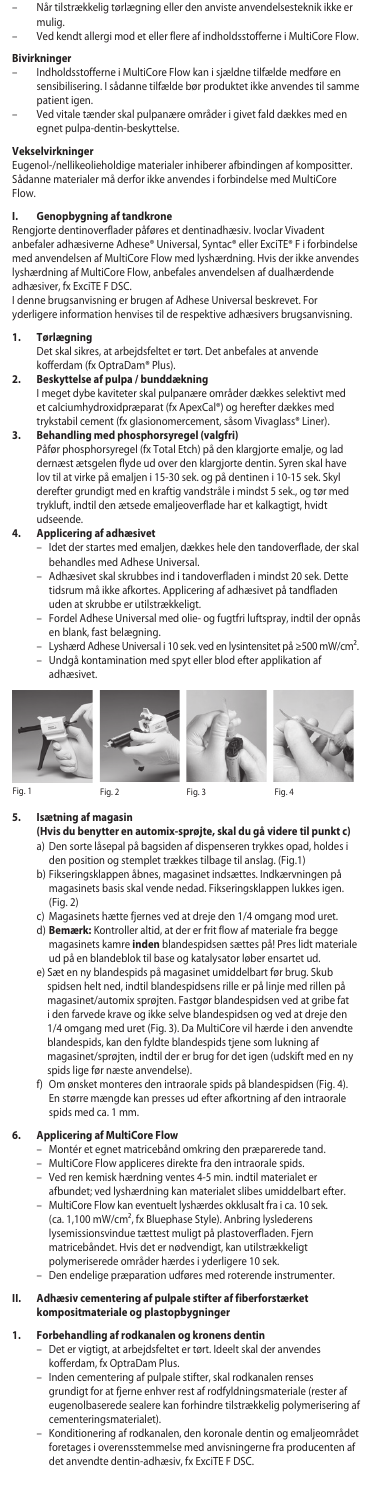- Efter appliceringen af adhæsivet er det vigtigt, at overskuddet fjernes fra kanalen ved hjælp af paperpoints.
- Adhæsiv må ikke lyshærdes.
- Matricebånd monteres på tanden.

## **2. Adhæsiv cementering**

- Stiftens overflade rengøres og konditioneres jævnfør producentens anvisninger.
	- Dæk den klargjorte stift med den blandede MultiCore Flow. MultiCore Flow kan også fyldes i rodkanalen med de intra-orale spidser. Brug ikke en rodspiral (fx Lentulo) til fyldning af rodkanalen med MultiC Flow, da det giver risiko for at overskydende adhæsiv blandes m MultiCore Flow. Blanding med adhæsiv forkorter arbejdstiden for MultiCore Flow og det bliver vanskeligt eller umuligt at få stiften korrekt på plads i rodkanalen.
	- Overskydende cement fortrænges, når stiften føres på plads i rodkanalen.
	- Fordel overskydende cement udover den klargjorte okklusale flade, så den dækkes helt.
	- Derefter lyshærdes MultiCore Flow i 20 sek. med en lysintensitet på 1.100 mW/cm<sup>2</sup> (fx Bluephase Style). Stiften holdes i korrekt position med lyslederen på hærdelampen. Hvis der cementeres ikkegennemskinnelige, opakke endodontiske poster, skal man vente på, at den kemiske hærdning er løbet helt til ende.

**3. Core build-up** – Applicer og hærd MultiCore Flow som beskrevet ovenfor. (Se 1. Genopbygning af tandkrone).

# **Specielle bemærkninger**

MultiCore Flow skal have stuetemperatur ved bearbejdning. Ved lavere temperaturer (fx umiddelbart efter udtagning af køleskabet) kan det være vanskeligt at presse materialet ud af magasinet.

## **Advarsel**

- Undgå kontakt med uafbundet materiale på hud/slimhinder og i øjne. MultiCore Flow kan i uafbundet tilstand virke lokalirriterende og kan i sjældne tilfælde føre til en sensibilisering mod methacrylater.
- Normale medicinske undersøgelseshandsker giver ingen beskyttelse mod den sensibiliserende effekt af methacrylater.

# **Opbevaring**

- MultiCore Flow skal opbevares køligt (2–8 °C). Kun ved denn
- temperatur kan holdbarheden sikres. Lad den anvendte blandespids blive siddende på MultiCore Flow
- magasinet/sprøjten. Den tjener som en forsegling.
- Sprøjter eller magasiner skal lukkes straks efter brug Holdbarhed: se udløbsdato

# **Opbevares utilgængeligt for børn!**

# **Kun til dentalt brug.**

Produktet er fremstillet til restaurering af tænder. Bearbejdning skal udføres i nøje overensstem-<br>melse med brugsanvisningen. Producenten påtager sig intet ansvar for forkert brug eller brug<br>til andre formål end angivet i

# **Suomi**

### **Kuvaus**

MultiCore® Flow on kaksoiskovetteinen, fluoridia sisältävä röntgenkontrastinen yhdistelmämuovi pilarinrakennukseen. Se kovettuu kemiallisesti ilman valoa, mutta on valokovetettavissa. MultiCore Flow on saatavissa kaksisäiliöisessä patruunassa tai kaksoisruiskussa, joissa on automix-kärjet, käytettäväksi pilarirakenteiden valmistukseen matriisitekniikan yhteydessä.

## **Koostumus**

Monomeerimatriksi sisältää dimetakrylaattia (29 paino-%).

Epäorgaaniset fillerit ovat bariumlasia, ytterbiumtrifluoridia, Ba-Al-fluorosilikaattilasia ja erittäin hienojakoista pii-dioksidia (70 paino-%).

Lisäksi katalyytteja, stabilisaattoreita ja pigmenttejä (1 paino-%). Epäorgaanisten fillereiden kokonaismäärä on 46 tilavuus-%. Partikkelikoko vaihtelee alueella 0,04–25 µm.

## **Sävyt**

MultiCore Flow'ta on neljänä sävynä: dentiinisävyt vaalea (A1/B1), medium (A2/A3) ja valkoinen ovat erityisen sopivia käytettäviksi kokokeraamisten restauraatioiden pilariperustuksina. Sinistä sävyä suositellaan metallisten tai metallokeramiasta valmistettujen kruunujen perustaksi.

# **Työskentelyaika**

90–120 sekuntia (37 °C:n lämpötilassa)

## **Sekoitussuhde**

MultiCore Flow base- ja catalyst-pastat sekoitetaan suhteessa 1:1. MultiCore Flow sekoitetaan puristamalla pastat ruiskuun kiinnitetyn sekoituskärjen läpi.

- **Indikaatiot**
- Vitaalien ja ei-vitaalien hampaiden pilarinrakennus
- Lasikuituvahvisteisten juurikanavanastojen adhesiivinen sementointi **Kontraindikaatiot**

- MultiCore Flow -materiaalin käyttö on kontraindikoitua:
- mikäli työskentelyalueen kuivuudesta ei voida olla varmoja tai mikäli sementointitekniikkaa ei voida noudattaa
- mikäli potilaan on todettu olevan allerginen jollekin MultiCore Flown aineosalle.

## **Sivuvaikutukset**

- MultiCore Flow -aineosat saattavat yksittäistapauksissa aiheuttaa
- herkistymistä. Materiaalia ei tällöin saa käyttää. Vitaaleissa hampaissa alueet, jotka ovat aivan pulpan läheisyydessä, tulee suojata sopivalla linerilla.

## **Yhteisvaikutukset**

Eugenoli-/neilikkaöljypitoiset vaikuttavat aineet estävät yhdistelmämuovin kovettumisen. Tällaisia materiaaleja ei saa käyttää MultiCore Flown kanssa.

**I. Hammaspilarin valmistus** Annostele dentiinisidosaine puhtaille dentiinipinnoille. Ivoclar Vivadent suosittelee sidosaineiksi Adhese® Universal-, Syntac®- tai ExciTE® F-tuotteita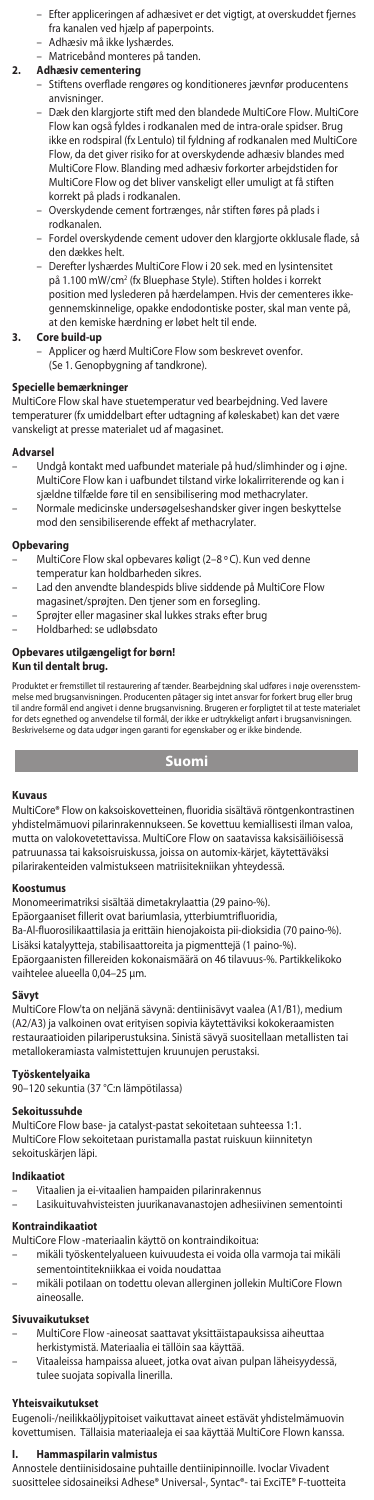käytettäessä MultiCore Flowta valokovetettuna. Mikäli MultiCore Flown valokovettamisesta luovutaan, suosittelemme kaksoiskovetteista sidosainetta, kuten esimerkiksi ExciTE F DSC -ainetta. Nämä ohjeet kuvaavat työn kulkua käytettäessä Adhese Universal -tuotetta. Katso lisätietoja vastaavien sidosaineiden käyttöohjeista.

# **1. Työskentelyalueen eristäminen**

Varmista kuiva työskentelyalue. Käytä mieluiten kofferdamia (esim. OptraDam® Plus).

# **2. Pulpan suojaaminen / alustäyte tai eriste**

Peitä hyvin syvät ja pulpan läheiset kaviteetit levittämällä pistemäisesti kalsiumhydroksidivalmistetta (esim. ApexCal®). Peitä kerros lopuksi painetta kestävällä sementillä (esim. lasi-ionomeerisementti, Vivaglass<sup>(</sup> Liner).

## **3. Esikäsittely fosforihappogeelillä (valinnainen)**

Levitä fosforihappoa sisältävää geeliä (esim. Total Etch) preparoidulle kiilteelle ja anna sen sitten virrata preparoidulle dentiinille. Anna etsausgeelin vaikuttaa 15–30 sekuntia kiilteessä ja 10–15 sekuntia dentiinissä. Huuhtele happogeeli sitten huolellisesti pois voimakkaalla vesisuihkulla vähintään 5 sekunnin ajan ja kuivaa paineilmalla, kunnes etsatun kiilteen pinta näyttää liitumaisen valkealt

## **4. Sidosaineen levittäminen**

- Kostuta hampaan sidostettavat pinnat hyvin Adhese Universalsidosaineella. Aloita kiilteestä.
- Hiero sidosainetta vähintään 20 sekuntia hampaan pintaan. Tätä aikaa on noudatettava. Sidosaineen pelkkä levittäminen hampaan pinnalle ilman hieromista ei riitä!
- Puhalla Adhese Universal -sidosainetta öljyttömällä ja kuivalla
- paineilmalla, kunnes kalvon pinta on kiiltävä ja liikkumaton. Valokoveta Adhese Universal -sidosaine 10 sekuntia
- valonvoimakkuuden ollessa ≥ 500 mW/cm².
- Veri- ja sylkikontaminaatiota tulee välttää sidosaineen käytön jälkeen.





Kuva 1 Kuva 2 Kuva 3 Kuva 4

## **Patruunan asetta**

- **(käyttäessäsi Automix-ruiskua jatka kohdasta c)** a) Paina annostelijan takaosassa olevan männän alapuolella olevaa mustaa vapautusvipua ja vedä mäntä takaisin mahdollisimman pitkälle (Kuva 1).
- b) Nosta patruunalukko ja aseta patruuna siten, että patruunan pohjan "V"-muoto on käännetty alaspäin. Lukitse patruunalukko (Kuva 2). c) Poista patruunan kärkitulppa kääntämällä sitä 1/4 kierrosta
- vastapäivään.
- d) On erittäin tärkeää puhdistaa patruunan kärki ja valuttaa pieni määrä materiaalia esim. sekoituslehtiölle ennenkuin asettaa patruunaan uuden sekoituskärjen.
- e) Aseta jokaista annostelua varten uusi sekoituskärki patruunaan/ ruiskuun. Paina sekoituskärki patruunaa vasten, kunnes sekoituskärjen nokka on linjassa patruunan/ruiskun kotelon nokan kanssa. Tarttuessasi värilliseen pohjaan – ei sekoituskärkeen – kierrä sekoituskärjen pohjaa 1/4 kierrosta myötäpäivään (Kuva 3). Koska MultiCore Flow kovettuu käytetyssä sekoituskärjessä, sitä voidaan käyttää patruunan/ruiskun sisällön korkkina seuraavaan käyttökertaan saakka (vaihda tilalle uusi kärki juuri ennen seuraavaa käyttökertaa).
- f) Aseta tarvittaessa erillinen intraoraalikärki sekoituskärkeen (Kuva 4). Suuremmat materiaalimäärät voidaan puristaa ulos lyhentämällä

# intraoraalikärkeä n. 1 mm. **6. MultiCore Flow -yhdistelmämuovin annostelu**

- Aseta matriisinauha preparoidun hampaan ympärille.
- Annostele MultiCore Flow suoraan kaviteettiin intraoraalikärjen
- ollessa paikallaan. – Jos ei käytetä valoa, odota 4–5 minuuttia kunnes kemiallinen kovettuminen on päättynyt. Jos materiaali valokovetetaan, se voidaan hioa välittömästi kovettamisen päätyttyä.
- Vaihtoehtoisesti MultiCore Flow'ta voidaan kovettaa n. 10 sekunnin ajan okklusaalisesti (noin 1 100 mW/cm², esim. Bluephase Style). Valojohtimen kärjen ja rakenteen välinen etäisyys tulee pitää mahdollisimman pienenä. Poista matriisinauha. Tarvittaessa koveta puutteellisesti polymeroituneita alueita vielä 10 sekuntia.
- Viimeistele kruunupreparaatio porilla.

# **II. Lasikuituvahvisteisten yhdistelmämuovisten juurikanavanastojen adhesiivinen sementointi ja pilarirakennus**

# **1. Juurikanavan ja koronaalidentiinin esikäsittely**

- Huolehdi kuivasta työskentelyalueesta, mieluiten kofferdamilla. (esim. OptraDam Plus)
	- Puhdista juurikanavasta mahdolliset juuritäyteylimäärät perusteellisesti ennen juurikanavanastojen sementointia. (Eugenoli-/neilikkaöljypitoiset vaikuttavat aineet saattavat estää yhdistelmämuovin kovettumisen.)
- Käsittele juurikanava, koronaaridentiini ja kiillealueet käytettävän dentiinisidosaineen, kuten esimerkiksi ExciTE F DSC:n, käyttöohjeiden mukaan.
- Poista ylimääräinen sidosaine juurikanavasta paperinastoilla<br>kuivaamalla sidosaineen käytön jälkeen. ,<br>malla sidosaineen käytön jälkeen.
- Älä valokoveta sidosainetta.
	- Aseta matriisinauha hampaan ympärille.<br>Adhesiivinen sementointi **2. Adhesiivinen sementointi**
	- Puhdista ja käsittele nastan pinta valmistajan käyttöohjeiden mukaisesti.
		- Esikäsittele juurikanavanasta sen valmistajan antamien ohjeiden mukaan ja kostuta se sekoitetulla MultiCore Flow:lla. MultiCore Flow voidaan lisäksi levittää juurikanavaan intraoraalikärjellä. Lentulo-spiraalin käyttöä MultiCore Flow:n vientiin juurikanavaan ei suositella, sillä ylimääräisen sidosaineen ja MultiCore Flow:n sekoittuminen aikaansaa MultiCore Flow:n työskentelyajan lyhenemisen.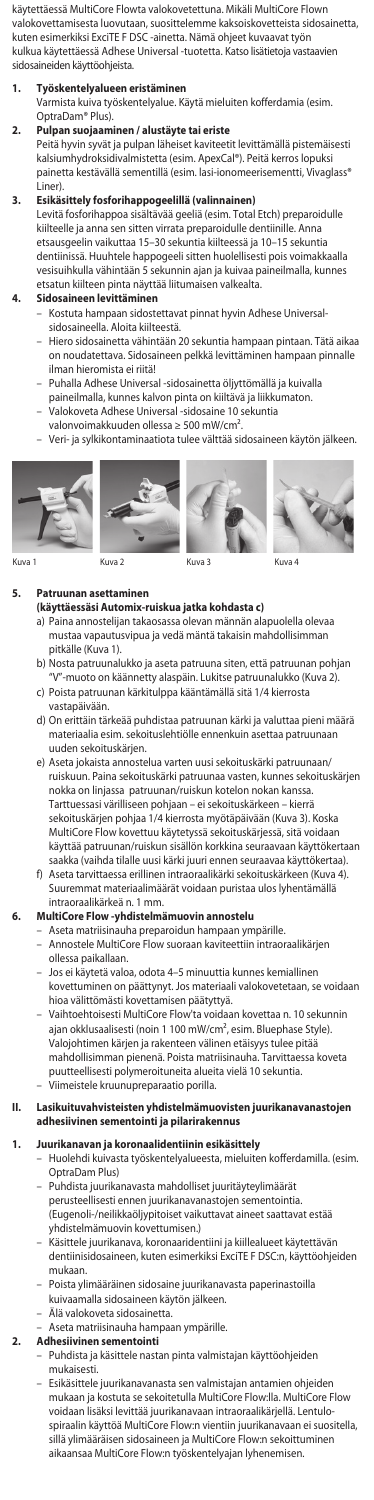Lyhentyneen työskentelyajan vuoksi nastaa ei mahdollisesti enää ehdi kiinnittää juurikanavaan toivotulle paikalle.

- Poista ylimääräinen sementti, kun nasta on asetettu paikalleen. Levitä ylimääräinen sementti okklusaalipreparoinnin pinnalle niin, että
- se peittää sen kokonaan.
- Valokoveta MultiCore Flow sen jälkeen 20 sekuntia (valonvoimakkuus noin 1 100 mW/cm², esim. Bluephase Style). Pidä nastaa paikallaan kovetusvalolla. Sementoitaessa läpikuultamattomia juurikanavanastoja odota, että itsekovettava kemiallinen kovettuminen on tapahtunut.

## **3. Pilarin valmistaminen**

– Käytä MultiCore Flow:ta ja koveta se käyttöohjeen mukaisesti (katso I. Hammaspilarin valmistus).

# **Lisähuomautuksia**

MultiCore Flow -materiaalia on käytettävä sen ollessa huoneenlämpöistä. Matalammissa lämpötiloissa (esim. välittömästi jääkaapista otettuna) sitä voi olla vaikea pursottaa ulos ja sekoittaa.

## **Varoituksia**

- Estä kovettumattoman MultiCore Flow-materiaalin joutuminen iho-, limakalvo- tai silmäkontaktiin. Kovettumaton MultiCore Flow saattaa aiheuttaa lievää ärsytystä ja johtaa herkistymiseen metakrylaateille. – Kaupallisesti saatavissa olevat, lääketieteelliseen käyttöön tarkoitetut
	- hansikkaat eivät suojaa metakrylaattien herkistävältä vaikutukselta.

- **Säilytys**<br>– Säilytyslämpötila: 2–8 °C
- Säilyvyys voidaan taata ainoastaan, jos materiaali on säilytetty tässä lämpötilassa.
- Jätä käytetty sekoituskärki MultiCore Flow -patruunaan/ruiskuun. Se toimii korkkina.
- 
- Sulje ruiskut ja patruunat välittömästi käytön jälkeen. Käyttöikä: katso viimeinen käyttöpäivämäärä.

# **Säilytä lasten ulottumattomissa! Vain hammaslääketieteelliseen käyttöön.**

Tämä materiaali on tarkoitettu ainoastaan hanmaslääketitelelliseen käyttöön. Materiaalia tulee<br>käsitellä tarkasti käyttööhjeita noudattamalla. Valmistaja ei vastaa vahingoista, jotka johtuvat<br>siitä, että käyttööhjeita tai

**Norsk**

## **Beskrivelse**

MultiCore® Flow er et dualherdende, fluorholdig, røntgenopakt kompositt til konusoppbygginger. Det herder kjemisk, lysherding er valgfritt. MultiCore Flow er tilgjengelig i en tokammerpatron eller en dobbeltsprøyte med automikskanyler til konusoppbygging ved bruk av matriser.

**Sammensetning** Monomermatrisen består av dimetakrylater (29 vektprosent).

- De anorganiske fyllstoffene består av bariumglass, ytterbiumtrifluorid,<br>Ba-Al-fluorsilikatglass og høydisperst silisiumdioksid (70 vektprosent).<br>I tillegg inneholder de initiatorer, stabilisatorer og pigmenter
- 

# (1 vektprosent).

Det totale innholdet av anorganiske fyllstoffer er 46 volumprosent. Partikkelstørrelsen ligger mellom 0,04 og 25 µm.

# **Farger**

MultiCore er tilgjengelig i dentinfargene Light (A1/B1), Medium (A2/A3) og White som basis for helkeramiske restaureringer og Blue som basis for rene metallkroner eller kroner med metallskjelett med porselen/akryl.

# **Bearbeidingstid**

90 til 120 sek. (ved 37 °C)

## **Blandingsforhold**

Base- og katalysatorpastaene til MultiCore Flow blandes i forholdet 1:1. MultiCore Flow blandes ved å presse pastaene gjennom den statiske blandespissen.

## **Indikasjon**

– Konusoppbygging av vitale og avitale tenner – Adhesiv sementering av glassfiberforsterkede rotstifter

# **Kontraindikasjon**

- Bruken av MultiCore Flow er kontraindikert:
	-
- hvis tilstrekkelig tørrlegging eller den foreskrevne anvendelsesteknikken ikke er mulig,
	- ved kjent allergi mot komponenter i MultiCore Flow.

# **Bivirkninger**

- 
- Bestanddeler av MultiCore Flow kan i sjeldne tilfeller føre til sensibilisering. I slike tilfeller må man avstå fra videre bruk.
- Ved vitale tenner må pulpanære områder ev. forsynes med en egnet pulpa-/dentinbeskyttelse.

**Interaksjoner**<br>Eugenol- / nellikoljeholdige materialer inhiberer herdingen av kompositter. Man må unngå å bruke slike materialer sammen med MultiCore Flow.

## **I. Fremstilling av en rekonstruktiv oppbyggingsfylling**

Rene dentinflater forsynes med en dentinbonding. Ivoclar Vivadent anbefaler å bruke bondingene Adhese® Universal, Syntac® eller ExciTE® F ved bruk av MultiCore Flow med lysherding. Dersom man avstår fra å bruke lysherding av MultiCore Flow, anbefales det å bruke dualherdende adhesiver, f.eks. ExciTE F DSC. Nedenfor beskrives bruken av Adhese Universal. For ytterligere opplysninger, se bruksanvisningen til den aktuelle bondingen.

# **1. Tørrlegging**

Sørg for at arbeidsområdet er tørt. Ideelt sett bør det brukes kofferdam .<br>ks. OptraDam® Plus).

## **2. Pulpabeskyttelse/underfôring**

I svært dype, pulpanære kaviteter skal disse områdene dekkes punktvis<br>med et kalsiumhydroksidpreparat (f.eks. ApexCal®), og deretter dekkes<br>til med trykkstabil sement (f.eks. glassionomersement som Vivaglass® Liner).

# **3. Klargjøring med fosforsyregel (valgfritt)**

Påfør fosforsyregel (f.eks. Total Etch) først på den preparerte emaljen og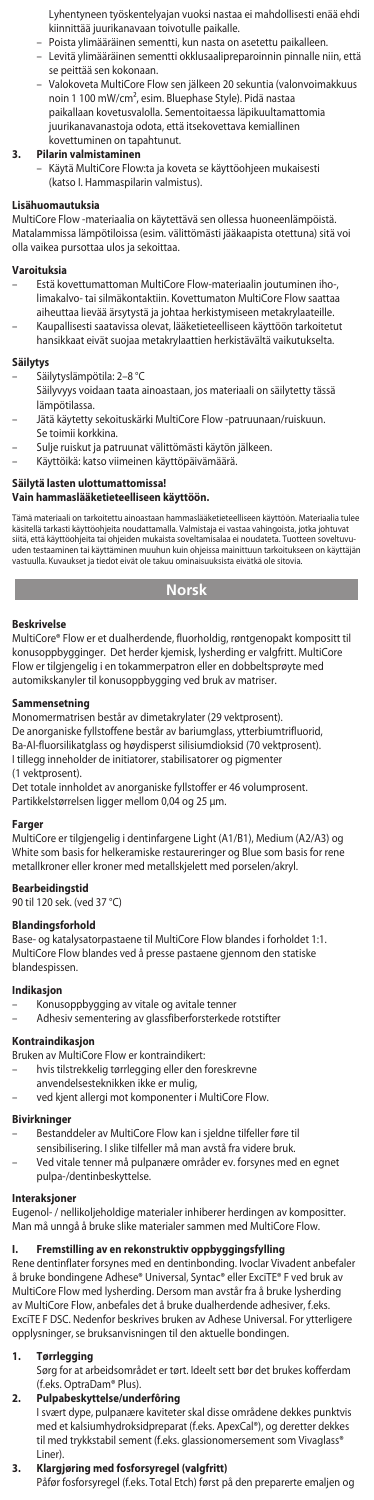deretter på dentinet. Etsemiddelet skal først virke på emaljen i

15–30 sekunder og på dentinet i 10–15 sekunder. Spyl deretter grundig med en kraftig vannstråle i minst 5 sekunder og tørk med trykkluft til den etsede emaljeflaten ser kritthvit ut.

## **4. Påføring av adhesivet**

- Begynn med emaljen, og fukt fullstendig tannoverflatene som skal behandles med Adhese Universal.
- Gni adhesivet inn i tannoverflaten i minst 20 sekunder. Denne tiden må ikke reduseres. Det er ikke tilstrekkelig bare å fordele adhesivet på tannoverflaten.
- Blås Adhese Universal utover med olje- og vannfri trykkluft til du får et
- blankt, ubevegelig filmlag. Lysherd Adhese Universal i 10 sekunder med en lysintensitet på
- ≥ 500 mW/cm². ninering med spytt eller blod må unngås etter at bondingen er påført.









- **5. Innføring av patronen (gå videre til punkt c dersom du bruker en automiks-sprøyte)** a) Trykk opp den svarte låsehendelen på baksiden av dispenseren
	- hold den slik og trekk stempelet tilbake til anslaget (fig 1). b) Åpne låseklaffen, sett inn patronen. Hakket i bun skal peke nedover. Lukk låseklaffen igjen (fig. 2).
	-
	- c) Ta av lokket ved å dreie det 1/4 omdreining mot klokken. d) **Merk:** Man bør alltid presse litt materiale ut på en blandeblokk for å kontrollere funksjonen **før** blandedysen settes på. Press da ut materiale helt til både base og katalysator kommer jevnt ut.
	- e) Plasser en ny blandedyse på patronen/sprøyten for hver applisering. Dysen skal da skyves helt ned til hakket på blandedysen og på patronen/sprøyten treffer hverandre. Ta tak i den fargede basis på blandedysen (ikke selve blandedysen!), og fikser dysen med 1/4 omdreining med klokken (fig. 3). Ettersom komposittmaterialet herdes i den brukte blandedysen, kan den brukes som forsegling av innholdet i patronen/sprøyten til det skal brukes på nytt (erstatt dysen med en ny rett før neste bruk).
	- f) Om ønskelig kan en intraoralspiss settes på blandedysen (fig. 4). Ved å forkorte intraoralspissen ca. 1 mm kan man få ut en større n

## **6. Påføring av MultiCore Flow**

- 
- Legg matrisebånd rundt den preparerte tannen. Påfør MultiCore Flow direkte fra intraoralspissen i kaviteten.
- Ved ren selvherding må man vente 4–5 min. til materialet er herdet; ved lysherding kan materialet slipes umiddelbart etterpå.<br>Alternativt kan MultiCore Flow herdes med minimal avstand mellom
- .<br>nativt kan MultiCore Flow herdes med minimal av lysåpningen og konusen fra okklusal i ca. 10 sekunder (ca. 1100 mW/cm², f.eks. Bluephase Style). Fjern matrisebåndet og herd områder med utilstrekkelig polymerisering i ytterligere 10 sekunder om nødvendig.
- Foreta endelig konuspreparering med roterende instrumenter.
- **II. Adhesiv sementering av rotstifter av fiberforsterket kompositt og konusoppbygging**

# **1. Forbehandling av rotkanalen og koronal dentin**

- Det må sikres at arbeidsområdet er tørt. Ideelt sett bør det brukes kofferdam, f.eks. OptraDam Plus.
- Før du sementerer rotstifter, må du rengjøre rotkanalen grundig for å fjerne alle rester av rotfyllingsmateriale. Rester av eugenolholdige
- sealere kan hemme polymeriseringen av sementeringskompositt. Forbehandling av kanal, koronal dentin og emaljeflatene i samsvar med produsentens opplysninger om det aktuelle dentinadhesivet, f.eks. ExciTE F DSC.
- Når adhesivet er applisert, er det tvingende nødvendig å fjerne overflødig materiale fra kanalen med papirspisser.
- Ikke lysherd adhesivet.
- Legg matrisebånd rundt tannen.

# **2. Adhesiv sementering**

- Rengjør og klargjør stiftoverflaten iht. produsentens anvisninger.<br>Fukt rotstiften som er klargjort i henhold til produsentens anvisninger, .<br>ften som er klargjort i henhold til produsentens anv med blandet MultiCore Flow. I tillegg kan MultiCore Flow påføres rett i rotkanalen ved hjelp av Intra Canal Tips. Det anbefales ikke å bruke lentulonål for å fylle MultiCore Flow i rotkanalen, siden en blanding av overskytende adhesiv og MultiCore kan føre til reduksjon i bearbeidingstiden til MultiCore. Dermed kan det bli umulig å skyve stiften inn til ønsket posisjon.
- Overflødig sement fortrenges når stiften føres inn.
- Fordel sementoverskuddet på overflaten av den okklusale prepareringen.
- Lysherd deretter MultiCore Flow i 20 sekunder (ca. 1100 mW/ cm², f.eks. Bluephase Style). Hold samtidig stiften på plass med polymeriseringslampen. Hvis ikke-gjennomskinnelige, opake rotstifter sementeres, må du vente til selvherdingen er ferdig.

- **3. Konusoppbygging** Appliser og herd MultiCore Flow som beskrevet tidligere.
	- (Se "I. Fremstilling av en rekonstruktiv oppbyggingsfylling")

## **Spesielle merknade**

MultiCore Flow skal ha romtemperatur når det brukes. Kjøleskapstemperatur kan gjøre det vanskelig å presse ut materialet.

## **Advarsler**

- Unngå kontakt mellom uherdet MultiCore Flow og huden/ slimhinnene og øynene. MultiCore Flow kan irritere i uherdet tilstand og i sjeldne tilfeller gi allergi overfor metakrylater.
	- Vanlige medisinske hansker gir ingen beskyttelse mot den
- allergifremkallende effekten overfor metakrylater.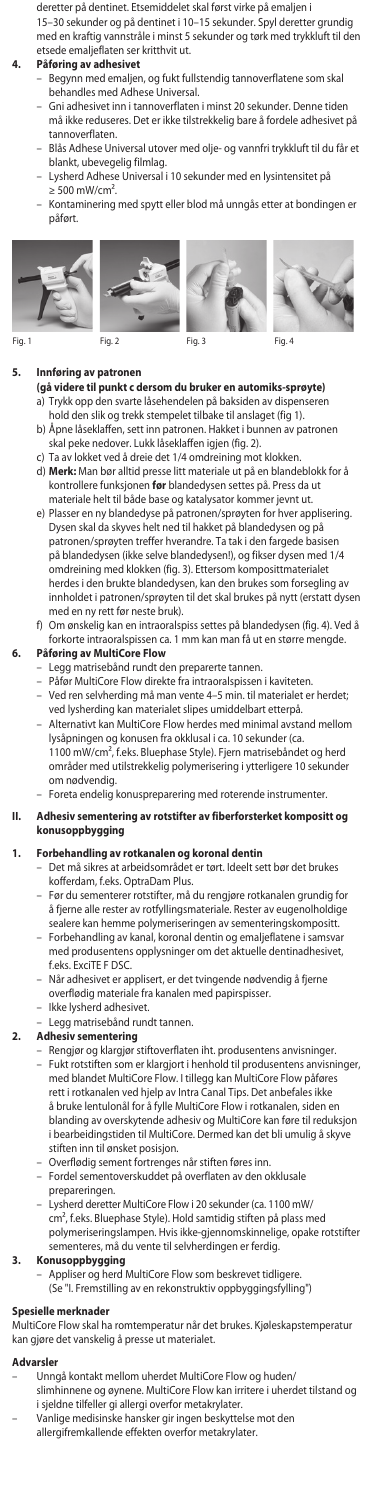## **Lagrings- og oppbevaringsinstruks**

- MultiCore Flow skal lagres ved 2–8 °C. Bare dersom denne lager-
- temperaturen overholdes, kan holdbarheten garanteres. Sprøyter eller patroner skal lukkes straks etter bruk.
- La den brukte blandedysen stå på patronen/sprøyten med
- MultiCore Flow. Den fungerer som forsegling. Holdbarhet: Se dato på etiketten.

# **Oppbevares utilgjengelig for barn!**

**Bare til odontologisk bruk.**

Produktet er utviklet til bruk på det odontologiske området og skal bearbeides i samsvar med<br>bruksanvisningen. Produsenten påtar seg intet ansvar for skader som oppstår på grunn av<br>annen bruk eller ufagmessig bearbeiding. eget ansvar å undersøke om produktet egner seg og kan brukes til de tiltenkte formål, særlig dersom disse formålene ikke er oppført i bruksanvisningen.

# **Nederlands**

## **Omschrijving**

MultiCore® Flow is een duaal uithardende, radiopake composiet met fluoride voor stompopbouw. Het materiaal hardt chemisch uit, zonder gebruik van licht. Lichtuitharding is optioneel. MultiCore Flow is verkrijgbaar in een dubbele cartridge of tweefasenspuit met een automatisch mengende canule, voor stompopbouw met behulp van matrixbanden.

## **Samenstelling**

De monomeermatrix bestaat uit dimethacrylaten (29 gewichtsprocent). De anorganische vulstoffen bestaan uit bariumglas, ytterbiumtrifluoride,<br>Ba-Al-fluorsilicaatglas en hooggedispergeerd siliciumdioxide (70 gewichtsprocent).

Daarnaast zijn katalysatoren, stabilisatoren en pigmenten toegevoegd (1 gewichtsprocent). Het totale gehalte anorganische vulstoffen bedraagt 46 volumeprocent. De deeltjesgrootte ligt tussen de 0,04 en 25 µm.

## **Kleuren**

MultiCore is verkrijgbaar in vier kleurtinten: de dentinekleuren Light (A1/B1), Medium (A2/A3) en White zijn zeer geschikt om te gebruiken voor volledig keramische restauraties en Blue wordt aanbevolen voor gebruik onder metalen kronen of metaalkeramiekkronen.

**Verwerkingstijd** 90 à 120 sec. (bij 37°C)

# **Mengverhouding**

De basis- en katalysatorpasta's van MultiCore Flow worden in een verhouding van 1:1 gemengd.

MultiCore Flow wordt gemengd door de pasta's door de statische mengcanule te persen.

## **Indicaties**

– Stompopbouw van vitale en avitale tanden en kiezen. – Adhesieve bevestiging van glasvezelversterkte wortelstiften

## **Contra-indicaties**

Voor de toepassing van MultiCore Flow bestaan de volgende

contra-indicaties:

- wanneer voldoende drooglegging of de voorgeschreven toepassingstechniek niet mogelijk is.
- bij patiënten van wie bekend is dat ze allergisch zijn voor bepaalde bestanddelen van MultiCore.

# **Bijwerkingen**

- Bepaalde bestanddelen van MultiCore Flow kunnen in uitzonderlijke gevallen tot overgevoeligheid leiden bij personen die daarvoor aanleg hebben. In deze gevallen moet van verdere toepassing van het materiaal worden afgezien
- Bij vitale tanden en kiezen moeten de delen die in de buurt van de pulpa liggen eventueel van een geschikte pulpa-/dentinebescherming worden voorzien.

## **Interacties**

Materialen die eugenol-/kruidnagelolie bevatten, remmen de uitharding van composieten. Van het gebruik van dergelijke materialen in combinatie met MultiCore Flow moet daarom worden afgezien.

## **I. Maken van een reconstructieve stompopbouw**

Voorzie de schone dentineoppervlakken van een dentine-adhesief. Ivoclar Vivadent raadt de volgende hechtmiddelen aan: Adhese® Universal, Syntac® of ExciTE® F bij toepassing van MultiCore Flow in combinatie met lichtuitharding. Indien bij het gebruik van MultiCore Flow geen lichtuitharding wordt toegepast, worden duaal uithardende adhesieven aangeraden, bijv. ExciTE F DSC. Hieronder wordt de toepassing van Adhese Universal beschreven. Raadpleeg de gebruiksaanwijzing van het betreffende hechtmiddel voor meer informatie.

## **1. Isolatie**

Zorg voor een droog operatiegebied. Idealiter moet een cofferdam

# worden aangebracht (bijv. OptraDam® Plus). **2. Pulpabescherming / onderlaag**

Zeer diepe caviteiten of plaatsen dichtbij de pulpa moeten selectief worden gecoat met een calciumhydroxide-liner (bijv. ApexCal®) en vervolgens worden afgedekt met een drukbestendig cement (glasionomeercement, bijv. Vivaglass® Liner).

**3. Conditionering met fosforzuurgel (optioneel)** Breng fosforzuurgel (bijv. Total Etch) eerst aan op het geprepareerde glazuur, en dan op het dentine. Laat het etsmiddel gedurende 15 à 30 sec. inwerken op het glazuur en gedurende 10 à 15 sec. op het dentine. Spoel het etsmiddel daarna met een krachtige waterstraal weg, gedurende ten minste 5 sec. Droog het gebied met perslucht totdat het

# geëtste glazuuroppervlak er kalkachtig wit uitziet. **4. Applicatie van het adhesief**

– Bedek alle vlakken van de gebitselementen die moeten worden behandeld goed met Adhese Universal, te beginnen bij het glazuuroppervlak.

- Wrijf het adhesief gedurende minimaal 20 sec. in het oppervlak van het gebitselement in. Deze tijd mag niet worden ingekort. Het is niet voldoende om het adhesief alleen op het oppervlak aan te brengen zonder het in te borstelen.
- Blaas Adhese Universal glad met olie- en vochtvrije perslucht, totdat een glanzende, onbeweeglijke laag is ontstaa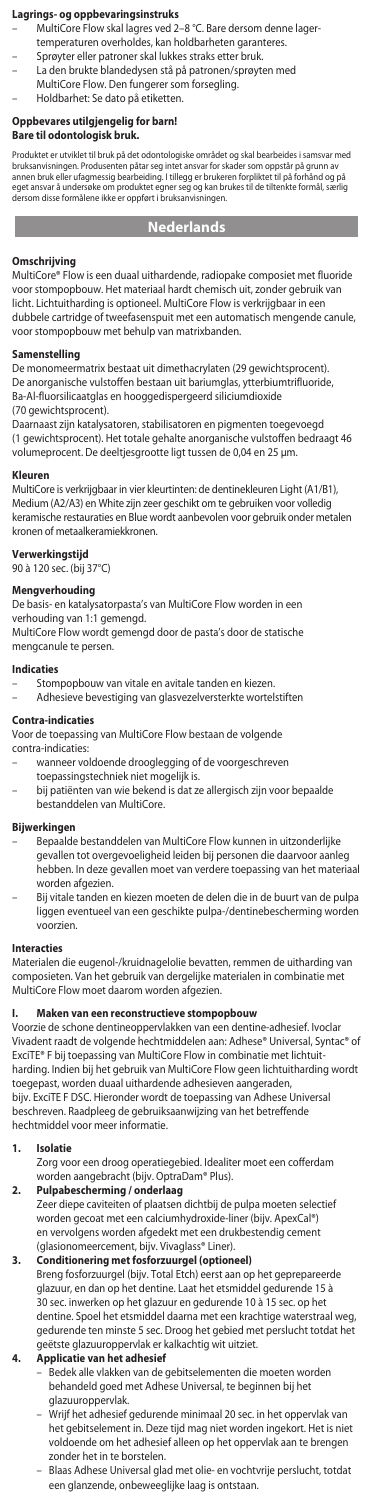- Hard Adhese Universal gedurende 10 sec. uit met een lichtintensiteit van  $\geq 500$  mW/cm<sup>2</sup>.
- Voorkom contaminatie met speeksel of bloed na het aanbrengen van het adhesief.









**5. Plaatsen van de cartridge** 

- **(als u gebruik maakt van een automixspuit, ga dan verder bij punt c)** a) Duw de zwarte vergrendeling aan de achterkant van de dispenser naar boven en houd hem vast. Trek de piston vervolgens naar achteren totdat deze blokkeert (afb. 1).
	- b) Open de fixeringsklep en plaats de cartridge. De uitsparing aan de onderkant van de cartridge moet daarbij naar beneden wijzen. Sluit de fixeringsklep vervolgens weer (afb. 2).
	- c) Verwijder het dopje op de cartridge door het een kwartslag tegen de klok in te draaien.
	- d) **Let op:** Om te controleren of de dispenser goed werkt, moet eerst een beetje materiaal op het mengblok worden geperst **voordat** de mengcanule wordt aangebracht! Druk net zo lang tot er gelijkmatige hoeveelheden base en katalysator uit de dispenser komen.
- e) Breng elke keer dat u de cartridge/spuit gebruikt een nieuwe mengcanule aan. Schuif de mengcanule geheel naar beneden, totdat de uitsparingen op de mengcanule en de cartridge/spuit elkaar raken. De gekleurde onderkant van de mengcanule (niet de mengcanule zelf!) vastpakken en de canule een kwartslag met de klok mee vastdraaien (afb. 3). Omdat het composietmateriaal in de gebruikte mengcanule uithardt, kan deze canule als afsluiting voor de inhoud van de cartridge/spuit worden gebruikt tot deze de volgende keer (met een nieuwe canule) opnieuw wordt gebruikt.
	- f) Plaats desgewenst een intraorale tip op de mengcanule (afb. 4). Er kan een grotere hoeveelheid materiaal worden uitgeperst door de intraorale tip ca. 1 mm in te korten.

# **6. Applicatie van MultiCore Flow**

- Breng om de geprepareerde tand of kies een matrixband aan. Appliceer MultiCore Flow direct vanuit de intraorale tip in de caviteit.
- 
- Wacht bij zelfuitharding 4 à 5 min. tot het materiaal is uitgehard. Bij lichtuitharding kan het materiaal meteen daarna worden beslepen.
- Optioneel kan MultiCore Flow occlusaal worden uitgehard gedurende ong. 10 sec. (ongeveer 1.100 mW/cm², bijv. Bluephase Style), waardoor er sprake is van een minimale afstand tussen het lichtemissievenster en de stompopbouw. Verwijder de matrixband. Polymeriseer, indien nodig, onvolledig uitgeharde gebieden opnieuw
- gedurende 10 sec. Prepareer de definitieve stomp met behulp van roterende instrumenten.
- **II. Adhesieve bevestiging van wortelstiften van vezelversterkte composiet en stompopbouw**
- **1. Voorbehandeling van het wortelkanaal en het coronale dentine** Zorg voor een droog werkgebied, werk in het ideale geval met een cofferdam. bijv. OptraDam Plus.
	- Reinig het wortelkanaal grondig voordat u endodontische stiften bevestigt, om restanten van het obturatiemateriaal te verwijderen (restanten van obturatiematerialen die eugenol bevatten, kunnen de polymerisatie van composietmaterialen afremmen).
	- Conditioneer het wortelkanaal, het coronale dentine en het glazuur volgens de aanwijzingen van de fabrikant van het gebruikte dentineadhesief, bijv. ExciTE F DSC.
	- Verwijder na het appliceren van het adhesief altijd het overtollige materiaal uit het wortelkanaal met behulp van papierpunten. – Laat het adhesief niet uitharden met licht.
	- Breng om de tand of kies een matrixband a<br>Adhesieve hevestiging

# **2. Adhesieve bevestiging**

- Reinig en conditioneer het stiftoppervlak volgens de aanwijzingen van de fabrikant.
- Bevochtig de endodontische stift, die is voorbereid volgens de instructies van de fabrikant van de stift, met gemengd MultiCore Flow. Daarnaast kan MultiCore Flow met behulp van de Intra Canal Tips worden aangebracht in het wortelkanaal. We raden af om MultiCore Flow met een lentulonaald in het wortelkanaal in te brengen, omdat hierdoor overtollig adhesief en MultiCore Flow vermengd kunnen raken. Dit kan de verwerkingstijd van MultiCore Flow verkorten. Dit kan tot gevolg hebben dat de stift eventueel niet meer in de gewenste positie in het wortelkanaal kan worden aangebracht.
- Bij het inbrengen van de stift wordt overtollig cement verdrongen. – Verdeel overtollig cement over het occlusale oppervlak van de preparatie om het volledig af te dekken.
- Laat MultiCore Flow vervolgens gedurende 20 sec. uitharden met licht (bij een lichtintensiteit van ongeveer 1.100 mW/cm², bijv. Bluephase<br>Style). Houd de stift daarbij op zijn plaats met de polymerisatielamp.<br>Als er niet-translucente, opake endodontische stiften worden gecementeerd, wacht dan tot het zelfuithardende mechanisme in werking treedt.

## **3. Stompopbouw**

- Breng MultiCore Flow aan en hard deze uit zoals hierboven beschreven. (zie "I. Vervaardigen van een reconstructieve stompopbouw")
	-

# **Speciale opmerkingen**

Verwerk MultiCore Flow op kamertemperatuur. Bij lagere temperaturen (direct nadat het materiaal uit de koeling is gehaald) kan het doseren van het materiaal moeilijk zijn.

# **Waarschuwingen**

– Vermijd contact van onuitgehard MultiCore Flow met de huid, de slijmvliezen en de ogen. MultiCore Flow kan in onuitgeharde toestand een licht irriterende werking hebben en kan in uitzonderlijke gevallen tot overgevoeligheid voor methacrylaten leiden.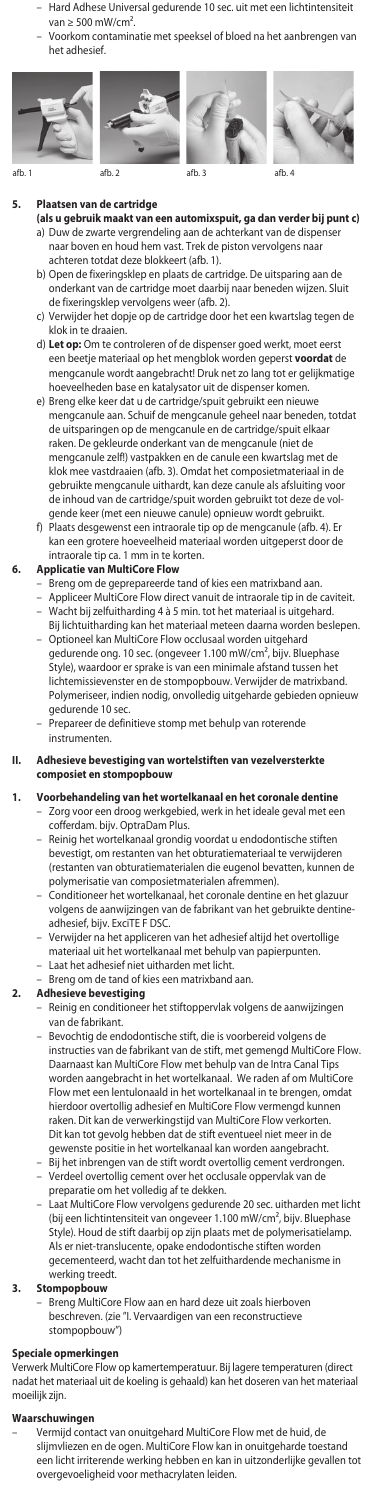– In de handel verkrijgbare medische handschoenen bieden geen bescherming tegen het sensibiliserende effect van methacrylaten.

- **Speciale voorzorgsmaatregelen bij opslag en transport**<br>– Bewaar MultiCore bij een temperatuur van 2–8°C.
- Alleen bij deze temperatuur kan de stabiliteit bij opslag worden
- gewaarborgd.
- Sluit de MultiCore Flow-cartridge/spuit na gebruik af door de gebruikte mengcanule op de spuit te laten.
- Sluit spuiten of cartridges direct na gebruik.
- Houdbaarheid: zie de vervaldatum op het etiket

# **Buiten bereik van kinderen bewaren! Alleen voor tandheelkundig gebruik.**

Dit materiaal is ontwikkeld voor tandheelkundig gebruik en moet volgens de gebruiksaan-<br>uijzing worden toegepast. Indien er schade optreedt door toepassing voor andere doeleinden<br>of door verkeerd gebruik kan de fabrikant d

# **Ελληνικά**

**Περιγραφή** Το MultiCore® Flow είναι μια σύνθετη ρητίνη διπλού πολυμερισμού,

ακτινοσκιερή, που περιέχει φθόριο για ανασυστάσεις κολοβωμάτων. Πολυμερίζεται χημικά χωρίς τη χρήση φωτός. Ο φωτοπολυμερισμός είναι προαιρετικός. Το MultiCore Flow είναι διαθέσιμο σε διπλή φύσιγγα ή σύριγγα διπλού εμβόλου με άκρα αυτόματης ανάμιξης για κατασκευή ανασυστάσε κολοβωμάτων με χρήση τεχνητού τοιχώματος.

## **Σύνθεση**

Η μονομερής μήτρα αποτελείται από διμεθακρυλικό (29% κ.β.). Οι ανόργανες ενισχυτικές ουσίες είναι βαριούχος ύαλος, τριφθορίδιο του υττερβίου, βαριο-αργιλο-φθοριοπυριτική ύαλος και διοξείδιο του πυριτίου σε υψηλή διασπορά (70% κ.β.).

Επιπλέον περιέχει καταλύτες, σταθεροποιητές και χρωστικές (1% κ.β.). Η συνολική περιεκτικότητα σε ανόργανες ενισχυτικές ουσίες είναι 46% κ.ο. Το μέγεθος των κόκκων κυμαίνεται από 0,04 έως 25 µm.

## **Αποχρώσεις**

Το MultiCore διατίθεται σε τέσσερις αποχρώσεις: Οι αποχρώσεις οδοντίνης Light (A1/B1), Medium (A2/A3) και White είναι ιδιαίτερα κατάλληλες για χρήση κάτω από ολοκεραμικές αποκαταστάσεις, και η απόχρωση Blue συνιστάται για χρήση κάτω από μεταλλικές ή μεταλλοκεραμικές στεφάνες.

## **Χρόνος εργασίας**

90 έως 120 δευτ. (σε 37 °C)

**Αναλογία ανάμιξης** Οι πάστες βάσης και καταλύτη του MultiCore Flow αναμιγνύονται σε αναλογία 1:1. Το MultiCore Flow αναμιγνύεται πιέζοντας τις πάστες διαμέσου του στατικού άκρου ανάμιξης.

# **Ενδείξεις**

– Ανασυστάσεις κολοβωμάτων σε ζωντανά και μη ζωντανά δόντια – Συγκόλληση με αδροποίηση ενδοδοντικών αξόνων με ενίσχυση υαλοϊνώ

**Αντενδείξεις** Η χρήση του MultiCore Flow αντενδείκνυται

- εάν το εγχειρητικό πεδίο δεν μπορεί να διατηρηθεί στεγνό, ή εάν δεν μπορεί να ακολουθηθεί η ενδεδειγμένη τεχνική, – εάν είναι γνωστό ότι ο ασθενής είναι αλλεργικός σε κάποιο από τα
	- συστατικά του MultiCore Flow.

## **Παρενέργειες**

- Σε μεμονωμένες περιπτώσεις, τα συστατικά του MultiCore Flow ενδέχεται να οδηγήσουν σε ευαισθητοποίηση. Το MultiCore Flow δεν πρέπει να χρησιμοποιείται σε αυτές τις περιπτώσεις.
- Σε ζωντανά δόντια, περιοχές της οδοντίνης κοντά στον πολφό θα πρέπει να καλύπτονται με κατάλληλο επίχρισμα.

## **Αλληλεπιδράσεις**

Σκευάσµατα πoυ περιέχoυν ευγενόλη/γαρυφαλέλαιo είναι δυνατόν να αναχαιτίσoυν τoν πoλυµερισµό των σύνθετων ρητινών. Κατά συνέπεια, η εφαρμογή τέτοιων υλικών μαζί με το MultiCore Flow πρέπει να αποφεύγεται.

**I. Κατασκευή ανασύστασης** Τοποθετήστε συγκολλητικό παράγοντα οδοντίνης στις καθαρές επιφάνειες της οδοντίνης. Η Ivoclar Vivadent συνιστά τη χρήση Adhese® Universal, Syntac® ή ExciTE® F ως συγκολλητικού παράγοντα όταν το MultiCore Flow εφαρμόζεται με φωτοπολυμερισμό. Εάν δεν χρησιμοποιείται φως, συνιστάται η χρήση συγκολλητικού παράγοντα διπλού πολυμερισμού, π.χ. ExciTE F DSC. Οι ακόλουθες οδηγίες χρήσης περιγράφουν τη διαδικασία με το Adhese Universal. Παρακαλούμε συμβουλευτείτε τις οδηγίες των αντίστοιχων συγκολλητικών παραγόντων για περισσότερες πληροφορίες.

## **1. Απομόνωση**

Πρέπει να διασφαλιστεί στεγνό πεδίο εργασίας. Για ιδανικό αποτέλεσμα, θα πρέπει να χρησιμοποιηθεί ελαστικός απομονωτήρας (π.χ. OptraDam® Plus).

**2. Προστασία του πολφού / Ουδέτερο στρώμα** Σε πολύ βαθιές κοιλότητες, οι περιοχές κοντά στον πολφό πρέπει να επικαλυφθούν επιλεκτικά με ένα στρώμα (liner) υδροξειδίου του ασβεστίου (π.χ. ApexCal®) και στη συνέχεια να καλυφθούν με ανθεκτική στην πίεση κονία (υαλοϊονομερής κονία, π.χ. Vivaglass® Liner).

# **3. Προετοιμασία με τζελ φωσφορικού οξέος (προαιρετικά)** Εφαρμόστε αδροποιητικό τζελ φωσφορικού οξέος (π.χ. Total Etch) στην παρασκευασμένη αδαμαντίνη και στη συνέχεια οδηγήστε τη ροή του αδροποιητικού επάνω στην παρασκευασμένη οδοντίνη. Αφήστε το αδροποιητικό τζελ να δράσει στην αδαμαντίνη για 15–30 δευτερόλεπτα .<br>ιι στην οδοντίνη για 10−15 δευτερόλεπτα. Στη συνέχεια, ξεπλύνετε διεξοδικά με έντονο ρεύμα νερού για τουλάχιστον 5 δευτερόλεπτα και στεγνώστε με συμπιεσμένο αέρα μέχρι οι αδροποιημένες επιφάνειες της αδαμαντίνης να έχουν αλευρώδη λευκή εμφάνιση.

## **4. Εφαρμογή του συγκολλητικού**

– Αρχίζοντας με την αδαμαντίνη, επικαλύψτε πλήρως όλες τις επιφάνειες του δοντιού υπό θεραπεία με το Adhese Universal.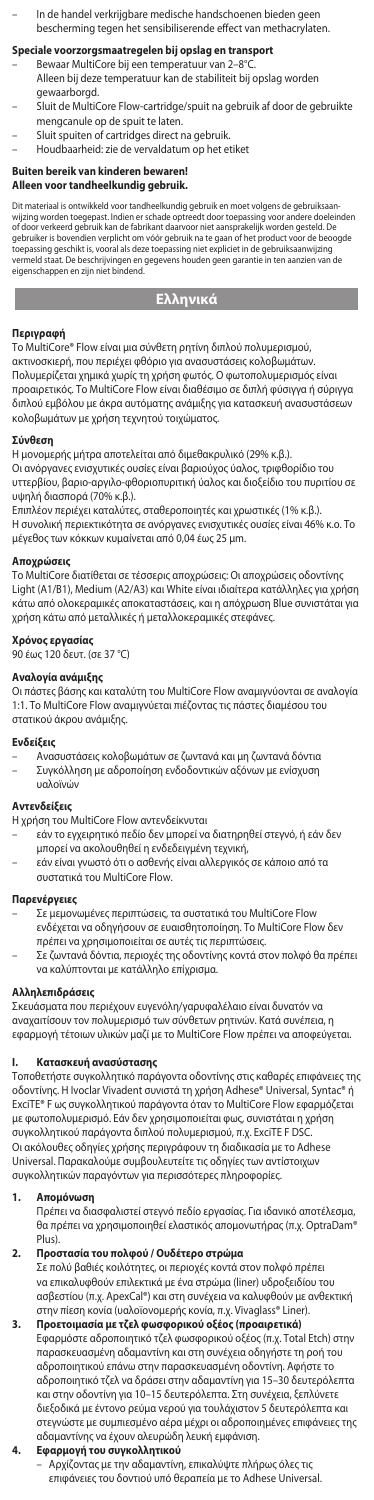- Το συγκολλητικό πρέπει να τριφτεί με ανάδευση μέσα στην επιφάνεια του δοντιού για τουλάχιστον 20 δευτερόλεπτα. Αυτός ο χρόνος πρέπει να τηρείται οπωσδήποτε. Η εφαρμογή του συγκολλητικού στην οδοντική επιφάνεια χωρίς τρίψιμο είναι ανεπαρκής.
- Διασπείρετε το Adhese Universal με συμπιεσμένο αέρα που δεν περιέχει ελαιώδεις ουσίες και υγρασία μέχρι να επιτύχετε ένα στρώμα
- γυαλιστερής, ακίνητης μεμβράνης. Φωτοπολυμερίστε το Adhese Universal για 10 δευτερόλεπτα χρησιμοποιώντας φωτεινή ένταση ≥ 500 mW/cm².
- 
- Θα πρέπει να αποφεύγεται η μόλυνση με αίμα ή σάλιο μετά από την εφαρμογή του συγκολλητικού παράγοντα.









# **5. Εισαγωγή της φύσιγγας**

# **(εάν χρησιμοποιείτε τη σύριγγα αυτόματης ανάμειξης, προχωρήστε στο σημείο γ)**

- α) Πιέστε τον μαύρο μοχλό απελευθέρωσης, ο οποίος βρίσκεται κάτω από το έμβολο και στο πίσω μέρος της συσκευής εξώθησης, όσο πιο πίσω γίνεται (Εικ. 1).
- β) Ανασηκώστε την ασφάλεια της φύσιγγας και τοποθετήστε τη φύσιγγα με το σχήμα «V» της βάσης της φύσιγγας στραμμένο προς τα κάτω. Κατεβάστε την ασφάλεια (Εικ. 2).
- γ) Αφαιρέστε το καπάκι σφράγισης, στρέφοντάς το κατά 1/4

# αριστερόστροφα.

- δ) **Είναι πολύ σημαντικό** να καθαρίσετε τις εξόδους ή να εξωθήσετε υλικό από τη φύσιγγα ή τη σύριγγα **πριν** τοποθετήσετε το άκρο ανάμιξης. Πιέστε ήπια τον μοχλό της συσκευής εξώθησης μέχρι και τα δύο συστατικά (βάση και καταλύτης) να αρχίσουν να ρέουν ομοιόμορφα έξω από τη φύσιγγα, επάνω στην επιφάνεια ανάμιξης.
- ε) Για κάθε εφαρμογή, τοποθετήστε ένα νέο άκρο ανάμιξης στη φύσιγγα/σύριγγα. Πιέστε το άκρο τελείως προς τα κάτω μέχρι η εγκοπή του άκρου ανάμιξης να είναι ευθυγραμμισμένη με την εγκοπή στη θήκη της φύσιγγας/σύριγγας. Ασφαλίστε το άκρο ανάμιξης κρατώντας την έγχρωμη βάση, και όχι το άκρο ανάμιξης, και περιστρέφοντάς την κατά 1/4 δεξιόστροφα (Εικ. 3). Δεδομένου ότι το MultiCore Flow θα πολυμεριστεί στο εσωτερικό του χρησιμοποιημένου άκρου ανάμιξης, θα χρησιμεύσει ως σφράγιση για τα περιεχόμενα της φύσιγγας/σύριγγας μέχρι να χρειαστεί ξανά (αντικαταστήστε το με ένα νέο άκρο αμέσως πριν την επόμενη χρήση).
- στ) Εάν είναι απαραίτητο, τοποθετήστε στο άκρο ανάμιξης ένα άκρο ενδοστοματικής εφαρμογής (Εικ. 4). Μπορείτε να εξωθείτε μεγαλύτερες ποσότητες υλικού, εάν κοντύνετε περίπου 1 χιλ. το άκρο ενδοστοματικής εφαρμογής.

- **6. Εφαρμογή του MultiCore Flow** Τοποθετήστε τεχνητό τοίχωμα γύρω από το παρασκευασμένο δόντι. – Τοποθετήστε MultiCore Flow απευθείας στην κοιλότητα με τη βοήθεια
	- του άκρου ενδοστοματικής εφαρμογής.
	- Εάν δεν χρησιμοποιήσετε φως, περιμένετε 4–5 λεπτά μέχρι να ολοκληρωθεί ο χημικός πολυμερισμός προτού αφαιρέσετε το τεχνητό τοίχωμα. Εάν το υλικό είναι φωτοπολυμεριζόμενο, μπορεί να τροχισθεί αμέσως μετά την ολοκλήρωση του φωτοπολυμερισμού.
	- Προαιρετικά, το MultiCore Flow μπορεί να πολυμεριστεί για 10 δευτερόλεπτα από τη μασητική πλευρά (περίπου 1.100 mW/cm², π.χ. Bluephase Style) διασφαλίζοντας ελάχιστη απόσταση μεταξύ του παραθύρου εκπομπής φωτός και της ανασύστασης. Αφαιρέστε το τεχνητό τοίχωμα. Εάν είναι απαραίτητο, πολυμερίστε τις περιοχές που δεν πολυμερίστηκαν εντελώς για ακόμα 10 δευτερόλεπτα.
	- Χρησιμοποιήστε περιστροφικά εργαλεία για να ολοκληρώσετε την παρασκευή της στεφάνης.

# **II. Συγκόλληση με αδροποίηση, ενδοδοντικών αξόνων κατασκευασμένων από σύνθετη ρητίνη με ενίσχυση υαλοϊνών και ανασυστάσεις κολοβωμάτων**

- **1. Προετοιμασία του ριζικού σωλήνα και της μυλικής οδοντίνης<br>- Πρέπει να διασφαλιστεί στεγνό πεδίο εργασίας. Για ιδανικό<br>αποτέλεσμα, θα πρέπει να χρησιμοποιηθεί ελαστικός απομονωτήρας,** π.χ. OptraDam Plus.
	- Πριν από την συγκόλληση των ενδοδοντικών αξόνων, καθαρίστε τον ριζικό σωλήνα διεξοδικά για να αφαιρέσετε τυχόν κατάλοιπα εμφρακτικών υλικών ριζικού σωλήνα (τα υπολείμματα εμφρακτικών υλικών με βάση ευγενόλη μπορεί να αναχαιτίσουν τον πολυμερισμό της ρητινώδους κονίας).
	- Προετοιμάστε τον ριζικό σωλήνα, τη μυλική οδοντίνη και τις επιφάνειες της αδαμαντίνης σύμφωνα με τις οδηγίες του κατασκευαστή του συγκολλητικού παράγοντα οδοντίνης που χρησιμοποιείται (π.χ. ExciTE F DSC).
	- Μετά την εφαρμογή του συγκολλητικού παράγοντα οδοντίνης, φροντίστε να απομακρύνετε όλες τις περίσσειες υλικού από τον ριζικό σωλήνα, χρησιμοποιώντας κώνους χάρτου.
	- Μη φωτοπολυμερίσετε τον συγκολλητικό παράγοντα. Τοποθετήστε τεχνητό τοίχωμα γύρω από το δόντι.

# **2. Συγκόλληση**

- Καθαρίστε και προετοιμάστε την επιφάνεια του άξονα σύμφωνα με τις οδηγίες του κατασκευαστή. Επικαλύψτε τον ενδοδοντικό άξονα, ο οποίος έχει παρασκευαστεί
- σύμφωνα με τις οδηγίες του κατασκευαστή του άξονα, με το αναμεμιγμένο MultiCore Flow. Επιπλέον, το MultiCore Flow μπορεί να εφαρμοστεί στον ριζικό σωλήνα με τη βοήθεια ενδορριζικών άκρων. Δεν συνιστάται η χρήση μικροεργαλείου λεντουλό για την τοποθέτηση του MultiCore Flow μέσα στον ριζικό σωλήνα, καθώς αυτό θα οδηγήσει σε ανάμιξη της περίσσειας του συγκολλητικού παράγοντα και του MultiCore Flow. Ως αποτέλεσμα, ο χρόνος εργασίας του MultiCore Flow θα μειωθεί, και ενδέχεται να είναι αδύνατη η προώθηση του άξονα στην επιθυμητή θέση μέσα στον ριζικό σωλήνα.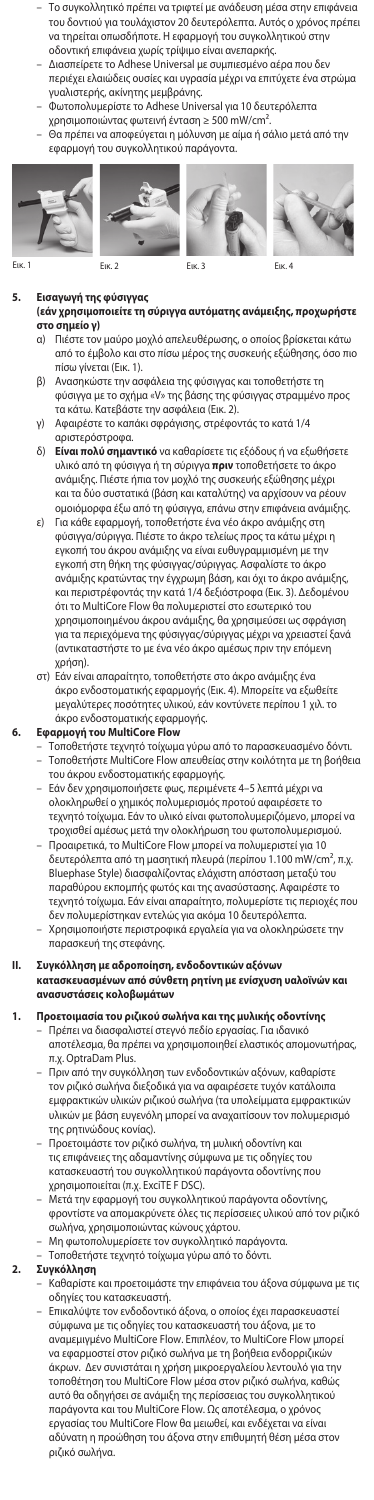- Η περίσσια κονία θα εκτοπιστεί κατά την εισαγωγή του άξονα. – Διανείμετε την περίσσια κονία στην παρασκευασμένη μασητική επιφάνεια για συνολική κάλυψη.
- Στη συνέχεια, φωτοπολυμερίστε το MultiCore Flow για 20 δευτερόλεπτα (με φωτεινή ένταση 1.100 mW/cm², π.χ. Bluephase Style). Κατά τη διαδικασία, κρατάτε τον άξονα στη θέση του με τη λυχνία πολυμερισμού. Κατά τη συγκολλητική τσιμεντοποίηση μη ημιδιαφανών, αδιαφανών ενδοδοντικών αξόνων, περιμένετε να

# ενεργοποιηθεί ο μηχανισμός αυτοπολυμερισμού. **3. Ανασύσταση κολοβώματος**

– Εφαρμόστε και πολυμερίστε το MultiCore Flow όπως περιγράφηκε παραπάνω (δείτε Ι. Κατασκευή ανασύστασης)

**Πρόσθετες πληροφορίες** Το MultiCore Flow πρέπει να έχει θερμοκρασία δωματίου κατά την επεξεργασία. Σε χαμηλότερες θερμοκρασίες (π.χ. αμέσως μετά την αφαίρεση από το ψυγείο) μπορεί να είναι δύσκολη η εξώθηση του υλικού.

- **Προειδοποιήσεις** Απoλυµέριστo MultiCore Flow δεν πρέπει να έρθει σε επαφή µε το δέρμα, τους βλεννογόνους ή τα μάτια. Απoλυµέριστo MultiCore Flow µπoρεί να πρoκαλέσει ερεθισµoύς ελαφράς µoρφής, µε απoτέλεσµα ευαισθησία στα µεθακρυλικά.
- Τα ιατρικά γάντια του εμπορίου δεν παρέχουν προστασία από την ευαισθησία στα μεθακρυλικά.

- **Αποθήκευση** Θερμοκρασία αποθήκευσης: 2–8 °C
- Η σταθερότητα κατά την αποθήκευση είναι εγγυημένη μόνο εάν το υλικό αποθηκεύεται σε αυτήν τη θερμοκρασία.
	- Αφήστε το χρησιμοποιημένο άκρο ανάμιξης στη φύσιγγα/σύριγγα MultiCore Flow. Χρησιμεύει ως σφράγιση.
- 
- Κλείνετε τις σύριγγες και τις φύσιγγες αμέσως μετά τη χρήση. Διάρκεια ζωής: Δείτε την ημερομηνία λήξης επάνω στην ετικέτα.

# **Μακριά από παιδιά!**

# **Μόνο για οδοντιατρική χρήση.**

Το υλικό αυτό κατασκευάστηκε αποκλειστικά για οδοντιατρική χρήση. Οι διαδικοιοίες πρέπει<br>να ακολουθούνται σχολαστικά και ακολουθώντας αυστηρά τις οδηγίες χρήσης. Απαιτήσεις για<br>βλάβες που μπορεί να προκληθούν από μη ορθή

# **Türkçe**

### **Tanım**

MultiCore® Flow kor yapımında kullanılan, dual sertleşen, florür içeren, radyoopak bir kompozittir. Işık kullanılmadan kimyasal olarak sertleşir. Işıkla sertleştirme isteğe bağlıdır. MultiCore Flow, matriks kullanarak kor yapımı amacıyla kullanılmak üzere otomatik karıştırma uçlarıyla birlikte çift tüplü kartuşlar veya çift pistonlu şırıngalar içerisinde piyasaya sunulmaktadır.

## **Bileşimi**

Monomer matriksi dimetakrilattan oluşur (ağırlıkça %29).

İnorganik doldurucular baryum camı, itterbiyum triflorür, Ba-Al-florosilikat camı ve yüksek derecede dağılmış silikon dioksitten oluşmaktadır (ağırlıkça %70).

llave katkı maddeleri katalizörler, stabilizatörler ve pigmentlerdir (ağırlıkça %1).<br>İnorganik doldurucuların toplam miktarı hacimce %46'dır. Parçacık boyutu<br>0,04 ile 25 µm arasındadır.

## **Renkler**

MultiCore dört renkte piyasaya sunulmaktadır: Açık (A1/B1), Orta (A2/A3) ve Beyaz dentin renkleri özellikle tam seramik restorasyonların altında kullanılmak için uygundur. Mavi ise metal ve metal destekli porselen kuronların altına tavsiye edilmektedir.

### **Çalışma süresi**

90 ila 120 sn (37°C'de)

### **Karıştırma oranı**

MultiCore Flow'un baz ve katalizör patları 1:1 oranında karıştırılır. MultiCore Flow, patlar statik karıştırma ucundan sıkılarak karıştırılır.

## **Endikasyonları**

- Vital ve devital dişlerde kor yapır
- Cam elyafla güçlendirilmiş endodontik postların adeziv simantasyonu

# **Kontrendikasyonlar**

- Aşağıdaki hallerde MultiCore Flow'un kullanılması kontrendikedir:
- Yeterince kuru bir çalışma alanı sağlanamıyor veya belirtilen uygulama tekniği kullanılamıyorsa,
- Hastanın MultiCore Flow'un bileşenlerinden herhangi birine karşı alerjik olduğu biliniyorsa.

## **Yan etkileri**

- MultiCore Flow nadir hallerde duyarlılığa neden olabilir. Bu gibi
- durumlarda MultiCore Flow kullanılmamalıdır.
- Vital dişlerde, dentinin pulpaya yakın alanları uygun bir astarla örtülmelidir.

### **Etkileşimler**

Öjenol veya karanfil yağı içerikli maddeler kompozit materyallerin polimerizasyonunu engelleyebilir. Dolayısıyla, bu tür materyallerin MultiCore Flow ile birlikte kullanılmasından kaçınılmalıdır.

# **I. Rekonstrüktif build-up yapımı**

Temiz dentin yüzeylerine bir bonding ajanı uygulayın. Ivoclar Vivadent, MultiCore Flow'un ışıkla sertleştirileceği durumlarda Adhese® Universal, Syntac® veya ExciTE® F bonding ajanlarının kullanılmasını tavsiye etmektedir. Işık kullanılmayacaksa ExciTE F DSC gibi dual sertleşen bir adezivin

uygulanması tavsiye edilir.<br>Buradaki talimatlar Adhese Universal ile yapılacak prosedürü açıklamaktadır.<br>Daha fazla bilgi için lütfen ilgili bonding ajanlarının kullanma talimatlarına bakın.

## 1. Yalıt

Kuru bir çalışma alanı sağlanmalıdır. İdeal olarak bir rubber dam kullanılmalıdır (örn. OptraDam® Plus).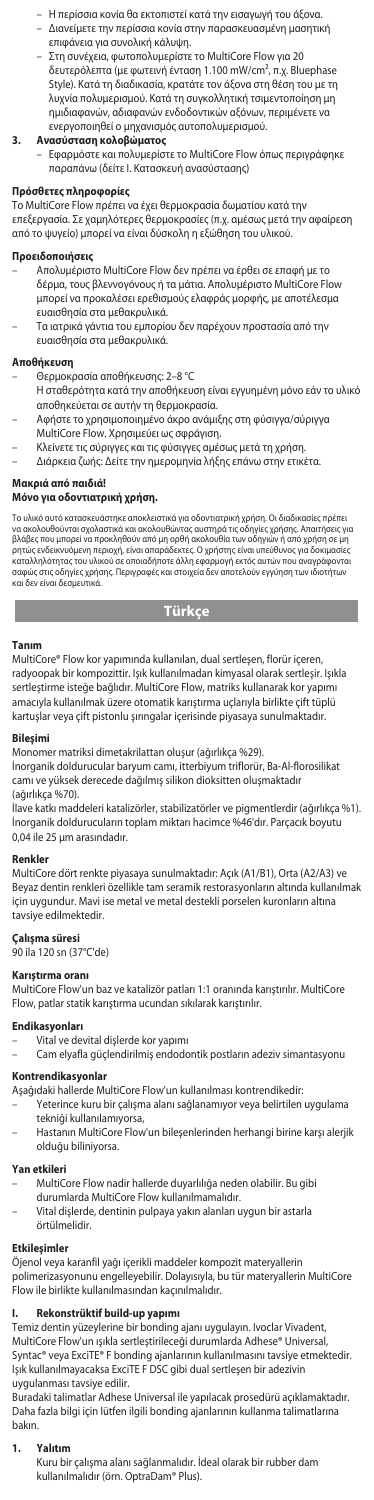## **2. Pulpa koruması / Kaide**

Çok derin kavitelerde, pulpaya yakın bölgeler seçici olarak bir kalsiyum hidroksit astar (örn. ApexCal®) ile örtülmeli ve ardından basınca dayanıklı siman (cam iyonomer siman, örn. Vivaglass® Liner) ile kaplanmalıdır.

## **3. Fosforik asit jeli ile pürüzlendirme (isteğe bağlı)** Fosforik asit jelini (örn. Total Etch) prepare edilmiş mineye uygulayın ve ardından pürüzlendiriciyi prepare edilmiş dentin üzerine akıtın. Pürüzlendirici etki etmesi için minenin üzerinde 15-30 saniye, dentinin üzerinde ise 10-15 saniye bırakılmalıdır. Sonra en az 5 saniye kuvvetli bir su akımıyla iyice durulayın ve pürüzlendirilmiş mine yüzeyi tebeşir beyazı bir görünüm alana kadar basınçlı hava ile kurutun.

- **4. Adezivin uygulanması** Tedavi edilecek diş yüzeylerini mineden başlayarak Adhese Universal ile iyice kaplayın.
	- Adeziv diş yüzeyine en az 20 saniye süreyle ovarak yedirilmelidir. Bu süre kısaltılmamalıdır. Adezivi diş yüzeyine ovmadan uygulamak yeterli değildir.
	- Adhese Universal'i parlak ve hareketsiz bir film tabakası oluşana kadar yağ ve nem içermeyen basınçlı hava ile dağıtın.
	- Adhese Universal'i 10 saniye boyunca ≥ 500 mW/cm² şiddetinde ışıkla polimerize edin.
	- Bonding ajanının uygulanmasından sonra tükürük veya kanla kontaminasyon önlenmelidir.









Şekil 1 Şekil 2 Şekil 3 Şekil 4

## **5. Kartuşun takılması (Bir automix şırınga kullanıyorsanız lütfen c maddesinden devam edin)**

- a) Dispenserin arkasında pistonun altında bulunan siyah kilitleme koluna basın ve pistonu mümkün olduğunca geri çekin (Şekil 1).
- b) Kartuş kilidini kaldırın ve kartuş tabanındaki "V" şekli aşağıya dönük
- olarak kartuşu yerleştirin. Kartuş kilidini indirin (Şekil 2). c) Kapağı saat yönünün tersine 1/4 tur çevirerek çıkarın.
- d) Karıştırma ucunu uygulamadan **önce** kartuşu veya şırıngayı boşaltmak **çok önemlidir**. Her iki bileşen (baz ve katalizör) bir karıştırma pedine eşit şekilde akmaya başlayıncaya kadar dispenser koluna hafifçe bastırın.
- e) Her uygulama için kartuşa/şırıngaya yeni bir karıştırma ucu yerleştirin. Karıştırma ucu ile kartuş/şırınga gövdesi üzerindeki çentikler hizalanıncaya kadar karıştırma ucunu tamamen aşağıya doğru bastırın. Karıştırma ucunun kendisini değil renkli tabanını tutup saat yönünde 1/4 tur çevirerek karıştırma ucunu yerine sabitleyin (Şekil 3). MultiCore Flow kullanılmış olan karıştırma ucunun içinde donacağından bir sonraki kullanıma kadar kartuşun/şırınganın içinde kalan materyal için kapak görevi yapacaktır (bir sonraki uygulamadan hemen önce yeni bir uçla değiştirin).
- f) Gerekirse karıştırma ucuna bir intraoral uç takın (Şekil 4). İntraoral uç m kadar kısaltılırsa materyal daha büyük miktarlarda çıkarılabilir. **6. MultiCore Flow'un uygulanması**
- Hazırlanan dişin çevresine matriks bant yerleştirin.
- 
- MultiCore Flow'u intraoral uçtan direkt kaviteye uygulayın. Işıkla sertleştirme yapılmayacaksa, kimyasal sertleşme sürecinin tamamlanması için matriksi çıkarmadan önce 4-5 dakika bekleyi Materyal ışıkla sertleştirilirse, sertleşme sürecinin hemen ardından aşındırmaya tabi tutulabilir.
- Opsiyonel olarak MultiCore Flow, ışık çıkış penceresi ile build-up arasındaki mesafenin minimum olması sağlanarak oklüzalden 10 saniye kadar (yaklaşık 1100 mW/cm², örn. Bluephase Style) polimerize edilebilir. Matriks bandını çıkarın. Gerekirse tam polimerize
- olmamış alanları bir 10 saniye daha sertleştirin. Kuron preparasyonunu tamamlamak için döner aletler kullanın.

## **II. Cam elyafla güçlendirilmiş kompozitten yapılan endodontik postların adeziv simantasyonu ve kor build-up'lar**

# **1. Kök kanalına ve koronal dentine uygulanan ön işlemler**

- Kuru bir çalışma alanı sağlanmalıdır. İdeal olarak bir rubber dam kullanılmalıdır, örn. OptraDam Plus.
- Endodontik postların simantasyonundan önce, tüm kök kanal yalıtıcısı kalıntısını çıkarmak için kök kanalını iyice temizleyin (Özellikle öjenol içeren yalıtıcıların kalıntıları yapıştırıcı kompozitin polimerizasyonunu baskılayabilir).
- Kullanılan dentin bonding ajanının (örn. ExciTE F DSC) üreticisinin talimatları doğrultusunda kök kanalını, koronal dentini ve mine yüzeylerini hazırlayın.
- Dentin bonding ajanını uyguladıktan sonra tüm materyal fazlasını kağıt uçlar kullanarak kök kanalından çıkarın.
- Bonding ajanını ışıkla sertleştirmeyin.
- Dişin çevresine matriks bant yerleştirin.
- **2. Adeziv simantasyon**
	- Post yüzeyini üreticinin talimatlarına göre temizleyin ve hazırlayın. – Üreticisinin talimatları doğrultusunda hazırlanmış olan endodontik postu karıştırılmış MultiCore Flow ile kaplayın. Ayrıca, İntra Kanal Uçlar vasıtasıyla MultiCore Flow kök kanalına da uygulanabilir. MultiCore Flow'un kök kanalına lentulo spiral kullanılarak yerleştirilmesi tavsiye edilmez, çünkü bu bonding ajanının fazlasıyla MultiCore Flow ile karışmasına yol açar. Bunun sonucunda MultiCore Flow'un çalışma süresi kısalır ve postu kök kanalında istenen konuma itmek mümkün olmayabilir.
	- Post yerleştirildiğinde simanın fazlası yerinden çıkacaktır.
	- Siman fazlasını oklüzal preparasyonun yüzeyine yayarak tamamen örtülmesini sağlayın.
	- Sonrasında MultiCore Flow'u 20 saniye (yaklaşık 1100 mW/cm² ışık şiddetinde, örn. Bluephase Style) ışıkla sertleştirin. Bu işlem sırasında postu polimerizasyon lambası ile aynı hizada tutun. Translusent olmayan, opak endodontik postların simante edilmesi durumunda kendiliğinden sertleşme mekanizmasının etkili olması için bekleyin.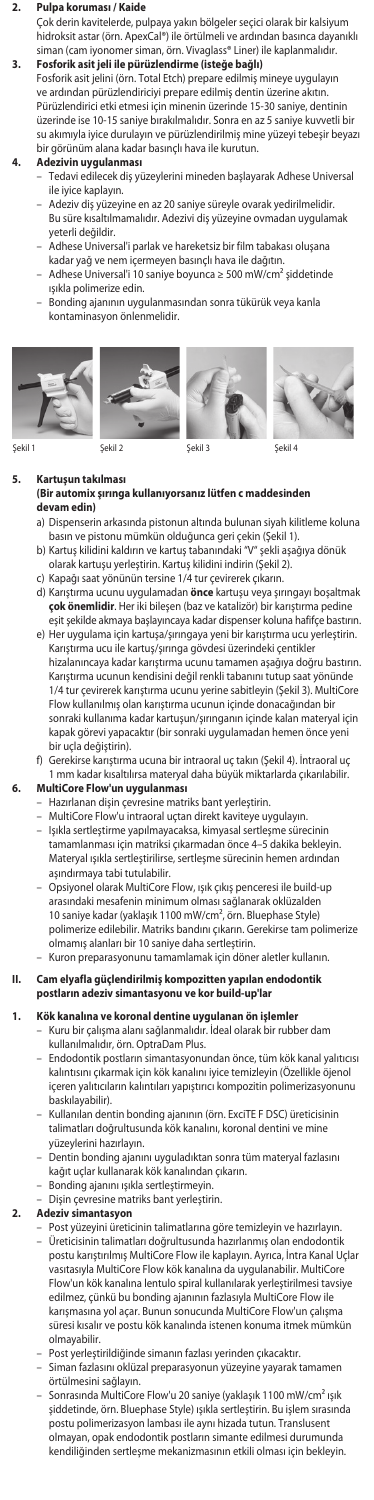# **3. Kor Yapımı**

– MultiCore Flow yukarıda açıklandığı şekilde uygulanır ve sertleştirilir (bkz 'I. Yeniden şekillendirmenin yapımı').

# **Ek notlar**

MultiCore Flow işlenirken oda sıcaklığında olmalıdır. Daha düşük sıcaklıklarda (örn. buzdolabından çıkarıldıktan hemen sonra) materyali sıkmak güç olabilir.

## **Uyarılar**

- Polimerize olmamış MultiCore Flow cilt, mukoz membranlar ve gözlerle temas etmemelidir. Polimerize olmamış MultiCore Flow hafif tahrişe neden olabilir ve metakrilatlara karşı duyarlılığa yol açabilir.
	- Piyasada satılan tıbbi eldivenler metakrilatların hassaslaştırıcı etkisine karşı koruma sağlamaz.

### **Saklama**

– Saklama sıcaklığı: 2–8 °C

- Saklama dayanıklılığı ancak materyal bu sıcaklıkta saklanırsa garanti edilebilir.
- Kullanılan karıştırma ucunu MultiCore Flow kartuşu/şırıngası üzerinde
- takılı bırakın. Kapak görevi görecektir. Şırıngaları ve kartuşları kullandıktan sonra derhal kapatın.
- Raf ömrü: Etiketin üzerindeki son kullanma tarihine bakın.

# **Çocukların ulaşamayacağı yerlerde saklayın!**

## **Sadece diş hekimliği kullanımı içindir!**

Bu materyal sadece diş hekimliğinde kullanılmak üzere hazırlanmıştır. İşleme koyma sırasında<br>Kullanma Talimatına katı olarak riayet edilmelidir. Belirlenen kullanım alanı ve Kullanım<br>Talimatının izlenmediği durumlarda oluş oluşturmayacağı gibi bir bağlayıcılığı da yoktur.

# **Русский**

**Описание**  MultiCore® Flow представляет собой фторсодержащий

рентгеноконтрастный композитный материал двойного отверждения,<br>предназначенный для изготовления культевых вкладок. Он отверждается химическим путём без использования света, однако, может подвергаться и светоотверждению. MultiCore Flow поставляется в сдвоенной карту или сдвоенном шприце с канюлями для автоматического смешивания при изготовлении культи с использованием матрицы.

## **Состав**

Мономерная матрица состоит из диметакрилата (29 % по весу). Неорганические наполнители: бариевое стекло, трифторид иттербия, Ba-Al-фторсиликатное стекло и высокодисперсный диоксид кре (70 мас%).

Добавки: катализаторы, стабилизаторы и пигменты (1 % по весу). Общее содержание неорганических наполнителей составляет 46% по объёму. Размер частиц составляет от 0,04 до 25 мкм.

### **Оттени**

MultiCore поставляется в четырёх оттенках: оттенки дентина Light (A1/B1), Medium (A2/A3) и White особенно хорошо подходят для использования во всех безметалловых реставрациях, оттенок Blue рекомендуется для использования с металлическими или металлокерамическими коронками.

# Рабочее вре

От 90 до 120 с (при 37°C)

### **Соотношение компонентов смеси**

Паста-основа и паста-катализатор Multicore Flow смешиваются в соотношении 1: 1. Смешивание MultiCore Flow происходит при выдавливании пасты через статическую смешивающую канюлю.

# Показания к примен

– Изготовление культи витальных и девитальных зубов – Адгезивная фиксация стекловолоконных корневых штифтов

## **Противопоказания**

Применение MultiCore Flow противопоказано

- если невозможно обеспечить достаточную сухость операционного поля, либо если невозможно соблюдать предписанную инструкцией технологию работы;
- при имеющейся у пациента аллергии на любой из компонентов MultiCore Flow.

## **Побочные эффекты**

- В отдельных случаях компоненты MultiCore Flow могут привести к сенсибилизации. В таких случаях от применения MultiCore Flow
- следует отказаться.
- На витальных зубах области, близкие к пульпе, при необходимости защитить подходящим прокладочным материалом.

## **Взаимодействия**

Вещества, содержащие эвгенол/гвоздичное масло, препятствуют полимеризации композитных материалов. От применения та материалов вместе с MultiCore Flow следует отказаться.

# **I. Восстановление культи**

...<br>Нанесите дентинный адгезив на очищенную поверхность дентина.

Если MultiCore Flow используется в светоотверждаемом режиме, Ivoclar Vivadent рекомендует в качестве адгезива использовать Adhese® Universal, Syntac® или ExciTE® F. Если отверждение происходит химическим путём, то рекомендуется применять, например, ExciTE F DSC.

В этой инструкции описывается проведение процедуры с использованием AdheSE Universal. Если Вы пользуетесь другим адгезивом, ознакомьтесь с его инструкцией по применению для получения дополнительной информации.

## **1. Изоляция**

Операционное поле должно быть сухим. В идеале дол использоваться раббердам (например, OptraDam® Plus). **2. Защита пульпы/Базис**

Очень глубокие полости и области, расположенные близко к пульпе следует выборочно покрыть подходящим прокладочным материалом из гидроксида кальция (например, ApexCal®), а затем – устойчивым к давлению цементом (стеклоиономерный цемент, например, Vivaglass® Liner).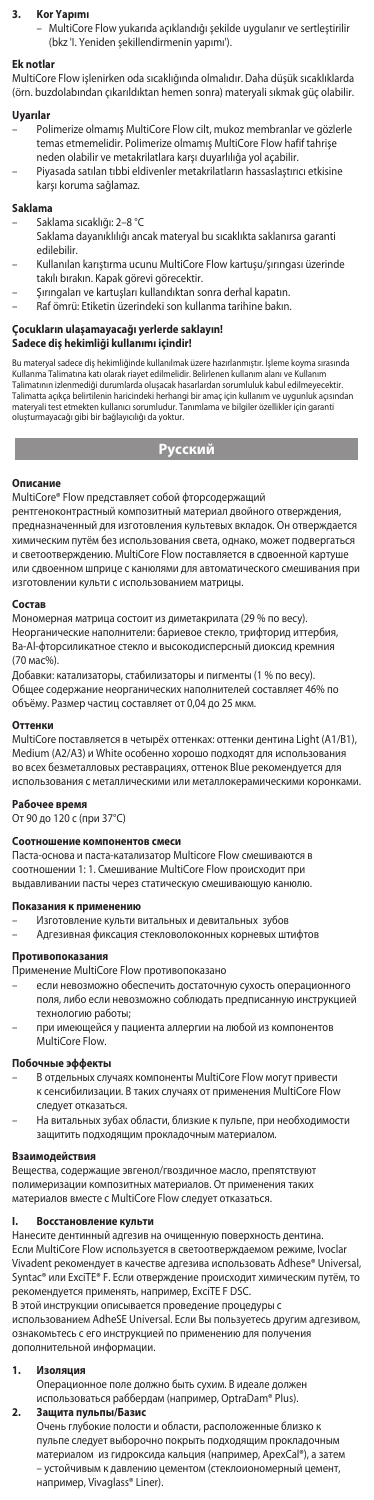**3. Протравливание гелем с фосфорной кислотой (необязательно)** Нанесите гель с фосфорной кислотой (например, Total Etch) на подготовленную эмаль, а затем залейте протравливающим агентом подготовленный дентин. Протравливающий агент оставьте для протекания реакции на эмали в течение 15-30 сек. и на дентине на 10-15 сек. Затем тщательно промойте сильной струёй воды не меньше 5 сек. и осушите сжатым воздухом до тех пор, пока протравленная поверхность эмали не станет мелово-белой.

## **4. Нанесение адгезива**

- Начиная с эмали, тщательно покройте поверхности зубов Adhese Universal.
- Втирайте адгезив в поверхность зуба не меньше 20 сек. Уменьшать это время нельзя. Не следует наносить адгезив на неочищенную поверхность зуба.
- Распределите Adhese Universal струёй осушенного и обезжиренного сжатого воздуха до получения слоя глянцевой неподвижной плёнки.
- Произведите отверждение Adhese Universal в течение 10 сек. с помощью полимеризационной лампы с мощностью света не меньше ≥500 мВт/см².
- После нанесения адгезива избегайте попадания на опера поле крови или слюны.









## **Установка карту**

- устане<del>ла на радения</del><br>(Если Вы используете автоматическисмешивающий шп<sub>l</sub> **переходите к пункту с)**
- a) Нажмите на чёрный рычаг фиксатора, расположенный ниже поршня на задней части диспенсора, и оттяните поршень назад до
- упора (Рис. 1). b) Поднимите фиксатор картуши и вставьте картушу таким образом, чтобы V-образный выступ на основании картуши был повёрнут
- вниз. Опустите фиксатор картуши (Рис. 2). c) Снимите заглушку, повернув её на 1/4 оборота против часовой стрелки.
- d) **Внимание! Перед** установкой смесительной насадки очистите картушу или шприц или выдавите из него немного материала на поверхность. Аккуратно нажимайте на рычаг диспенсора, пока оба компонента (основа и катализатор) не потекут равномерно в смесительную насадку.
- e) Перед каждым применением на картушу/шприц устанавливайте новую смесительную насадку. Задвиньте насадку вниз, чтобы выемка на ней совместилась с насечкой на корпусе картуши/шприца. Закрепите смесительную насадку, взяв её за маркированное цветом основание (не за кончик!) и повернув по часовой стрелке на 1/4 оборота (Рис. 3). MultiCore Flow, застывший в используемой смесительной насадке, служит крышкой для содержимого картуши/шприца, закупоривая его до следующего применения, поэтому устанавливайте новую насадку непосредственно перед применением.
- f) При необходимости установите интраоральный наконечник на смесительную насадку (Рис. 4). Если интраоральный наконечник укоротить примерно на 1 мм, через него получится выдавить больше материала.

## **6. Нанесение MultiCore Flow**

- Поместите матричную ленту вокруг подготовленного зуба. – Нанесите MultiCore Flow непосредственно в полость с помощью интраорального наконечника.
- Если светоотверждение не применяется, подождите 4-5 минут, пока процесс химического отверждения не завершится, и лишь потом удалите матрицу. Если материал отверждается светом, его можно обрабатывать сразу после завершения цикла отверждения.
- При необходимости MultiCore Flow может отверждаться .<br>кклюзионно в течение примерно 10 сек. (мощность источ должна составлять около 1100 мВт/см², например, Bluephase Style) при минимальном расстоянии между источником света и материалом. Удалите матричную ленту. Если нужно, освещайте полностью полимеризованные области в течение ещё 10 секунд. Для окончательной обработки культи используйте враща инструменты.
- **II. Адгезивная фиксация корневых стекловолоконных корневых штифтов, и восстановление культи**

## 1. **Предварительная обработка корневого канала и коронал дентина**

– Операционное поле должно быть сухим. В идеале следует использовать раббердам, например, OptraDam® Plus.

- Перед фиксацией корневых штифтов полностью очист корневой канал, чтобы удалить все остатки герметиков корневого канала (остатки герметиков на основе эвгенола могут ингибировать полимеризацию фиксирующего композита). – Подготовка корневого канала, поверхностей коронального
- . .<br>нтина и эмали производится в соответствии с инструкция изготовителя адгезива (например, ExciTE F DSC). – После нанесения дентинного адгезива уберите излишки
- материала из корневого канала с помощью бумажных штифтов.
- Не полимеризуйте адгезив. – Поместите матричную ленту вокруг зуба.
- **2. Адгезивная фиксация**
	- Очистите и подготовьте поверхность штифта в соответствии с инструкциями производителя
		- Покройте эндодонтический штифт, подготовленный в соответствии с инструкциями производителя за MultiCore Flow. Дополнительно нанесите MultiCore Flow на поверхность корневого канала с помощью интраканальных наконечников. Не рекомендуется использовать для нанесения MultiCore Flow на поверхность корневого канала вращающийся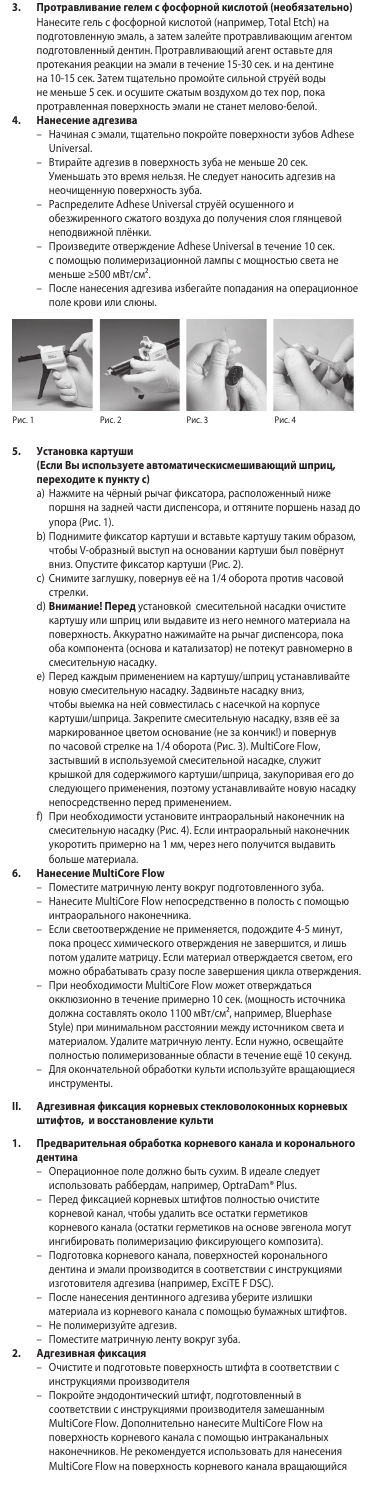каналонаполнитель, так как это приведёт к перемешива избытка связующего вещества и MultiCore Flow. В результате рабочее время MultiCore Flow сократится, и штифт невозможно будет вставить в корневой канал на нужную глубину.

- При установке штифта избыток цемента выступает из канала. Распределите избыток цемента по окклюзио для создания общего покрытия
- Полимеризуйте MultiCore Flow в течение 20 сек. (при<br>интенсивности света около 1100 мВт/см², например, Bluephase Style). В процессе отверждения придерживайте штифт в ном положении. При фиксации непрозрачн эндодонтических штифтов подождите, пока пройдёт химическое самоотверждение материала.

# **3. Восстановление культи**

– Нанесите и полимеризуйте MultiCore Flow как описано выше (см. I "Восстановление культи")

## **Дополнительные примечания**

MultiCore Flow следует использовать при комнатной температуре. При более низких температурах (например, сразу же после извлечения из холодильника) может быть трудно выдавливать материал.

## **Меры предосторожности**

- Не допускайте попадания неполимеризованного MultiCore Flow на кожу, слизистые оболочки или в глаза. Неполимеризованный MultiCore Flow может оказывать слабое раздражающее действие ил вызвать сенсибилизацию к метакрилатам.
- Коммерческие медицинские перчатки не обеспечивают защиту от сенсибилизирующего действия метакрилатов.

### **Условия хранения**

- Температура хранения: 2–8 °C
	- Свойства материала гарантированы только при хранении при указанной температуре.
	- Оставляйте использованную смесительную насадку на картуше/ шприце MultiCore. Она служит крышкой для оставшегося материала. – Закрывайте шприцы и картуши сразу же после использования.
- Срок годности: см. дату окончания на этикетке.

## **Хранить в недоступном для детей месте!**

## **Для использования только в стоматологии!**

Этот материал разработан исключительно для применения в стоматологии и должен<br>использоваться строго в соответствии с инструкцией по применению. Производитель<br>не несет ответственности в случае использования материала не по целей, не указанных явно в инструкции. Описания и приведенные данные не являются гарантией свойств.

**Polski** 

### **Opis materiału**

MultiCore Flow jest materiałem złozonym do odbudowy zrębu, o podwójnym mechanizmie polimeryzacji, zawierającym fluor i dającym kontrast na zdjęciach rentgenowskich. Materiał polimeryzuje chemicznie bez użycia światła. Polimeryzacja światłem lampy jest opcjonalna.

MultiCore Flow jest dostępny w formie podwójnego cartridga albo podwójnej strzykawki z końcówką samomieszającą i może być użyty do wykonywania podbudowy pod uzupełnienie protetyczne przy użyciu formówki.

## **Skład materiału**

Monomer matrycy nieorganicznej zawiera dimetakrylany (29% wag.) Wypełniacz nieorganiczny stanowią: szkło barowe, trójfluorek iterbu, szkło barowo-glinowo-fluoro-krzemowe, bardzo rozdrobnione cząsteczki dwutlenku krzemu (70 % wag.). Składniki dodatkowe: katalizatory, stabilizatory i barwniki (1% wag.).

Całkowita zawartość wypełniacza nieorganicznego wynosi 46% obj. Wielkość ziaren wypełniacza nieorganicznego waha się od 0,04 do 25 μm.

# **Kolory**

Multicore Flow jest dostępny w czterech kolorach: kolory zębinowe Light (A1/B1), Medium (A2/A3) oraz White (biały opakerowy) są przeznaczone do stosowania pod uzupełnienia pełnoceramiczne, natomiast materiał w kolorze Blue (niebieskim) jest zalecany do użycia pod uzupełnienia z metalu lub korony porcelanowe na podbudowie metalowej.

**Czas pracy** 90 do 120 sekund (w temp. 37°C)

## **Proporcje mieszania**

Baza i katalizator MultiCore Flow są mieszane w proporcji 1:1. Materiał MultiCore Flow jest mieszany automatycznie w końcówce samomieszającej podczas wyciskania ze strzykawki.

### **Wskazania**

- 
- − Odbudowa zrębu zębów żywych oraz leczonych endodontycznie − Adhezyjne cementowanie wkładów wzmocnionych włóknem szklanym

## **Przeciwwskazania**

Stosowanie materiału MultiCore Flow jest przeciwwskazane:

− w przypadku braku możliwości utrzymania wymaganej suchości pola pracy oraz przestrzegania zalecanej techniki nakładania materiału, − przy znanej nadwrażliwości pacjenta na którykolwiek składnik materiału MultiCore Flow.

- **Działania niepożądane**<br>− W rzadkich przypadkach pewne składniki materiału MultiCore Flow<br>− mogą wywołać reakcję nadwrażliwości. Należy wtedy zrezygnować ze stosowania tego materiału.
- − W celu uniknięcia ewentualnego podrażnienia miazgi w zębach żywych, należy miejsca w jej pobliżu przykryć odpowiednim materiałem podkładowym.

# **Interakcje**

Materiały zawierające eugenol lub olejek goździkowy mogą hamować polimeryzację materiałów złożonych. Z tego powodu należy unikać stosowania tego rodzaju materiałów w połączeniu z materiałem MultiCore Flow.

**I. Sposób postępowania przy odbudowie zrębu**<br>Nałożyć materiał łączący na czystą powierzchnię zębiny. Zalecane jest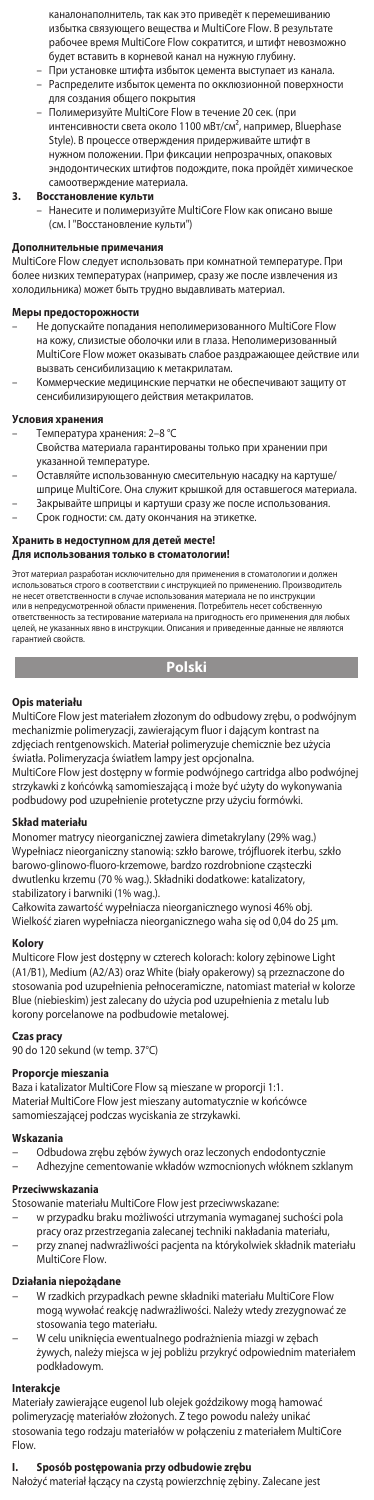zastosowanie materiałów Adhese Universal, Syntac lub ExciTE, o ile materiał MultiCore Flow będzie polimeryzowany światłem lampy polimeryzacyjnej. O ile lampa nie będzie stosowana, należy użyć materiałów łączących o podwójnym mechanizmie polimeryzacji ExciTE F DSC. Należy zapoznać się z instrukcjami stosowania poszczególnych materiałów łączących. Poniżej został opisany sposób postępowania z materiałem Adhese Universal.

## **1. Izolacja**

 Należy zapewnić suchość pola operacyjnego. Zaleca się stosowanie koferdamu, np. OptraDam Plus.

**2. Ochrona miazgi / podkład** W bardzo głębokich ubytkach, szczególnie w pobliżu miazgi, powierzchnie powinny być częściowo pokryte wodorotlenkiem wapnia (np. ApexCal®), a następnie pokryte cementem o odpowiedniej wytrzymałości mechanicznej (cement glasjonomerowy, np. Vivaglass' Liner).

**3. Kondycjonowanie żelem kwasu fosforowego (opcjonalnie)** Zastosuj żel kwasu fosforowego (np. Total Etch) na wypreparowaną powierzchnię szkliwa a następnie zastosuj wytrawiacz na wypreparowaną powierzchnię zębiny. Wytrawiacz powinien być pozostawiony do przereagowania na 15-30 sekund na szkliwie, a na zębinie od 10 do 15 s. Następnie ubytek należy dokładnie płukać silnym strumieniem wody przez co najmniej 5 s oraz suszyć sprężony powietrzem, aż trawione powierzchnie szkliwa będą kredowo białe.

- **4. Aplikacja materiału łączącego** Zaczynając od powierzchni szkliwa, należy dokładnie nałożyć materiał
	- Adhese Universal na całą powierzchnię zęba. System łączący powinien być wcierany w powierzchnię zęba przynajmniej przez 20 sekund. Czas aplikacji nie powinien być skrócony. Aplikacja materiału łączącego bez wcierania nie jest odpowiednia.
	- Należy rozdmuchać nadmiar materiału Adhese Universal powietrzem wolnym od oleju i wilgoci, aż do pozostawienia nieruchomej warstwy
	- filmu nałożonego materiału. Polimeryzować Adhese Universal przez 10 sekund światłem o intensywności nie mniejszej niż 500mW/cm<sup>2</sup>.
	- Po nałożeniu materiału łączącego należy bezwzględnie unikać zanieczyszczenia opracowanych tkanek zęba śliną lub krwią.









Ryc. 1 Ryc. 2 Ryc. 3 Ryc. 4

- **5. Sposób naładowania cartridga przed aplikacją (w przypadku strzykawki samomieszającej należy rozpocząć od pkt. c).**
	- a) Należy podnieść czarną dźwignię znajdującą się pod tłokiem pistolet na jego tylnej ścianie i cofnąć go ruchem ślizgowym do końca (Ryc. 1) b) Należy podnieść plastikową blokadę na górnej części dozownika, założyć nabój wcięciem ku dołowi i zamknąć blokadę (Ryc. 2)
	- c) Usunąć z naboju końcówkę samomieszającą poprzez obrócenie jej o ¼ w kierunku przeciwnym do ruchu wskazówek zegara.
	- d) **Bardzo ważna** jest zmiana końcówki mieszającej na nową i sprawdzenie tuż przed aplikacją materiału, czy wypływają równe ilości bazy i katalizatora. W tym celu **przed** umocowaniem końcówki samomieszającej, należy delikatnie nacisnąć na dźwignię dozownika do momentu, w którym baza i katalizator zaczną wypływać w równych ilościach.
	- e) Należy nałożyć nową końcówkę samomieszającą, aby wcięcie na podstawie końcówki pokrywało się z wcięciem na końcówce naboju i ruchem obrotowym, zgodnym z ruchem wskazówek zegara, zablokować końcówkę (Ryc. 3). Końcówka ta powinna pozostać na naboju, aż

do ponownego użycia materiału gdyż spolimeryzowany materiał stanowi szczelne zamknięcie.

f) O ile to konieczne, na końcówkę samomieszającą można nałożyć końcówkę wewnątrzustną (Ryc. 4). Większe porcje materiału mogą być wyciśnięte, o ile końcówka wewnątrzustna zostanie skrócona o około 1 mm.

# **6. Nakładanie Multicore Flow**

- Założyć formówkę wokół opracowanego zęba.
- Materiał MultiCore Flow nakładać bezpośrednio do ubytku za pomocą końcówki wewnątrzustnej.
- W przypadku polimeryzacji czysto chemicznej należy odczekać około 4-5 minut, natomiast w przypadku polimeryzacji światłem, materiał może być szlifowany przy użyciu wiertła bezpośrednio po jej zakończeniu.
- Opcjonalnie materiał MultiCore Flow może być polimeryzowany<br>– przez ok. 10 sekund światłem lampy o natężeniu ok. 1100 mW/cm<sup>2</sup><br>(lampa Bluephase Style). Odległość światłowodu od polimeryzowanej powierzchni materiału powinna być jak najmniejsza. Należy usunąć pasek formówki i jeśli to konieczne należy dodatkowo polimeryzować materiał na wszystkich powierzchniach przez 10 sekund.
- Oszlifować odbudowę przed pobraniem wycisku.

## **II. Adhezyjne cementowanie wkładów koronowo-korzeniowych wzmocnionych włóknem szklanym i odbudowa zrębu zęba**

- **1. Wstępne przygotowanie kanału korzeniowego i komory zęba**
	- Należy zapewnić suchość pola operacyjnego, najlepiej przy pomocy koferdamu, np. OptraDam Plus.
	- Przed cementowaniem wkładów koronowo-korzeniowych (postów) należy dokładnie oczyścić kanał korzeniowy usuwając pozostałości uszczelniaczy kanałowych (pozostałości uszczelniaczy opartych na bazie euganolu mogą hamować polimeryzację materiałów złożonych, takich jak cementy kompozytowe).
	- Zastosować system łączący na ściany kanału, ściany komory zęba i powierzchnie szkliwa, zgodnie z zaleceniami producenta, np. ExciTE F DSC.
	- Usunąć nadmiar materiału łączącego z kanału przy pomocy sączków papierowych.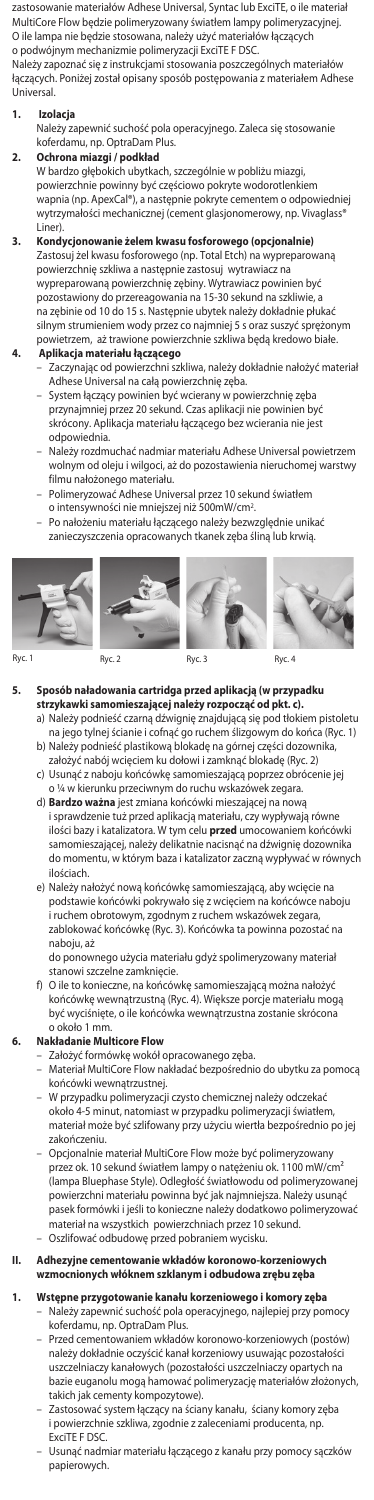- Nie naświetlać materiału łączącego.
- Założyć formówkę na odbudowywany ząb.
- 
- **2. Cementowanie adhezyjne** Przygotować powierzchnię wkładu zgodnie z zaleceniami producenta. – Wymieszanym materiałem MultiCore Flow należy pokryć wkład endodontyczny, który był wcześniej przygotowany zgodnie z zaleceniami producenta. Dodatkowo, MultiCore Flow może być aplikowany bezpośrednio do kanału korzenia zęba poprzez zastosowanie końcówek wewnątrzkanałowych. Nie jest zalecane użycie igły lentulo do aplikacji materiału MultiCore Flow do wnętrza kanału korzeniowego, ponieważ może to doprowadzić do wymieszania systemu łączącego i MultiCore Flow. W rezultacie tego, czas pracy materiałem MultiCore Flow zostanie zredukowany, co może uniemożliwić ustawienie wkładu we właściwej pozycji w kanale korzeniowym.
	- Nadmiar cementu może być usunięty jeśli wkład został osadzony. – Należy rozprowadzić nadmiar cementu na powierzchni preparacji aż to całkowitego jej pokrycia.
	- Następnie, należy polimeryzować materiał MultiCore Flow światłem o intensywności 1100 mW/cm², przez 20 sek. (np. Bluephase Style). Podczas procesu utwardzania światłem należy utrzymywać wkład we właściwym położeniu. Jeśli cementowane są nieprzezierne, opakerowe wkłady endodontyczne, należy poczekać na całkowitą polimeryzację chemiczną zastosowanego cementu.
- **3. Odbudowa zrębu**
	- Należy zaaplikować i utwardzić materiał MultiCore Flow jak opisano powyżej (I. Sposób postępowania przy odbudowie zrębu).

# **Uwagi dodatkowe**

Materiał MultiCore Flow podczas nakładania powinien mieć temperaturę pokojową. W niższych temperaturach (np. natychmiast po wyjęciu z lodówki) ateriału może być utrudnione

## **Ostrzeżenie**

- − Unikać kontaktu niespolimeryzowanego materiału MultiCore Flow ze skórą, błoną Śluzową i oczami. Niespolimeryzowany materiał może wywoływać nieznaczne podrażnienie i być przyczyną powstania reakcji nadwrażliwości na metakrylany.
- − Tradycyjne rękawiczki medyczne, będące w powszechnym zastosowaniu, nie stanowią wystarczającej ochrony przed uczulającym działaniem metakrylanó

# **Przechowywanie materiału**

- − Materiał należy przechowywać w temperaturze 2–8°C. Właściwości materiału są gwarantowane jedynie w przypadku zachowania zalecanej temperatury przechowywania.
- − W celu szczelnego zamknięcia materiału zaleca się pozostawienie
- końcówki mieszającej na strzykawce samomieszającej lub naboju. − Strzykawki z materiałem należy zamykać natychmiast po użyciu.
	-
- − Okres ważności materiału oznaczony jest na opakowaniu.

# **Materiał przechowywać w miejscu niedostępnym dla dzieci ! Materiał przeznaczony wyłącznie do użytku w stomatologii !**

Materialy są przeznaczone wyłącznie do stosowania w stomatologii. Przy ich użyciu należy<br>Sciśle przestrzegać instrukcji stosowania. Nie ponosi się odpowiedzialności za szkody powstałe<br>w wyniku nieprzestrzegania instrukcji

## **Ivoclar Vivadent AG**

Bendererstrasse 2, 9494 Schaan, Liechtenstein Tel. +423 235 35 35, Fax +423 235 33 60 **www.ivoclarvivadent.com**

# **Ivoclar Vivadent Pty. Ltd.**

1 – 5 Overseas Drive, P.O. Box 367, Noble Park, Vic. 3174, Australia Tel. +61 3 9795 9599, Fax +61 3 9795 9645 **www.ivoclarvivadent.com.au**

## **Ivoclar Vivadent Ltda.**

Alameda Caiapós, 723, Centro Empresarial Tamboré CEP 06460-110 Barueri – SP, Brazil Tel. +55 11 2424 7400, Fax +55 11 3466 0840 **www.ivoclarvivadent.com.br**

## **Ivoclar Vivadent Inc.**

1-6600 Dixie Road, Mississauga, Ontario, L5T 2Y2, Canada Tel. +1 905 670 8499, Fax +1 905 670 3102 **www.ivoclarvivadent.us**

**Ivoclar Vivadent Shanghai**<br>Trading Co., Ltd., 2/F Building 1, 881 Wuding Road, Jing An District<br>200040 Shanghai, China Tel. +86 21 6032 1657, Fax +86 21 6176 0968 **www.ivoclarvivadent.com**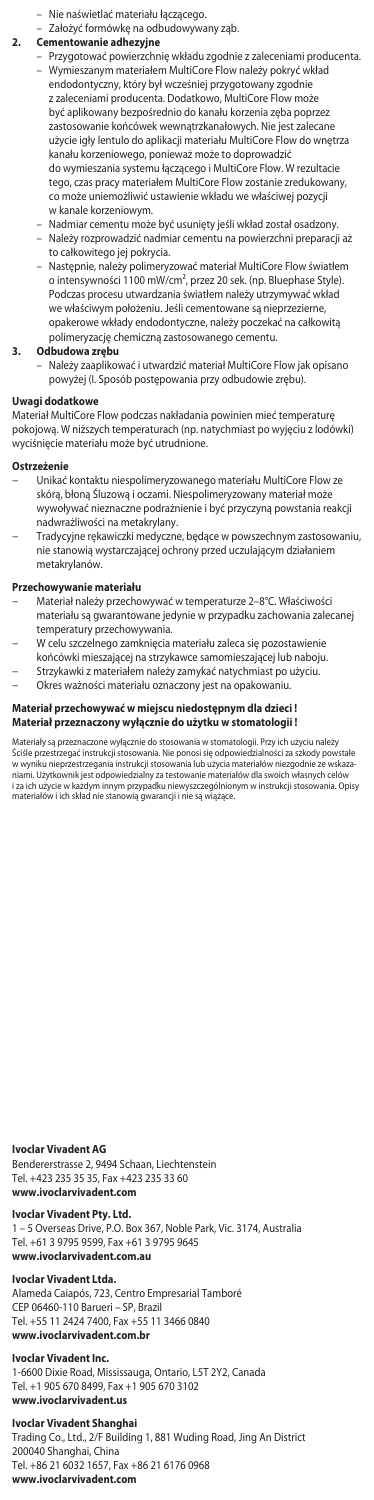## **Ivoclar Vivadent Marketing Ltd.**

Calle 134 No. 7-B-83, Of. 520, Bogotá, Colombia Tel. +57 1 627 3399, Fax +57 1 633 1663 **www.ivoclarvivadent.co** 

## **Ivoclar Vivadent SAS**

B.P. 118, F-74410 Saint-Jorioz, France Tel. +33 4 50 88 64 00, Fax +33 4 50 68 91 52 **www.ivoclarvivadent.fr**

## **Ivoclar Vivadent GmbH**

Dr. Adolf-Schneider-Str. 2, D-73479 Ellwangen, Jagst, Germany Tel. +49 7961 889 0, Fax +49 7961 6326 **www.ivoclarvivadent.de**

## **Wieland Dental + Technik**

GmbH & Co. KG, Schwenninger Strasse 13, D-75179 Pforzheim, Germany Tel. +49 7231 3705 0, Fax +49 7231 3579 59 **www.wieland-dental.com**

# **Ivoclar Vivadent Marketing (India) Pvt. Ltd.**

503/504 Raheja Plaza, 15 B Shah Industrial Estate Veera Desai Road, A, ndheri (West), Mumbai, 400 053, India Tel. +91 22 2673 0302, Fax +91 22 2673 0301 **www.ivoclarvivadent.in**

## **Ivoclar Vivadent s.r.l.**

Via Isonzo 67/69, 40033 Casalecchio di Reno (BO), Italy Tel. +39 051 6113555, Fax +39 051 6113565 **www.ivoclarvivadent.it**

## **Ivoclar Vivadent K.K.**

1-28-24-4F Hongo, Bunkyo-ku, Tokyo 113-0033, Japan Tel. +81 3 6903 3535, Fax +81 3 5844 3657 **www.ivoclarvivadent.jp**

## **Ivoclar Vivadent Ltd.**

12F W-Tower, 1303-37, Seocho-dong, Seocho-gu Seoul 137-855, Republic of Korea Tel. +82 2 536 0714, Fax +82 2 596 0155 **www.ivoclarvivadent.co.kr**

# **Ivoclar Vivadent S.A. de C.V.**

Av. Insurgentes Sur No. 863, Piso 14, Col. Napoles 03810 México, D.F., México Tel. +52 55 5062 1000, Fax +52 55 5062 1029 **www.ivoclarvivadent.com.mx**

# **Ivoclar Vivadent BV**

De Fruittuinen 32, 2132 NZ Hoofddorp, Netherlands Tel. +31 23 529 3791, Fax +31 23 555 4504 **www.ivoclarvivadent.com**

### **Ivoclar Vivadent Ltd.**

12 Omega St, Rosedale, PO Box 303011 North Harbour Auckland 0751, New Zealand Tel. +64 9 914 9999, Fax +64 9 914 9990 **www.ivoclarvivadent.co.nz**

# **Ivoclar Vivadent Polska Sp. z o.o.**

Al. Jana Pawla II 78, 00-175 Warszawa, Poland Tel. +48 22 635 5496, Fax +48 22 635 5469 **www.ivoclarvivadent.pl**

# **Ivoclar Vivadent Marketing Ltd.**

Prospekt Andropova 18 korp. 6/, office 10-06, 115432 Moscow, Russia Tel. +7 499 418 0300, Fax +7 499 418 0310 **www.ivoclarvivadent.ru** 

# **Ivoclar Vivadent Marketing Ltd.**

Qlaya Main St., Siricon Building No.14, 2nd Floor, Office No. 204 P.O. Box 300146, Riyadh 11372, Saudi Arabia Tel. +966 11 293 8345, Fax +966 11 293 8344 **www.ivoclarvivadent.com**

**Ivoclar Vivadent Pte. Ltd.** 171 Chin Swee Road, #02-01 San Centre, Singapore 169877 Tel. +65 6535 6775, Fax +65 6535 4991 **www.ivoclarvivadent.com**

## **Ivoclar Vivadent S.L.U.**

C/ Ribera del Loira nº 46, 5ª planta, 28042 Madrid, Spain Tel. + 34 913 757 820, Fax + 34 913 757 838 **www.ivoclarvivadent.es**

## **Ivoclar Vivadent AB**

Dalvägen 14, S-169 56 Solna, Sweden Tel. +46 8 514 939 30, Fax +46 8 514 939 40 **www.ivoclarvivadent.se**

# **Ivoclar Vivadent Liaison Office**

: Tesvikiye Mahallesi, Sakayik Sokak, Nisantas' Plaza No:38/2 Kat:5 Daire:24, 34021 Sisli – Istanbul, Turkey Tel. +90 212 343 0802, Fax +90 212 343 0842 **www.ivoclarvivadent.com**

# **Ivoclar Vivadent Limited**

Ground Floor Compass Building, Feldspar Close, Warrens Business Park, Enderby, Leicester LE19 4SE, United Kingdom Tel. +44 116 284 7880, Fax +44 116 284 7881 **www.ivoclarvivadent.co.uk**

# **Ivoclar Vivadent, Inc.**

175 Pineview Drive, Amherst, N.Y. 14228, USA Tel. +1 800 533 6825, Fax +1 716 691 2285 **www.ivoclarvivadent.us**